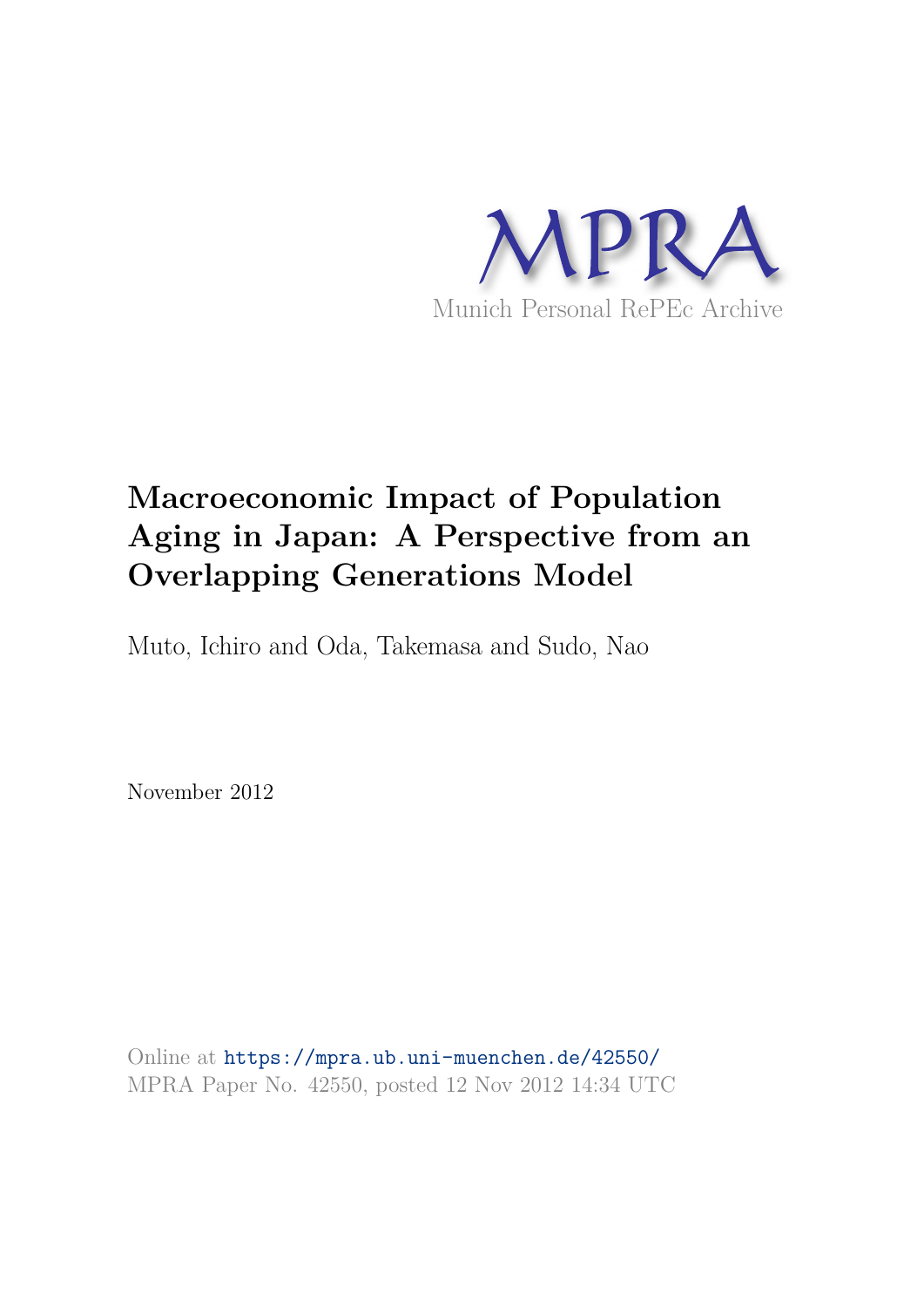# Macroeconomic Impact of Population Aging in Japan: A Perspective from an Overlapping Generations Model

Ichiro Muto<sup>†</sup>, Takemasa Oda<sup>‡</sup> and Nao Sudo<sup>§</sup>

#### Abstract

Due to a sharp decline in the fertility rate and a rapid increase in longevity, Japanís population aging is the furthest advanced in the world. In this study we explore the macroeconomic impact of population aging using a full-fledged overlapping generations model. Our model replicates well the time paths of Japanís macroeconomic variables from the 1980s to the 2000s and yields future paths for these variables over a long horizon. We find that Japan's population aging as a whole adversely affects GNP growth by dampening factor inputs. It also negatively impacts on GNP per capita, especially in the future, mainly due to the decline in the fraction of the population of working-age. For these Öndings, fertility rate decline plays a dominant role as it reduces both labor force and saver populations. The effects of increased longevity are expansionary, but relatively minor. Our simulations predict that the adverse effects will expand during the next few decades. In addition to closed economy simulations, we examine the consequences of population aging in a small open economy setting. In this case a decline in the domestic capital return encourages investment in foreign capital, mitigating the adverse effects of population aging on GNP.

JEL Classification: E20, J11

Keywords: Population Aging; Overlapping Generations Model; Capital Flow.

<sup>\*</sup>The authors are grateful to Kiyohiko G. Nishimura, Eiji Maeda, Selahattin Imrohoroğlu, Takatoshi Ito, Shinichi Fukuda, Tsutomu Watanabe, Kosuke Aoki, Kaoru Hosono, Daisuke Miyakawa, Robert Dekle, Toshitaka Sekine, Koichiro Kamada, Hibiki Ichiue, Kozo Ueda, Naoko Hara, Daisuke Ikeda, and seminar participants at the Federal Reserve Bank of St. Louis, Summer Workshop on Economic Theory at Kushiro Public University, Japan Center for Economic Research, and the Bank of Japan for their advice and comments. The views expressed in this paper are those of the authors and do not necessarily reflect the official views of the Bank of Japan.

<sup>&</sup>lt;sup>†</sup>Director, Research and Statistics Department, E-mail: ichirou.mutou@boj.or.jp.

<sup>&</sup>lt;sup>‡</sup>Deputy Director, Research and Statistics Department, E-mail: takemasa.oda@boj.or.jp.

<sup>x</sup>Director, Financial System and Bank Examination Department, E-mail: nao.sudou@boj.or.jp.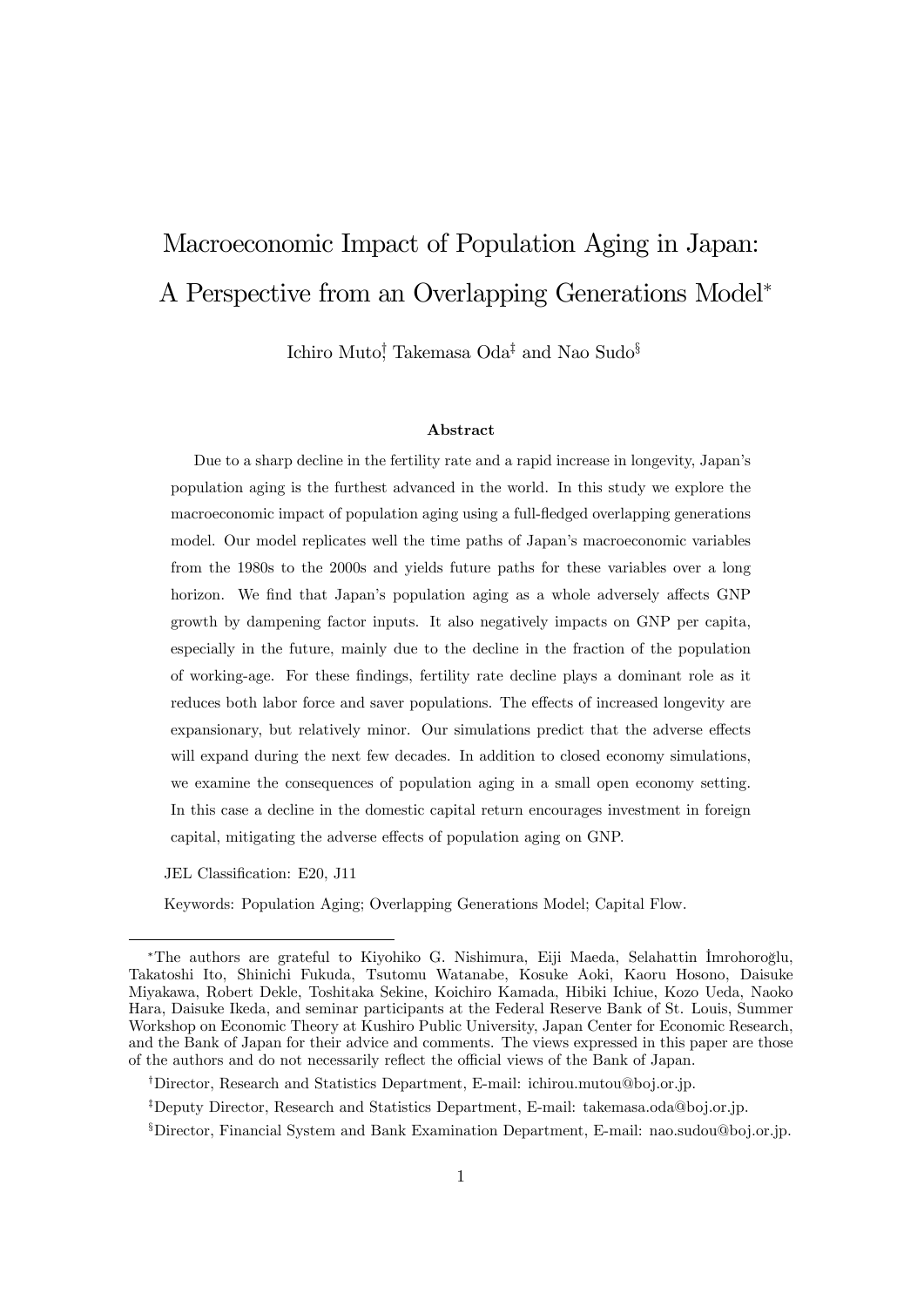# 1 Introduction

In recent years, much attention has been paid to the macroeconomic consequences of population aging across the world. Table 1 displays the dependency ratios for G7 countries as well as developing countries, based on projections reported by the United Nations.<sup>1</sup> The dependency ratio exhibits a clear upward trend in all countries. In particular, Japan is ahead of other countries in terms of the pace of its population aging. In 1990 Japanís dependency ratio was 17%, which was the lowest among G7 countries. However, it went up to 35% in 2010, the highest in the group, and is expected to increase to 53% in 2030. The rise in the dependency ratio stems from two factors: (i) a decline in the fertility rate and (ii) an increase in longevity. Table 2 shows that Japan's population aging has been most rapid due to its lower fertility rate and greater longevity, respectively the lowest and highest among listed countries in recent years. Japan can be seen as an illustrative example for population aging.

There is vast literature exploring the link between demographic composition and economic activity. One pioneering work within a general equilibrium framework is Auerbach and Kotlikoff (1987), who build an Overlapping Generations (hereafter OG) model calibrated to the U.S. economy and evaluate the impact of demographic transitions on economic activity. They demonstrate that the OG model is considered the workhorse model for analyzing the economic consequences of demographic transitions and the associated fiscal policy. Miles (1999) also utilizes an OG model to explore demographic impact, focusing on the U.K. and European countries.<sup>2</sup> In recent years Japan's population aging has been investigated based on an OG model in two strands of literature.<sup>3</sup> The one strand focuses on movements in the saving rate in Japan. The Japanese saving rate has displayed

<sup>&</sup>lt;sup>1</sup>Here the dependency ratio is defined as the 'old-age' dependency ratio, the number of individuals aged above 64 divided by the number of individuals aged 15 to 64.

<sup>&</sup>lt;sup>2</sup>Within a growth accounting framework, for instance, Maddaloni et al.  $(2006)$  analyze the effects of population aging on economic growth, financial markets and public finance in the Euro area, considering the fertility rate, longevity, and immigration.

<sup>3</sup>As more recent work, Ikeda and Saito (2012) analyze, based on a dynamic stochastic general equilibrium model, the implications of demographic changes for real interest rate dynamics in post-war Japan. From a different perspective, Fujiki et al. (2012) conduct an empirical investigation of how population aging affects householdsí asset portfolio allocations, particularly between stocks and other assets, in Japan.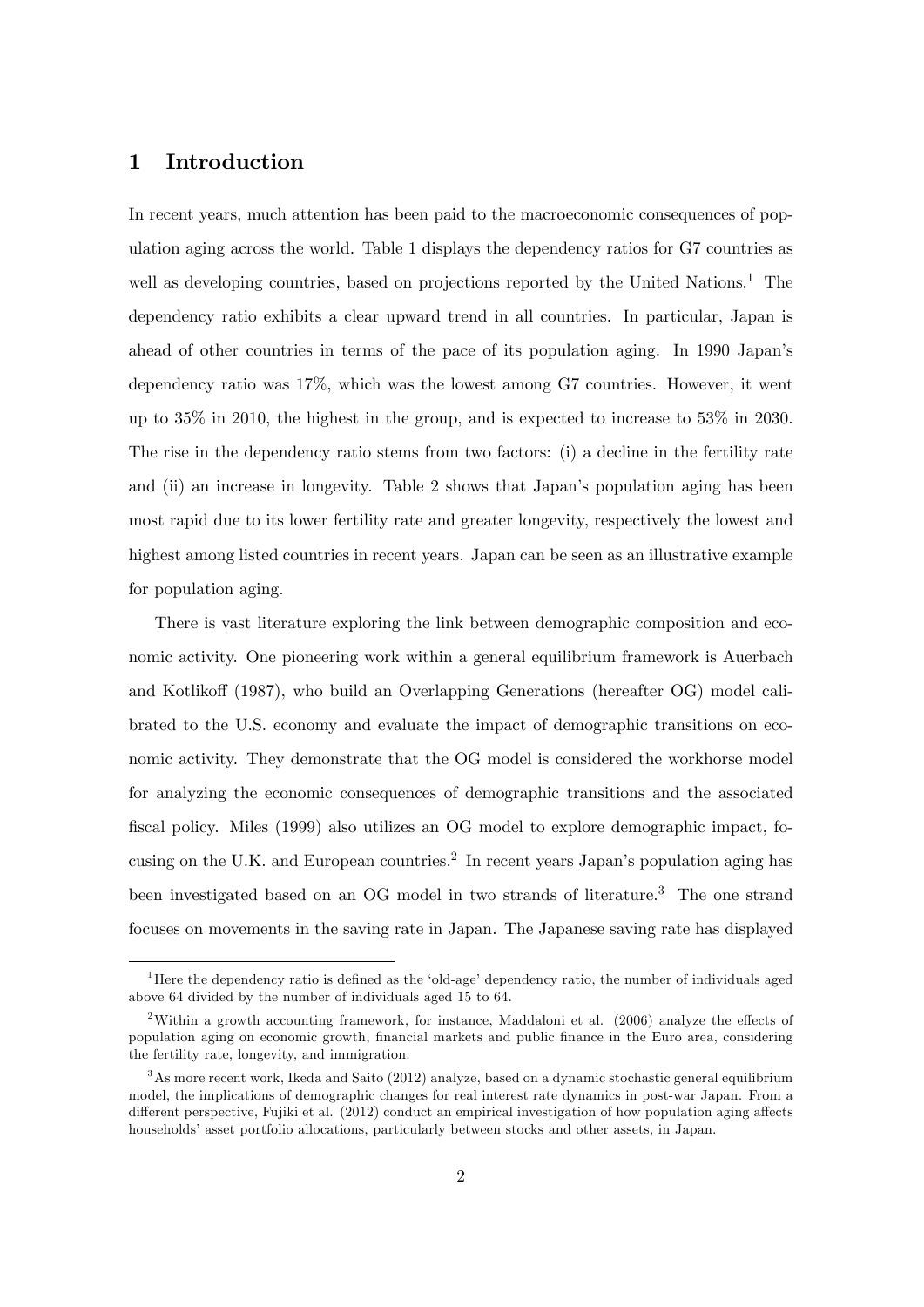a downward trend since the 1990s, while it was much higher than the U.S. saving rate in the past.<sup>4</sup> Chen et al.  $(2007)$  and Braun et al.  $(2009)$  demonstrate that this can be partially accounted for by population aging. Other things being equal, since a lower saving rate results in less capital accumulation, the saving rate decline associated with population aging may cause output decline. The other strand, for example, Ihori et al. (2005, 2011), focuses on the effects of population aging on the fiscal balance including public pension and health insurance systems, as well as on debt sustainability.<sup>5</sup> If deficits in these systems are to some extent Önanced by the general government through distortional taxes, then population aging may severely dampen private economic activity.

In this study, we investigate quantitatively the overall impact of population aging on current and future economic growth. Our study provides a clear picture of economic outlooks in aging countries using a full-fledged OG model calibrated to the Japanese economy where population aging is proceeding at the fastest pace in the world. Our analysis incorporates two new ingredients into otherwise standard OG models. First, we explicitly introduce public medical benefits provided by a health insurance system. Since the current health insurance system in Japan is partly organized in a pay-as-you-go style similar to the public pension system, an increase in public medical benefits due to population aging raises the payroll income tax rate, distorting households' labor supply decisions. Most existing studies do not explicitly incorporate this aspect, and thus potentially underestimate the impact of population aging on economic growth and the fiscal balance.<sup>6</sup> Second, we adopt the 'bond-in-utility' specification developed in Hansen and Imrohoro  $\check{gl}u$  (2012), when incorporating government bonds into the model. In Japan, the return on government bonds has been lower than the return on private capital, and the spread has widened since the

<sup>&</sup>lt;sup>4</sup>Horioka (1997), Horioka and Watanabe (1997), Dekle (2000), and Koga (2005) are examples of sophisticated empirical work providing evidence for the Japanese saving rate decline.

 ${}^{5}$ Dekle (2003) and Kozu et al. (2003) offer a broad discussion. Imrohoroğlu and Sudo (2011a, b) and Braun and Joines (2012) utilize neoclassical growth and OG frameworks to address these issues from various angles.

 $6$ Most studies on the Japanese economy, including Cheng et al. (2007) and Braun et al. (2009), abstract from the public health insurance system. A few exceptions, for example, Ihori et al. (2005, 2011) and Oguro and Shimasawa (2011, Chapter4) introduce Japanese public health insurance in an OG model. Their models, however, assume an exogenous labor supply and are therefore immune from the distortionary effects of population aging on economic growth through the social security tax.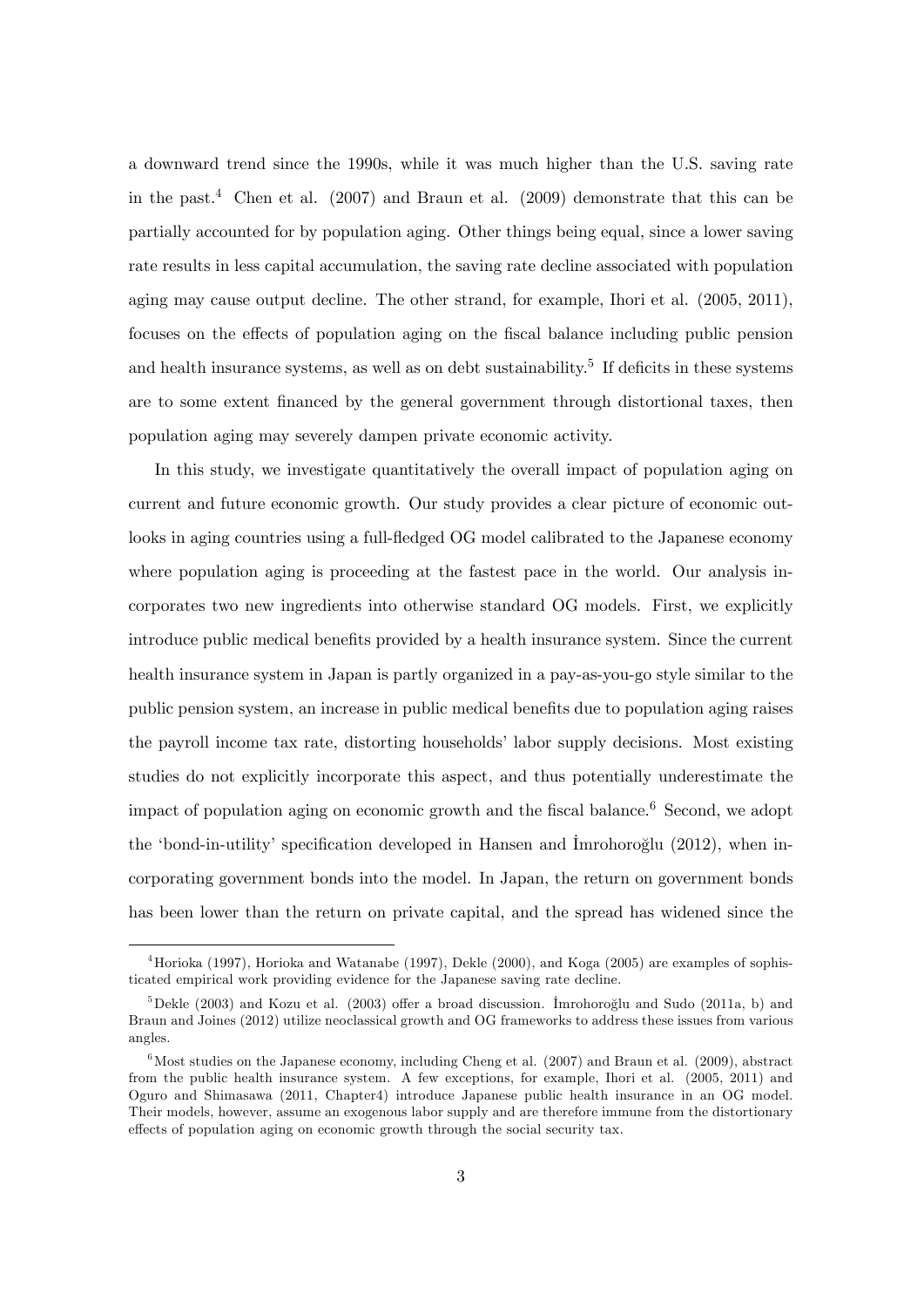middle of the 1990s in spite of the massive increase in public debt. This fact reflects a strong preference for holding government bonds in the domestic private sector. Most existing studies assume that households are indifferent between government bonds and private capital. However, this assumption fails to capture the actual movements in the return on government bonds and hence in the corresponding interest repayments. In long-term projections especially, this assumption generates a tendency to overestimate government debt levels and the corresponding national burden.<sup>7</sup>

Assuming perfect foresight in the model, we compute the equilibrium transition paths of allocations and factor prices from 1982 onward. Our model successfully replicates the actual time paths of GNP and other main macroeconomic variables, such as the national saving rate and the real interest rate up until 2010. In addition, we make what we call an out-of-sample baseline projection from 2011 onward based on a scenario where future paths for exogenous variables are plausibly chosen. To evaluate quantitatively the impact of population aging on the economy, we simulate the model under hypothetical scenarios in which population aging is arrested in terms of first the fertility rate, and then longevity.<sup>8</sup> We compare the equilibrium paths generated under the alternative scenarios with those obtained under the baseline scenario. In order to clarify the mechanism through which population aging affects economic growth, we divide the effects of population aging into fertility-driven effects and longevity-driven effects. We evaluate not only the effects on GNP growth, but also the effects on GNP per capita in order to isolate the mechanical impact of lower population growth. In addition to simulations based on a closed economy model, we explore the macroeconomic impact of population aging in an open economy setting with complete capital mobility. To this end, we extend our baseline model to a small open economy model to compute the responses of key macroeconomic variables to a decline in the fertility rate and an increase in longevity.

<sup>&</sup>lt;sup>7</sup>In carrying out our long-term projections where the government debt to GNP ratio is endogenously determined, we find that this assumption impedes the convergence of the computed equilibrium transition path. This suggests that introducing the spread between private capital and government bonds is crucial for evaluating the sustainability of government debt.

<sup>&</sup>lt;sup>8</sup>Since the youngest households in our model are 21 years old, we define the 'fertility rate' in the model as the growth rate of the age-21 population. This definition is different from common definitions of the ëtotal fertility rateí, expressing the average number of children per woman during her lifetime.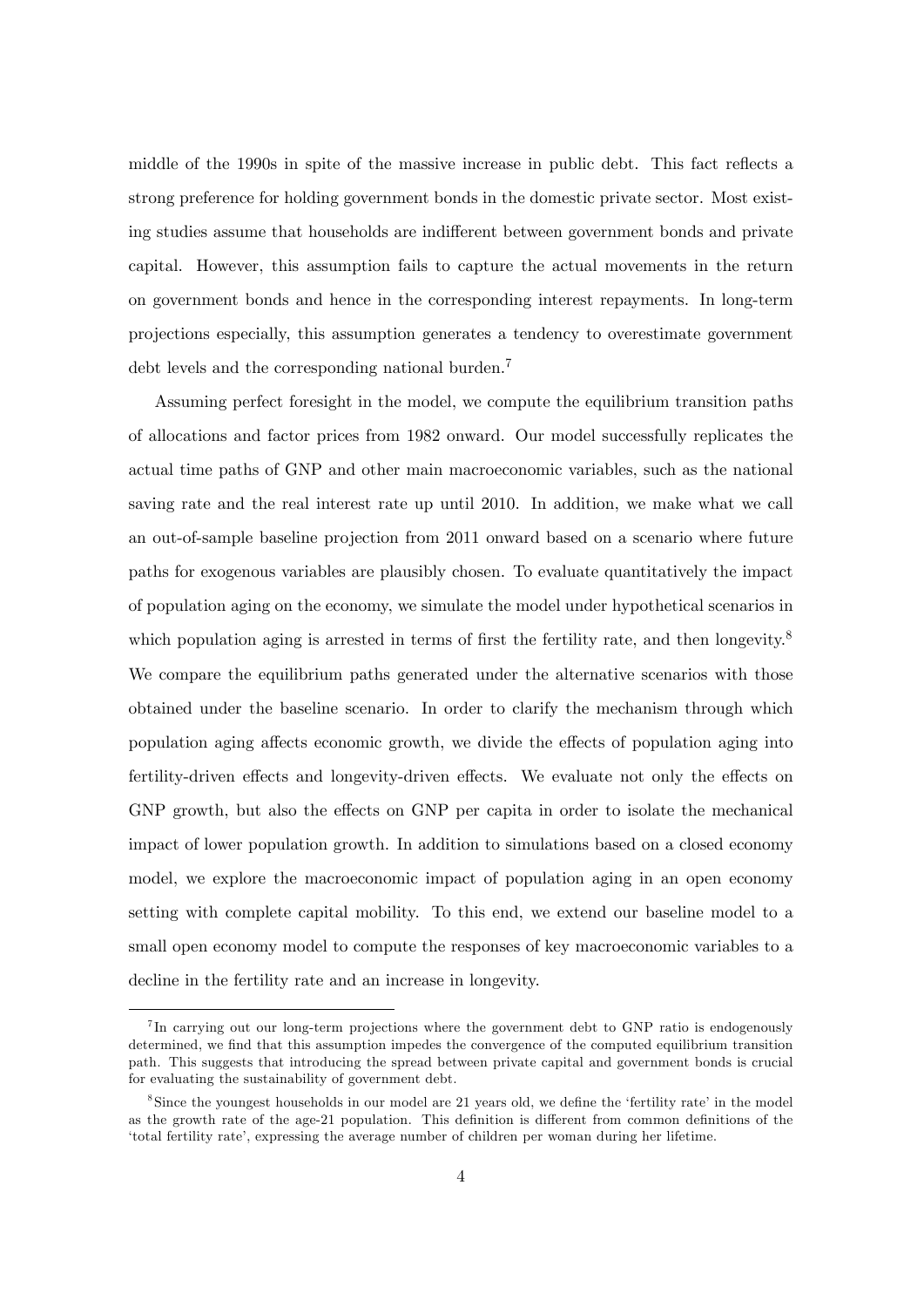The remainder of this paper is organized as follows. Section 2 describes the setup of our model. Section 3 explains the data sources and our calibration methodology. Section 4 provides our quantitative Öndings on the macroeconomic impact of Japanís population aging. Section 5 extends the model into an open economy setting. Section 6 concludes.

# 2 Model

In this section, we present our OG model. The economy consists of four types of agents: households, firm, social security system, and general government. We incorporate two new features into an otherwise standard OG model: (i) a public medical benefit provided by the health insurance system and (ii) a 'bond-in-utility' specification as developed in Hansen and  $\lim$ rohoroglu  $(2012)$ .

#### 2.1 Demographics

The time period of the model is discrete and annual. The economy consists of 80 generations of different ages denoted by  $j = 21, ..., 100$ . In each period t, a new generation aged 21 is born into the economy, while the other existing generations each shift forward by one. The oldest generation,  $j = 100$ , which we assume as the maximum age, dies out deterministically in the subsequent period. The growth rate of the new generation (age-21 households) in period t is denoted by  $\rho_t$ , which we will hereafter refer to as the fertility rate in the model. Then the age-21 population in period t, expressed as  $P_{21,t}$ , is given by

$$
P_{21,t} = (1 + \rho_t) P_{21,t-1}.
$$
\n<sup>(1)</sup>

All households face a mortality risk that is common within the same cohort but may differ across cohorts. They survive to the subsequent period with conditional survival probability  $\psi_{j,t}$ , which is the probability that households aged  $j-1$  in period  $t-1$  survive to become age j households in period t. Note that  $\psi_{101,t} = 0$  by assumption. Then the population,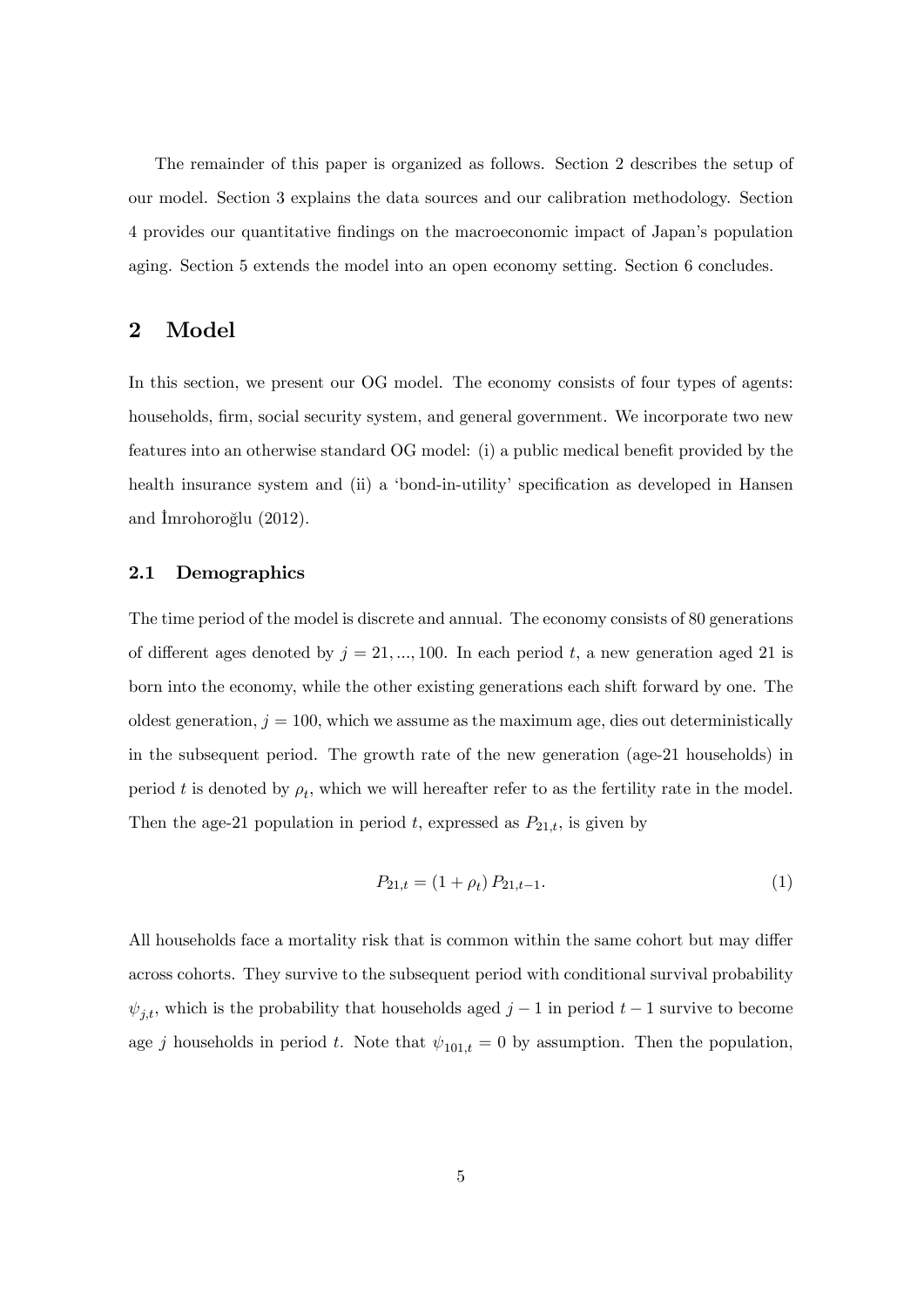$P_{j,t}$ , and cohort share,  $\mu_{j,t}$ , of age j households in period t are expressed as follows:

$$
P_{j,t} = \psi_{j,t} P_{j-1,t-1},
$$
\n(2)

$$
\mu_{j,t} = \frac{P_{j,t}}{\sum_{i=21}^{100} P_{i,t}} \quad \text{for } j = 21, ..., 100.
$$
\n(3)

#### 2.2 Households

Until mandatory retirement at age  $j = 65$ , households supply labor to firms and earn wage income according to their age-specific labor efficiency from age 21 to  $65.<sup>9</sup>$  Working households pay not only the usual labor income tax, but also payroll income taxes covering social security benefits, namely their public pension and medical benefits, in every period. Households aged  $j > 65$  withdraw from the labor force, and receive public pension benefits from the social security system. Households own capital and rent it to firms throughout their lives. They also purchase one-period government bonds issued by the general government, and receive interest payments from the general government. They consume the rest of their income.

In period T, newly born households, whose age is j in a subsequent period  $t \equiv T - 21 + j$ , choose sequences of consumption, labor, capital and bond holdings, to maximize their expected lifetime utility (discounted by the subjective discount factor  $\beta$ ):

$$
\max \sum_{j=21}^{100} \beta^{j-21} \left[ \prod_{i=21}^{j} \psi_{i,T-21+i} \right] u(c_{j,t}, 1-h_{j,t}, b_{j+1,t+1}), \tag{4}
$$

subject to the budget constraints over their lifetime:

$$
(1 + \tau_{c,t}) c_{j,t} + k_{j+1,t+1} + b_{j+1,t+1}
$$
  
=  $[1 + (1 - \tau_{k,t}) r_t^K] k_{j,t} + (1 + r_t^B) b_{j,t}$   
=  $[1 + (1 - \tau_{k,t}) r_t^K] k_{j,t} + (1 + r_t^B) b_{j,t} + pb_{j,t} + \tau_t + \xi_t$  for  $j > 65$ , (5)

 ${}^{9}$ Currently, mandatory retirement in Japanese firms is not necessarily at age 65, but is usually set between 60 and 65. In our projections, however, there is little labor supplied by those aged 63 to 65. The results of the analysis may therefore be expected to change little even if we lower the assumed age of mandatory retirement by a few years.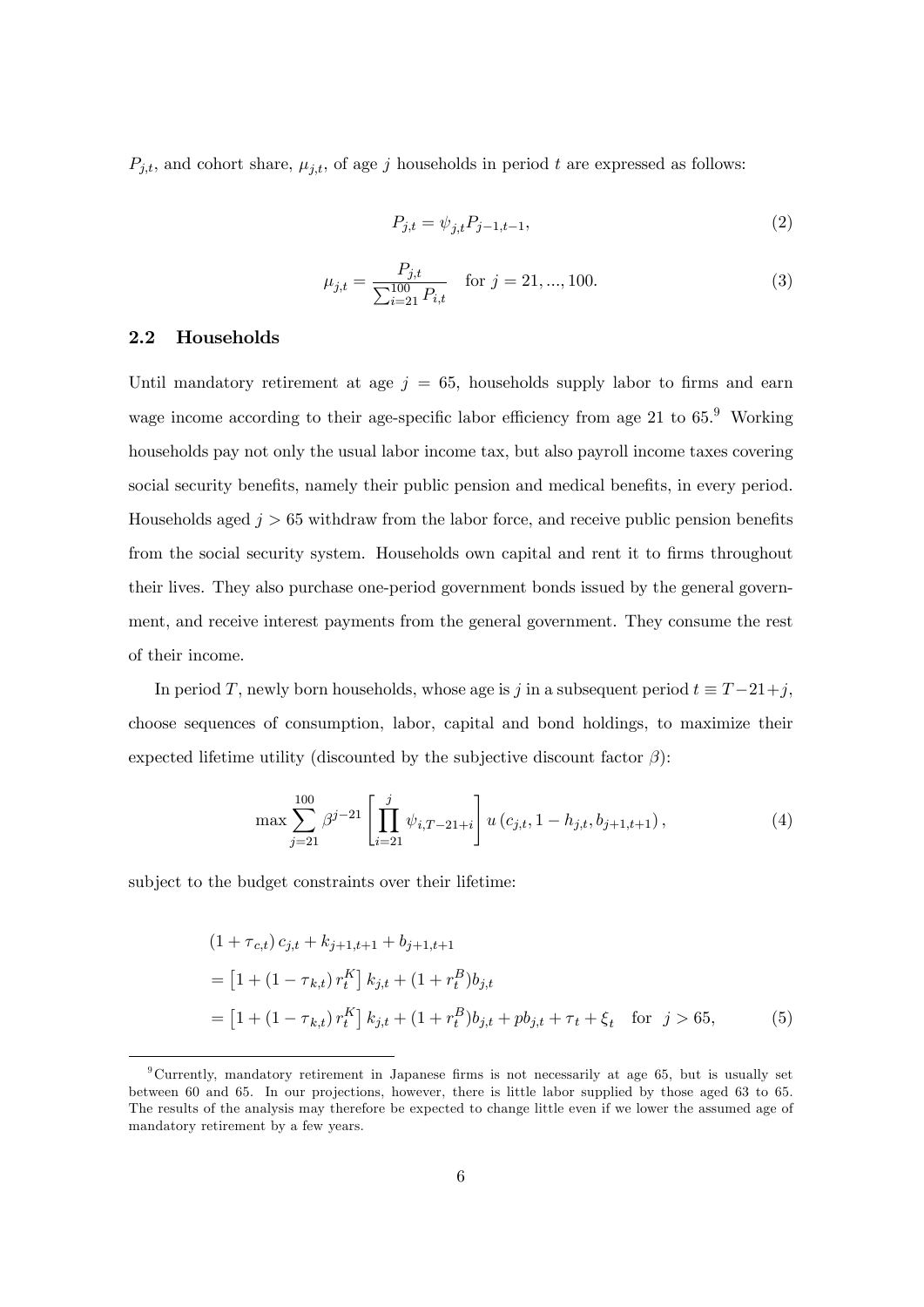$$
(1 + \tau_{c,t}) c_{j,t} + k_{j+1,t+1} + b_{j+1,t+1}
$$
  
=  $[1 + (1 - \tau_{k,t}) r_t^K] k_{j,t} + (1 + r_t^B) b_{j,t} + pb_{j,t} + \tau_t + \xi_t$  for  $j > 65$ , (6)

where  $c_{j,t}$  is consumption and  $h_{j,t}$  is labor input.  $k_{j,t}$  and  $b_{j,t}$  denote capital and bond holdings of age j households at the beginning of period t.  $w_t$  is the wage rate,  $r_t^K$  is the before-tax real rate of return on private capital, and  $r_t^B$  is the after-tax real rate of return on government bonds.  $\tau_{c,t}$  is the consumption tax rate,  $\tau_{h,t}$  and  $\tau_{k,t}$  are the tax rates on income from labor and capital, and  $\tau_t$  is a lump-sum transfer in period  $t^{10}$ ,  $\xi_t$  is a lumpsum transfer associated with accidental bequests, which are left by households who die in the preceding period  $t - 1$ .  $\tau_{s,t}$  and  $\tau_{m,t}$  are the payroll income tax rates (contribution rates) for public pension and health insurance, respectively.  $pb_{j,t}$  is public pension benefits that retirees aged j in period t receive, described later.  $\varepsilon_j$  is age-specific labor efficiency from age 21 to 65, which we assume time-invariant. We assume that a new household born in period t has no initial assets<sup>11</sup>:  $k_{21,t} = b_{21,t} = 0$ . In addition, no household surviving to the maximum age 100 carries over any assets to the next period:  $k_{101,t} = b_{101,t} = 0$ , so there is no bequest motive. We also assume that the government collects all accidental bequests including capital income in period  $t-1$ , and redistributes them equally among all households alive in period  $t$ . The total amount of accidental bequests in period  $t$  is given by

$$
\xi_t = \sum_{j=22}^{101} (1 - \psi_{j,t}) \left[ \left\{ 1 + (1 - \tau_{k,t-1}) \, r_{t-1}^K \right\} k_{j-1,t-1} + (1 + r_{t-1}^B) b_{j-1,t-1} \right] P_{j-1,t-1}.
$$
 (7)

Following Hansen and Imrohoroğlu (2012), we introduce government bond holdings into the utility function. The basic idea behind this 'bond-in-utility' specification is to incorporate households' preference for the liquidity and safety characteristic of government bonds.<sup>12</sup> The functional form of households' utility is assumed to be separable in terms of

 $10$ This corresponds conceptually to what is categorized as the sum of the net current transfers and the capital transfers in the Japanese National Income Account.

 $11$ The borrowing constraint is not imposed on households' assets in our model. In other words, households are allowed to borrow against their future income.

 $12$ As an alternative specification, some studies, such as Arai and Ueda (2012), introduce an exogenous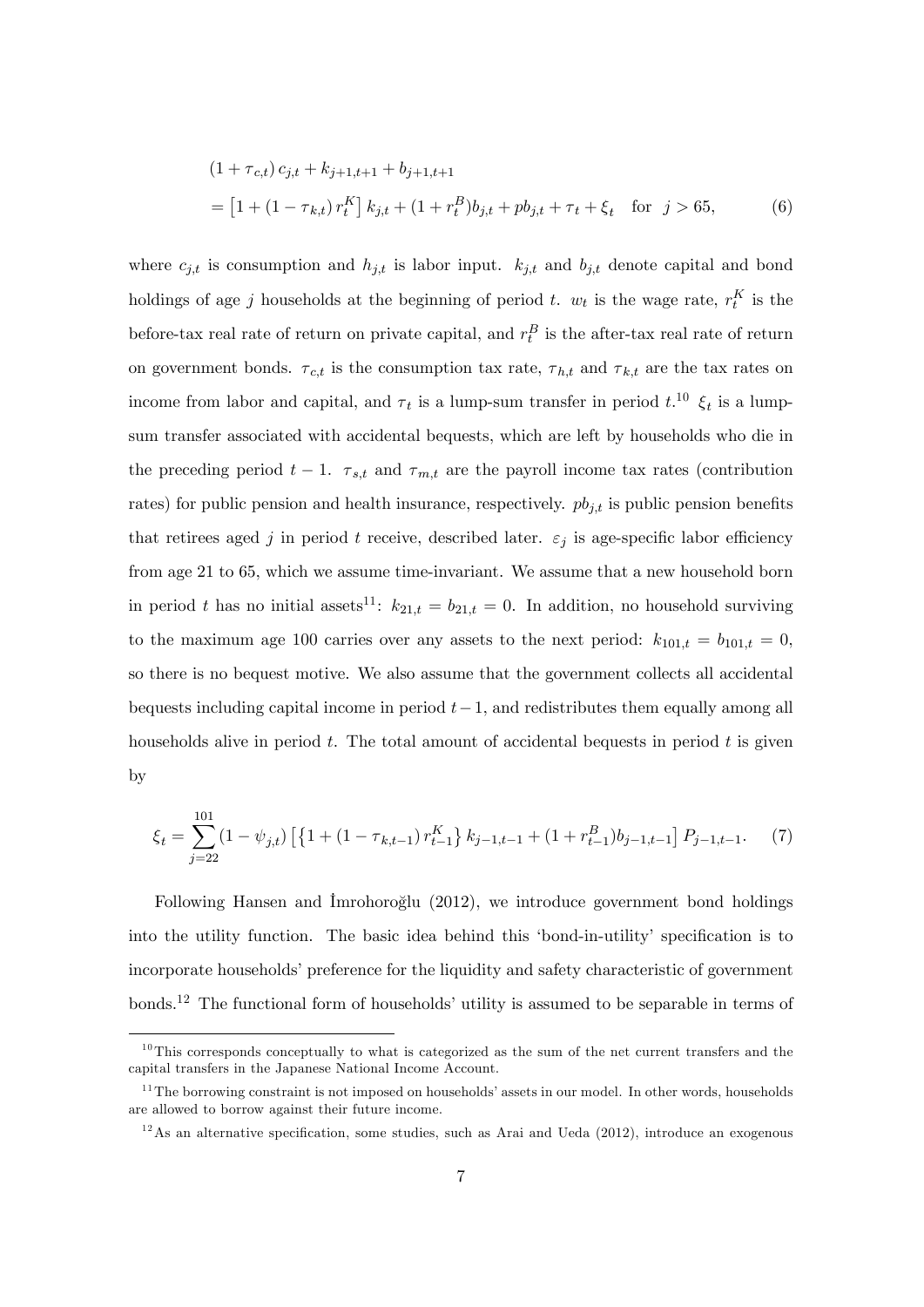its arguments, which are given as

$$
u(c_{j,t}, 1 - h_{j,t}, b_{j+1,t+1}) = \log c_{j,t} + \gamma_t \log (1 - h_{j,t}) + \eta_t \log b_{j+1,t+1} \quad \text{for } j \le 65, (8)
$$

$$
u(c_{j,t}, 1 - h_{j,t}, b_{j+1,t+1}) = \log c_{j,t} + \eta_t \log b_{j+1,t+1} \quad \text{for } 65 < j < 100,
$$
 (9)

$$
u(c_{j,t}, 1 - h_{j,t}, b_{j+1,t+1}) = \log c_{j,t} \quad \text{for } j = 100,
$$
\n(10)

where  $\gamma_t$  and  $\eta_t$  are time-variant variables representing households' preferences for leisure and government bond holding in period t. Higher  $\gamma_t$  or  $\eta_t$  implies that households put a higher value on leisure or government bond holding. When households receive utility from government bond holding  $(\eta_t > 0)$ , the first order conditions of age j households in period t with respect to government bond holdings yield the following equation:

$$
(1 - \tau_{k,t})r_t^K - r_t^B = \frac{\eta_{t-1}}{\beta}(1 + \tau_{c,t}) \sum_{j=21}^{100-1} \mu_{j,t} \frac{c_{j,t}}{b_{j+1,t+1}}.
$$
(11)

This equation demonstrates that, other things being equal, the spread between private capital and government bonds increases with the preference parameter  $\eta_t$  and decreases with the average ratio of government bonds to consumption. A higher preference for government bonds (higher  $\eta_t$ ) leads to a wider spread and smaller interest repayments by the general government. A higher government debt level relative to consumption level lowers the marginal utility from government bond holding and thereby narrows the spread.

#### 2.3 Firm

There is a representative firm producing final goods with the Cobb-Douglas production technology. In perfectly competitive spot-markets the Örm rents capital and hires labor from households so as to maximize its profit:

$$
\max \Pi_t = A_t K_t^{\alpha} L_t^{1-\alpha} - R_t K_t - w_t L_t,\tag{12}
$$

spread between private capital and government bonds. An important feature of our ëbond-in-utilityí model is that the model's spread is endogenous and its size is negatively related to the outstanding amount of government debt.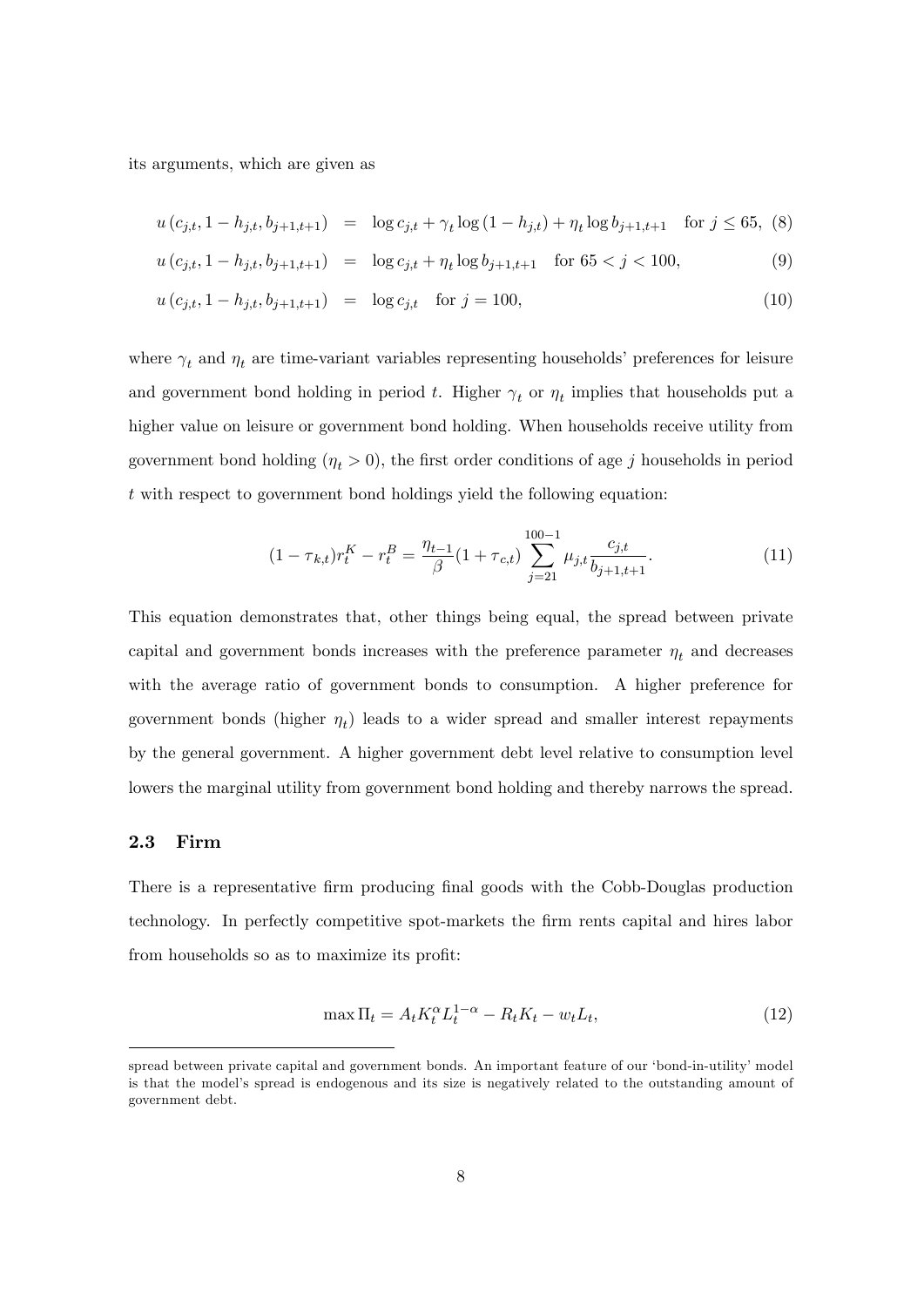where  $\alpha$  is the capital share of output,  $K_t$  is aggregate capital stock,  $L_t$  is aggregate labor input, and  $R_t$  is the rental rate of private capital.  $A_t$  denotes the total factor productivity (hereafter TFP) in period t, and we assume that the TFP grows at the rate of  $g_t$  in every period:

$$
g_t \equiv (A_t/A_{t-1})^{1/(1-\alpha)}.
$$
\n(13)

In equilibrium, the factor prices are given by

$$
R_t = \alpha A_t \left(\frac{K_t}{L_t}\right)^{\alpha - 1} \equiv r_t^K + \delta_t; \tag{14}
$$

$$
w_t = (1 - \alpha) A_t \left(\frac{K_t}{L_t}\right)^{\alpha},\tag{15}
$$

where  $\delta_t$  is the depreciation rate of private capital. Aggregate demand for capital and labor inputs are equalized to aggregate supply of these primary inputs, so as to clear the respective markets in every period:

$$
K_t = \sum_{j=21}^{100} P_{j,t} k_{j,t},
$$
\n(16)

$$
L_t = \sum_{j=21}^{65} P_{j,t} \varepsilon_j h_{j,t}.
$$
 (17)

Here, the evolution of the aggregate capital stock is given by

$$
K_{t+1} = I_t + (1 - \delta_t) K_t,
$$
\n(18)

where  $I_t$  is aggregate investment in period t.

#### 2.4 Social Security System

The social security system is divided into two sections: public pension and health insurance. We assume that the public pension benefit  $pb_{j,t}$  provided to age j households in period t depends on their historical wage income. It is proportional to the average wage income that households receiving the benefit earned during their working years. The public pension benefit provided by the social security system to a new retiree in period t,  $pb_{65+1,t}$ , is defined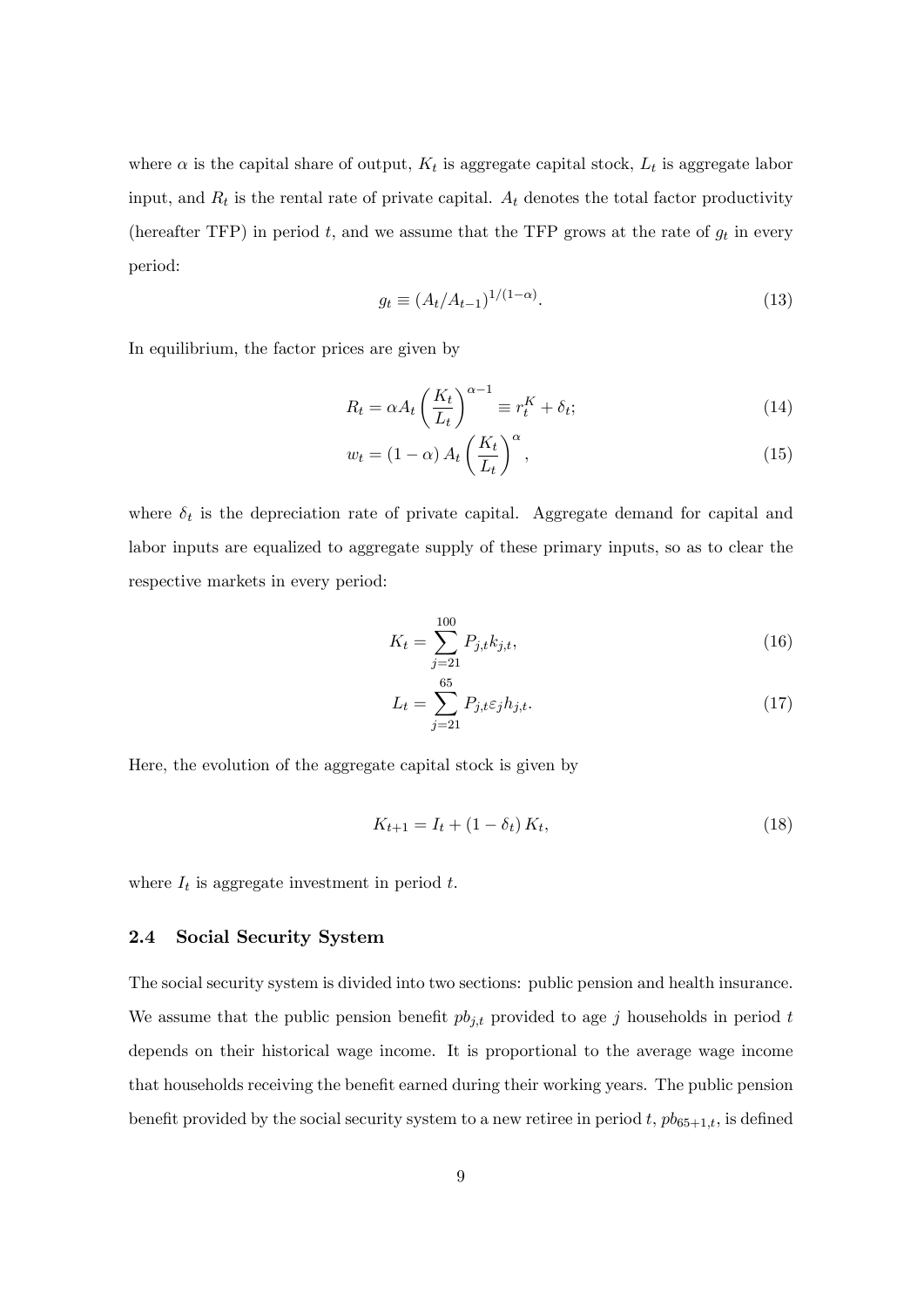as

$$
pb_{65+1,t} \equiv \theta \frac{1}{65+1-21} \sum_{i=21}^{65} w_{t+i-65-1} \varepsilon_i h_{i,t+i-65-1},
$$
\n(19)

where  $\theta$  is the replacement ratio that determines the size of the public pension benefit relative to the past wages. The public pension benefit that age  $j$  households in period  $t$ receive is formulated as

$$
pb_{j,t} = 0
$$
 for  $j = 21, 22, ..., 65$ ,  

$$
pb_{j,t} = pb_{65+1,t+65+1-j}
$$
 for  $j = 65 + 1, ..., 100$ . (20)

The per-capita medical costs, denoted by  $mb<sub>j</sub>$ , are assumed to be different across age  $j$  and time-invariant.<sup>13</sup> The age-specific profile of the medical costs is exogenously given and grows along a balanced growth path. We define the medical benefit  $mb_{j,t}$  for age j households in period  $t$  as follows:

$$
mb_{j,t} = (1+g_t)mb_{j,t-1} \text{ for } t = 2, 3, ..., \qquad mb_{j,t} = mb_j \text{ for } t = 1.
$$
 (21)

For both public pension benefits and medical benefits, part of the costs is covered by the general government, and the rest is covered by the relevant section of the social security system. Taking as given the coverage ratios of transfers/expenditures financed by the general government, which we denote as  $\kappa_{s,t}$  and  $\kappa_{m,t}$ , the social security system adjusts the contribution rates for public pension and health insurance,  $\tau_{s,t}$  and  $\tau_{m,t}$ , so that budget balance is separately maintained for both the public pension and health insurance in every period:

$$
\tau_{s,t} = \frac{(1 - \kappa_{s,t}) \sum_{j=65+1}^{100} P_{j,t} p_{j,t}}{w_t \sum_{j=21}^{65} P_{j,t} \varepsilon_j h_{j,t}},\tag{22}
$$

$$
\tau_{m,t} = \frac{(1 - \kappa_{m,t}) \sum_{j=21}^{100} P_{j,t} m b_{j,t}}{w_t \sum_{j=21}^{65} P_{j,t} \varepsilon_j h_{j,t}}.
$$
\n(23)

 $13$ The main reason is due to data availability. The profile could reasonably be considered time-variant because of fast progress in medical technology.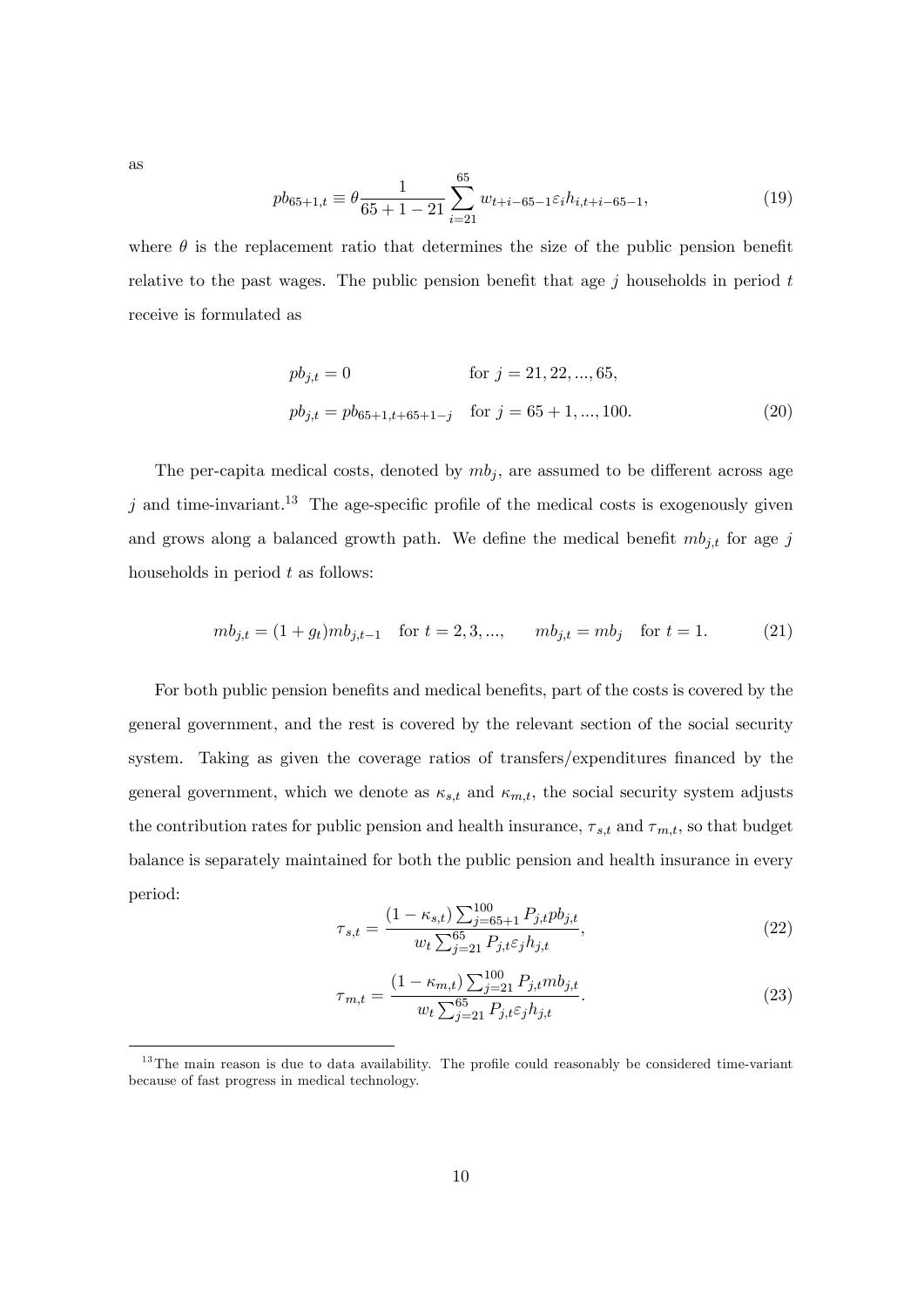#### 2.5 General Government

The general government raises revenues by newly issuing one-period government bonds and levying taxes on households' consumption, labor income, and capital income, to finance its spending that is the sum of government purchases, transfers/expenditures to the social security system, interest repayments on government bonds, and other lump-sum transfers. Taking the sequences of government revenues and spending as given, government bond issuance is adjusted so that the following consolidated budget constraint holds in every period:

$$
(1 + r_t^B)B_t + G_t + \kappa_{m,t} \sum_{j=21}^{100} P_{j,t}mb_{j,t} + \kappa_{s,t} \sum_{j=65+1}^{100} P_{j,t}pb_{j,t} + \sum_{j=21}^{100} P_{j,t}\tau_t + \sum_{j=21}^{100} P_{j,t}\xi_t
$$
  
=  $B_{t+1} + \tau_{c,t}C_t + \tau_{h,t}(1 - \tau_{s,t} - \tau_{m,t})w_t L_t + \tau_{k,t}r_t^K K_t,$  (24)

where  $G_t$  and  $B_t$  are government purchases and government bonds at the beginning of period t, respectively. Note that the supply of government bonds is equalized to the sum of households' bond holdings in each period:

$$
B_t = \sum_{j=21}^{100} P_{j,t} b_{j,t}.
$$
\n(25)

#### 2.6 Competitive Equilibrium

Given the initial distribution of private capital stock and government bonds  ${k_{j+1,0}, b_{j+1,0}}_{j=21}^{100}$ , the paths of the fiscal policy variables  $\{G_t, \tau_t, \tau_{c,t}, \tau_{k,t}, \tau_{h,t}, \tau_{s,t}, \tau_{m,t}, \kappa_{s,t}, \kappa_{m,t}\}_{t=0}^{\infty}$ , demographics  $\{\rho_t, \{\psi_{j,t}\}_{j=2l}^{100}\}_{t=0}^{\infty}$ , TFP growth rate  $\{g_t\}_{t=0}^{\infty}$ , depreciation rate  $\{\delta_t\}_{t=0}^{\infty}$ , and preference disturbances  $\{\gamma_t, \eta_t\}_{t=0}^{\infty}$ , a competitive equilibrium consists of sequences of prices  $\{w_t, r_t^K, r_t^B\}_{t=0}^{\infty}$ , allocations  $\{C_t, L_t, K_t, B_t\}_{t=0}^{\infty}$ , and households' decision rules  $\{\{c_{j,t}, h_{j,t},$  $k_{j+1,t+1}, b_{j+1,t+1}\}_{j=2}^{100}\}_{t=0}^{\infty}$  such that, in each period, (*i*) households maximize their lifetime utility (4), subject to (5) and (6), given prices; (ii) the firm maximizes its profits,  $(12)$ , given prices;  $(iii)$  the budget constraints of the social security system and the general government,  $(22)$ ,  $(23)$ , and  $(24)$ , hold;  $(iv)$  the market clearing conditions hold for the capital input, labor input, and government bonds,  $(16)$ ,  $(17)$ , and  $(25)$ ;  $(v)$  the resource constraint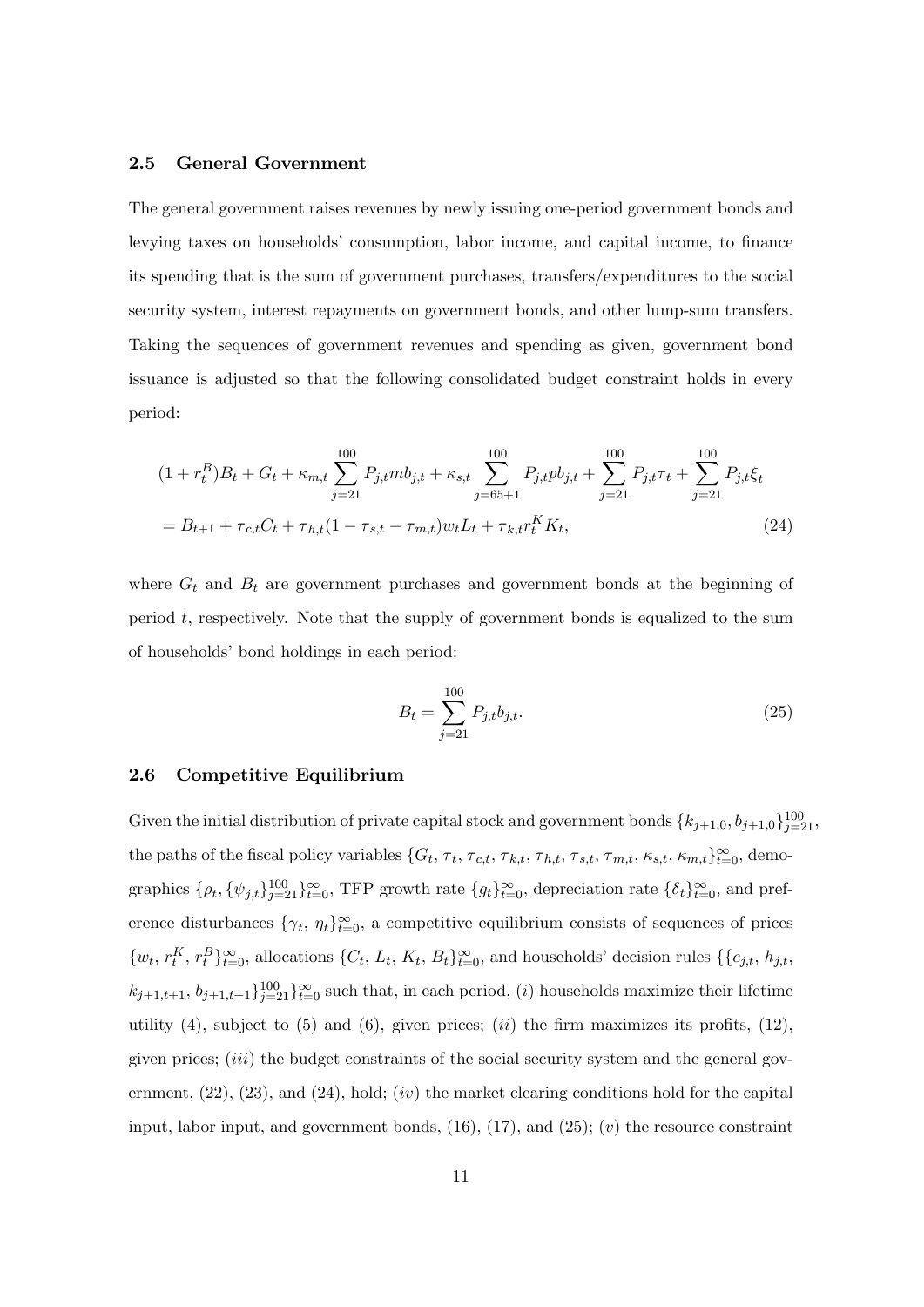holds:

$$
Y_t \equiv A_t K_t^{\alpha} L_t^{1-\alpha} = C_t + I_t + G_t + \sum_{j=21}^{100} P_{j,t} m b_{j,t},
$$
\n(26)

where  $Y_t$  is aggregate output and  $C_t$  is aggregate consumption:

$$
C_t = \sum_{j=21}^{100} P_{j,t} c_{j,t}.
$$
\n(27)

# 3 Data, Calibration, and Assumptions

We take 1982 as the starting point for our simulations, because this is the first year for which national account series with a consistent set of definitions are available. The last period for which we have data on all variables is 2010. The model thus employs observed values of its exogenous inputs for the 1982-2010 period, and assumed values of these inputs for 2011 and beyond. We assume that the economy will reach its steady state far in the future, and carry out an iterative computation to calculate an equilibrium transition path that connects the economy of 1982 and the long-run steady state. In this section, we first discuss, in detail, the calibration of the model's structural parameters, as well as the definition and construction of the exogenous inputs used in both in-sample simulation and projection. We then explain the assumptions about the Öscal regime in the long-run that guarantees the household and general government transversality conditions, as well as the assumptions governing the long-run steady state values.

#### 3.1 Constant Parameters

The calibrated constant parameters are given in Table 3. The three parameters  $\alpha$ ,  $\beta$ , and  $\theta$ are constant throughout our analysis. Following closely the data construction methodology proposed in Hayashi and Prescott  $(2002)$  and Imrohoroglu and Sudo  $(2011a, b)$ , we use the sample average for the income share of capital in GNP  $\alpha$  from 1982 to 2010. We choose the value of the subjective discount factor  $\beta$  so that our benchmark model replicates well the time path of the capital-output ratio for the period from 1982 to 2010. The replacement ratio  $\theta$  for the public pension is set to 0.3 so that the model can reproduce the historical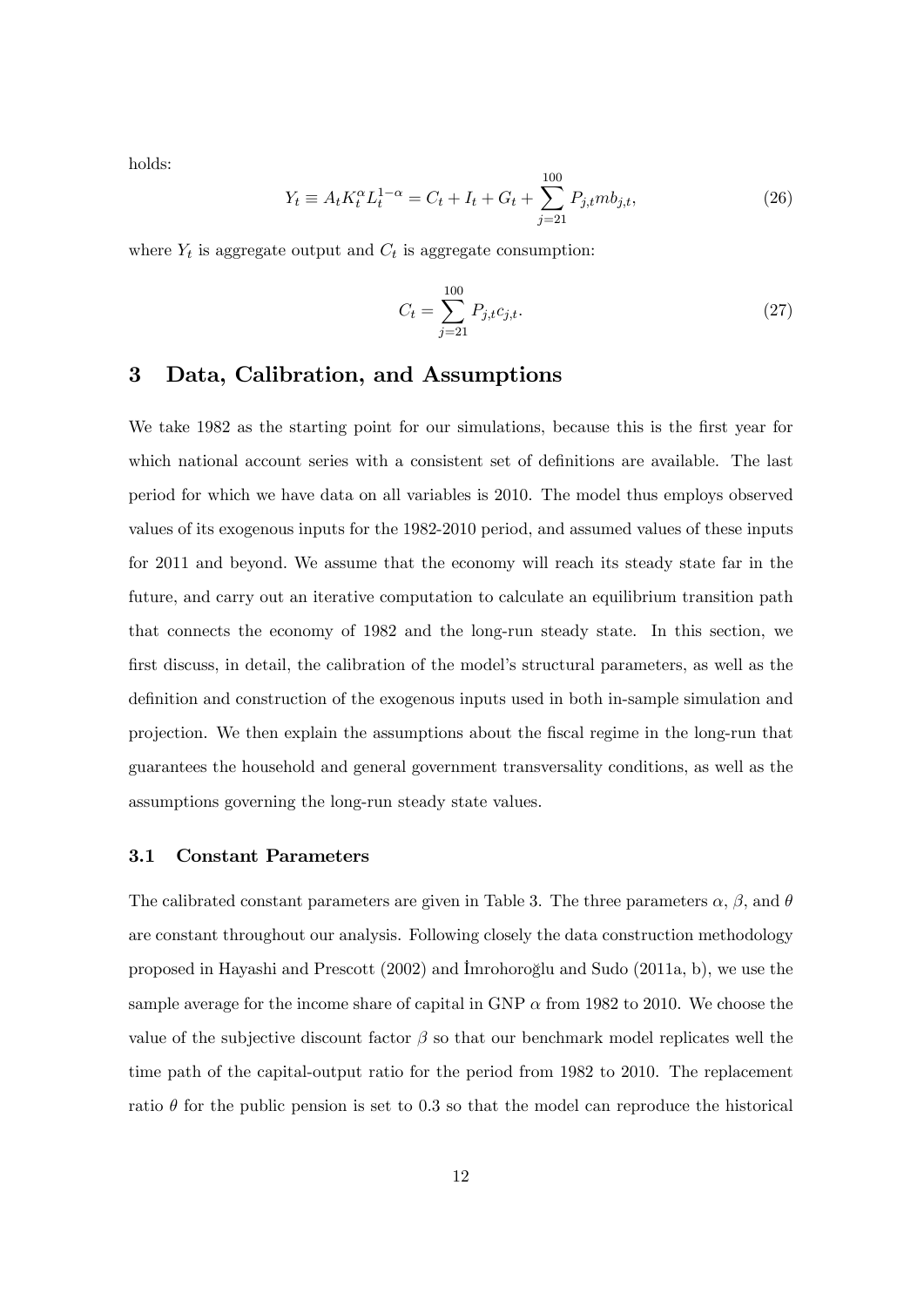average of the actual pension benefits to GNP ratio from 1982 to 2010.

In addition, we assume that the age-specific labor efficiency  $\varepsilon_j$  and age-specific medical costs  $mb_i$  are constant over time. The labor efficiency values are taken from Braun et al. (2009), while the values for individual medical costs are taken from the 2009 Report of National Medical Expenditure (NME) by the Ministry of Health, Labour and Welfare.

#### 3.2 Inputs of Exogenous Variables for 1982-2010 and Beyond

In order to conduct perfect foresight projections from 1982 and beyond, we need to specify parameter values characterizing the demographic structure; these include the growth rate of the age-21 population (i.e., 'fertility rate' in our model)  $\{\rho_t\}_{t=1982}^{\infty}$ , conditional survival probability  $\{\{\psi_{j,t}\}_{j=2}^{100}\}_{t=1982}^{\infty}$ , and sequence of exogenous macroeconomic variables  $\{G_t/Y_t,$  $\tau_t/Y_t$ ,  $\tau_{c,t}$ ,  $\tau_{h,t}$ ,  $\tau_{k,t}$ ,  $\kappa_{s,t}$ ,  $\kappa_{m,t}$ ,  $\delta_t$ ,  $g_t$ ,  $\gamma_t$ ,  $\eta_t\}_{t=1982}^{\infty}$ . The detailed definition and construction methodologies for these variables are given in Appendix A.

Figures 1 and 2 display, respectively, the age-specific life-cycle profiles that characterize households, and the time series of exogenous variables fed into the baseline model. As in related studies on other countries, the labor efficiency exhibits a hump-shape peaking around age 55, the medical costs monotonically increase with age, and the conditional survival probability decreases with age and grows steadily over time. The growth rate of the age-21 population was above zero in the 1980s but has been continuously negative in the current years, around -2%.

#### 3.3 Steady State Assumptions

The calibrated steady state values of the key variables are presented in Table 4. In order to ensure the transversality condition of the general government over a long horizon, and to maintain the convergence of the dynamic paths in the economy, we consider, following Hansen and Imrohoroğlu (2012), a class of fiscal regime switch that will take place in 2050. We assume that the general government adjusts the government bond issuance endogenously from 1982 to 2049 so as to fulfill the government budget constraint  $(24)$ , taking the sequence of the other fiscal instrument variables  $\{G_t/Y_t, \tau_t/Y_t, \tau_{c,t}, \tau_{h,t}, \tau_{k,t}, \tau_{h,t}, \tau_{k,t}, \tau_{h,t}, \tau_{k,t}, \tau_{h,t}, \tau_{k,t}, \tau_{h,t}, \tau_{k,t}, \tau_{h,t}, \tau_{k,t}, \tau_{h,t}, \tau_{k,t}, \tau_{h,t}, \tau_{k,t}, \tau_{h,t}, \tau_{k,t}, \tau_{h,t}, \tau_{k,t}, \tau_{h,t}, \tau_{h,t}, \tau_{h,t}, \tau$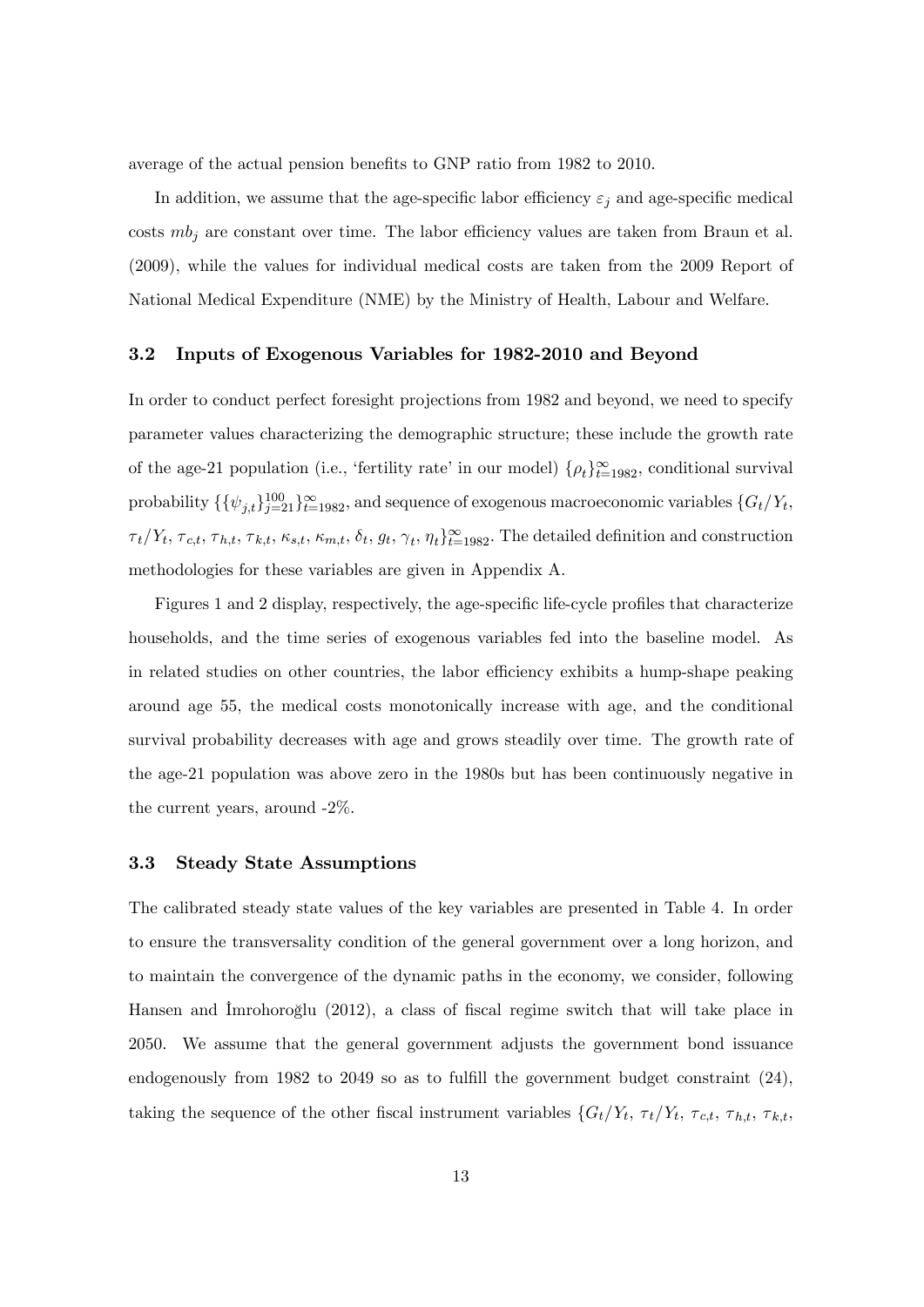$\kappa_{s,t}$ ,  $\kappa_{m,t}$ } $\kappa_{1982}$  as given. From 2050 and beyond, the new fiscal regime is implemented and the general government adjusts the size of a lump-sum tax levied on all households so as to maintain the government bond to GNP ratio at its target level. We assume that the target level of the ratio decreases linearly from its value in 2050 to 0.441 by 2100, its historical average over 1982 to 2010. Except for the growth rates of TFP and the age-21 population, the steady state values of the other variables are basically the sample averages from 1982 to 2010. The steady state value of TFP growth is 1%, which is the historical average of the growth rate of the Solow residual from 1995 to 2007.<sup>14</sup>

# 4 Quantitative Findings

In this section, we document the quantitative results of simulations. Under the baseline assumptions, we conduct perfect foresight projections where newly-born households are informed of the sequence of exogenous variables in their birth period and beyond. We first demonstrate the in-sample performance of our model by comparing the model-generated main macroeconomic variables with the data counterparts. We also provide out-of-sample projections for 2011 onward. Next, we formulate counterfactual simulations to evaluate the impact of population aging on current and future GNP per capita as well as GNP growth. Since a decline in the fertility rate and an increase in longevity are both important driving forces of Japan's population aging, we investigate these two effects separately.

#### 4.1 Baseline Long-Term Projection

We first demonstrate the basic performance of the model by comparing the actual and model-generated series of key macroeconomic variables over the sample period 1982-2010. Figure 3 displays the time paths of the GNP growth rate, GNP per capita (defined as real GNP per total population), national saving rate, real return on capital, capital-labor ratio, capital share of total assets, pension benefits to GNP ratio, medical benefits to GNP

 $14$  Here we drop the subsample periods that include the 'bubble boom' during the 1980s and the global Önancial crisis from 2008 to 2009 in constructing our benchmark future path for TFP. The average value over the whole sample period is 1.7%, which is slightly higher than our benchmark assumption. In Appendix C, we conduct a sensitivity analysis to see how our result is affected by the assumption on TFP growth.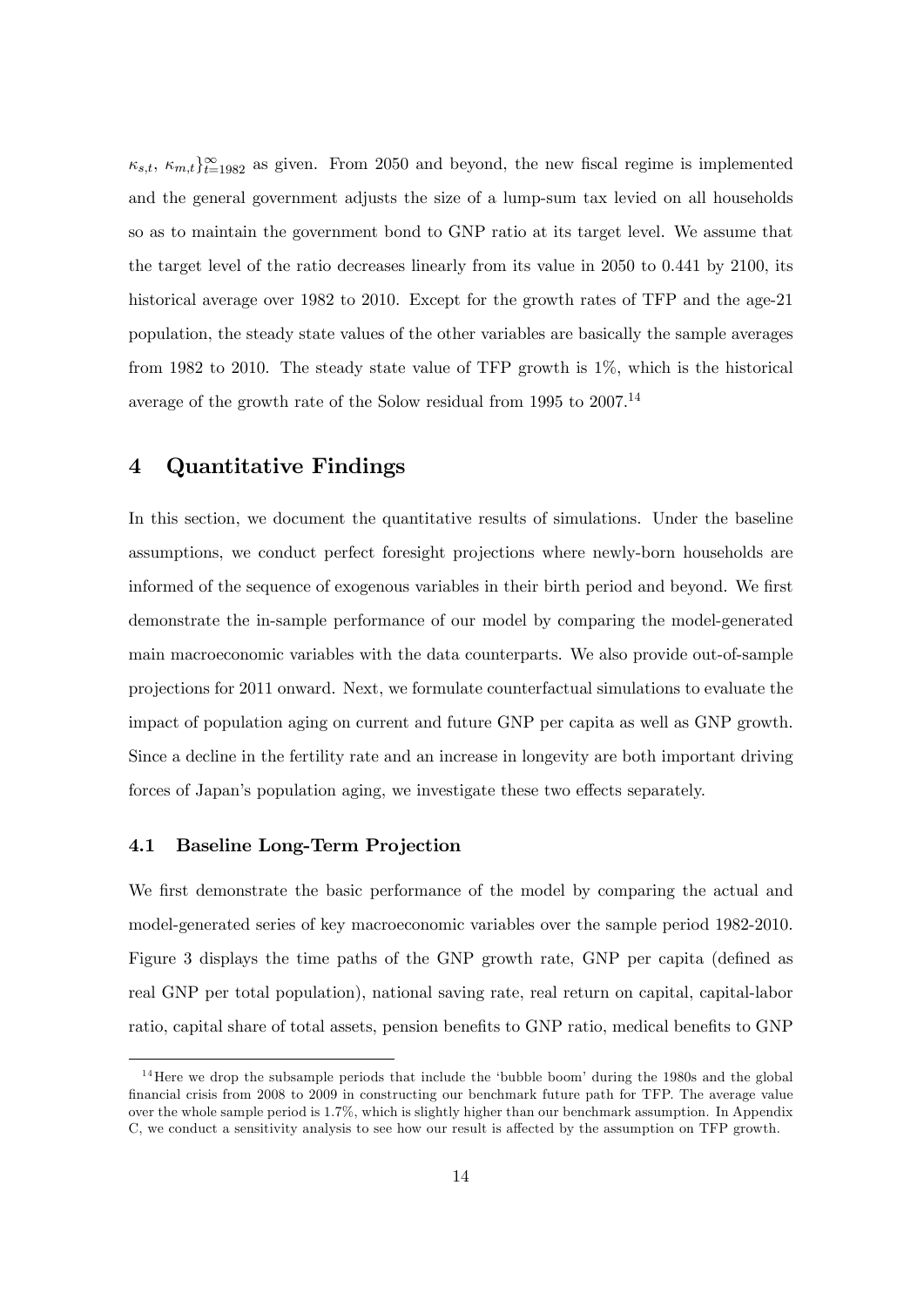ratio, primary balance to GNP ratio, and net government debt to GNP ratio. The thin lines depict the actual series, and the thick lines depict the model-generated series. Our model replicates the dynamics of the macroeconomic variables well. In particular, the long-lasting output growth slowdown that started with the burst of the asset bubble in 1991 is reproduced in the model series. As discussed in existing studies such as Chen et al. (2007) and Braun et al. (2009), the national saving rate and real return to capital also decrease in the most recent two decades, and the model-generated data closely tracks the corresponding actual time series. The general patterns of revenues and expenditures for both the social security system and the general government are also captured by the present model. In both actual data series and model-generated series, persistent increases in the pension benefit and medical benefit, deterioration in the primary balance, and accelerated government debt accumulation are observed.

Figure 4 shows out-of-sample projections for the macroeconomic variables from 2011 onwards under the baseline scenario. The Japanese economy experiences zero GNP growth in the next decade, as  $1\%$  TFP growth is almost exactly offset by declines in labor and capital inputs. From the late 2020s and beyond, however, GNP is seen to fall gradually, since the factor inputs decline at a faster rate than before. As indicated by an increase in average working hours in these periods, the reduction in the labor input is driven by a decrease in the labor force population. A decline in the capital input is induced by changes in householdsí saving behavior as well as an increased proportion of dis-savers. Although workers raise their saving rate, the rise is dominated by the decline in the saving rate of retirees. Redistribution by the general government will rise over a long horizon, as shown in the expansion of public pension and medical benefits. Although the level of GNP declines in the long-run, GNP per capita maintains a gradual increase, reflecting the increase in working hours and 1% TFP growth. Behind these movements, the after-tax rate of return on private capital stays stable mainly because 1% TFP growth compensates for the increase in the capital-labor ratio induced by population aging. On the other hand, the real return on government bonds rises gradually over time because of deterioration in the fiscal balance caused by population aging. Consequently, the spread between private capital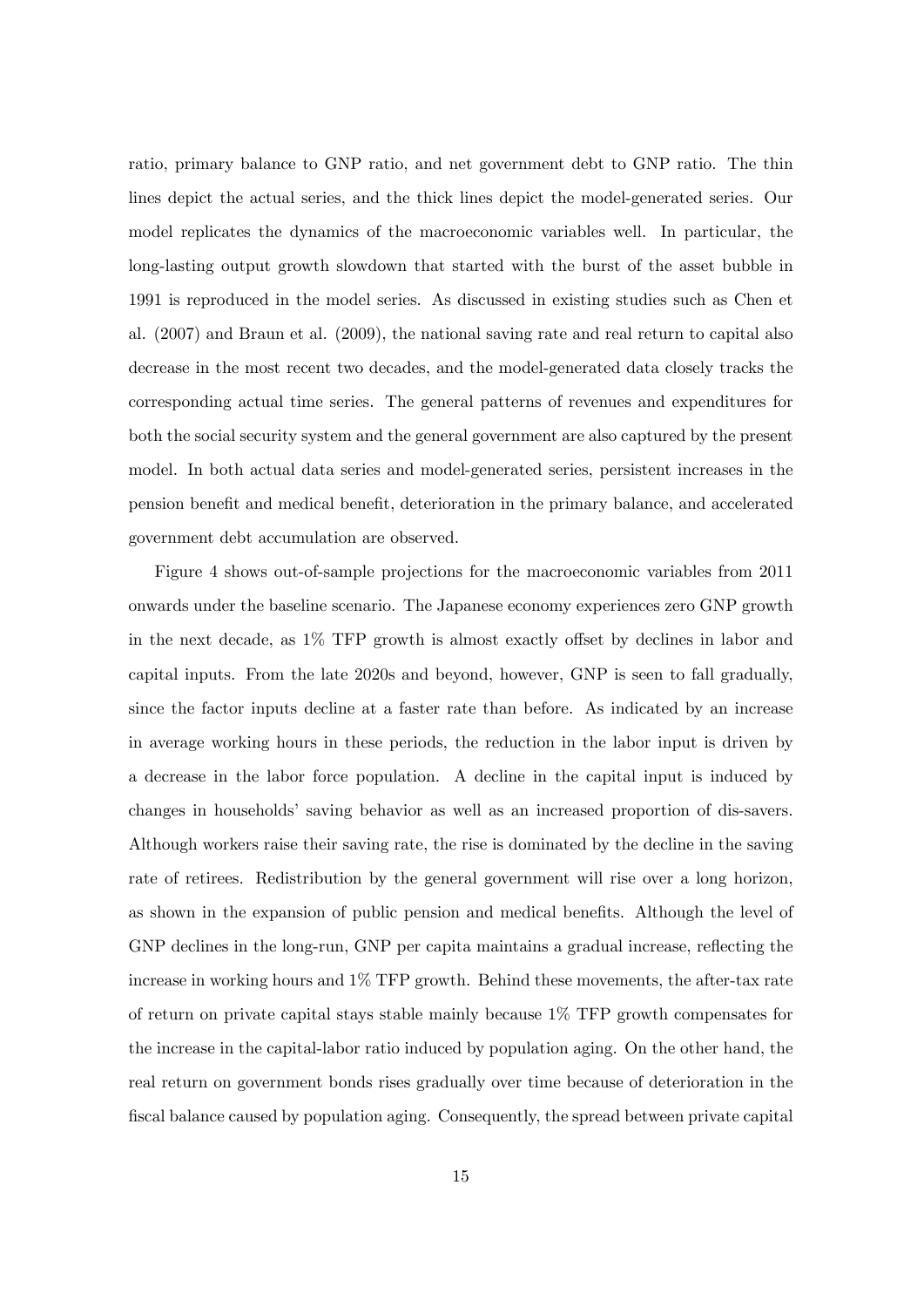and government bonds shrinks through the forecast horizon. Of course, this movement in the spread depends strongly on the assumed future paths of households' preference for government bond holding.<sup>15</sup>

#### 4.2 Counterfactual Simulation

Next we examine how population aging affects economic activity in Japan. To this end, we conduct counterfactual simulations in which population aging is arrested. We investigate separately the two effects behind population aging in Japan, namely a decline in the fertility rate and an increase in longevity.

#### Decline in Fertility Rate

In Figure 5, we display the time paths of macroeconomic variables in the economy where the population aged 21 is held constant from 1995 and beyond.<sup>16</sup> This hypothetical fertility rate sequence is substantially higher than the actual counterpart, which has been almost continuously negative since 1995. The discrepancy between the baseline scenario, denoted by the solid lines, and this counterfactual scenario, denoted by the dotted lines, displays the quantitative contribution made by the decline in the fertility rate after 1995. On the one hand, reduced fertility dampens GNP growth, the growth rates of the two factor inputs, the national saving rate, and the capital return. On the other hand, it raises the pension/medical benefits to GNP ratio. Its qualitative effects on workers' saving behavior and leisure choice change over the simulation period.

A fertility rate decline contributes to the slowdown of GNP growth through three distinct channels. First, it mechanically reduces the labor force population. Second, by raising the proportion of retirees in the economy, it aggravates the social security burden on labor income. As a result, the contribution rates,  $\tau_{s,t}$  and  $\tau_{m,t}$ , are raised so as to satisfy the budget balance requirements of the social security system (22) and (23), thus distorting workers' labor supply and saving decisions. Third, marginal propensities to

 $15$ In Appendix C, we conduct a sensitivity analysis to see how our result is affected by the assumption on households' preference for government bond holding.

<sup>&</sup>lt;sup>16</sup>This means that  $\{\rho_t\}_{t=1995}^{\infty} = 0$ .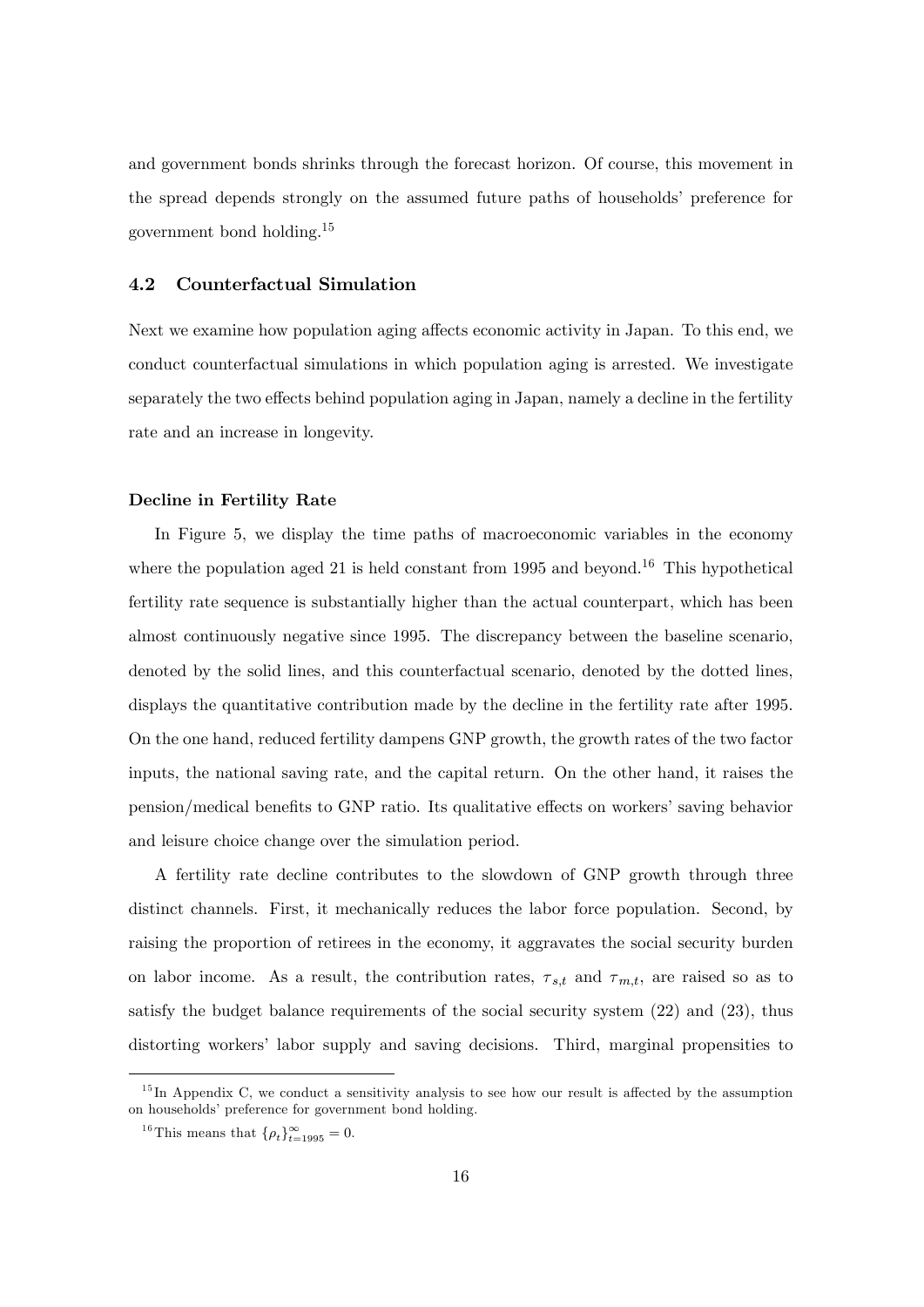consume are higher among retirees than workers. On average, workers are savers and retirees are dis-savers under both scenarios. The decline in the fertility rate, therefore, increases the proportion of dis-savers among households, reduces the national saving rate, and hampers capital accumulation. The first and third channels drive GNP growth down primarily through reductions in the population of the labor force and savers. In contrast, the second channel influences GNP growth by affecting average working hours and the workers' saving rate.

In the baseline scenario, the real return on capital is lowered as the labor input drops more quickly than the capital input because of the fertility rate decline. Meanwhile, the after-tax return on labor (the effective wage) is reduced more as a result of higher contribution rates. Average working hours and workers' capital saving rate are higher in the baseline scenario than in the counterfactual scenario. In the baseline scenario working-age households work more and save more because their lifetime income decreases substantially due to the lower factor prices (effective wage and return on capital) caused by the fertility rate decline. As Figure 6 shows, GNP per worker is thus higher in the baseline scenario. GNP per capita, however, is lower in the baseline scenario because the increase in GNP per worker is more than cancelled out by the decline in the proportion of the working-age population. This relative decrease in the working-age population is the dominant factor depressing GNP per capita in the next few decades. It is noteworthy that these adverse effects on GNP per capita will expand sharply through the forecast horizon. Population aging also affects the fiscal balance. Figure 7 displays the impact of a fertility rate decline on the primary balance and net government debt level. The fertility rate decline deteriorates the primary balance because it lowers tax revenues of the general government. As a result, government debt accumulates more quickly over time.

#### Increase in Longevity

In Figure 8, we display the time paths of macroeconomic variables in the economy where the household survival probability, instead of increasing, is held constant from 1982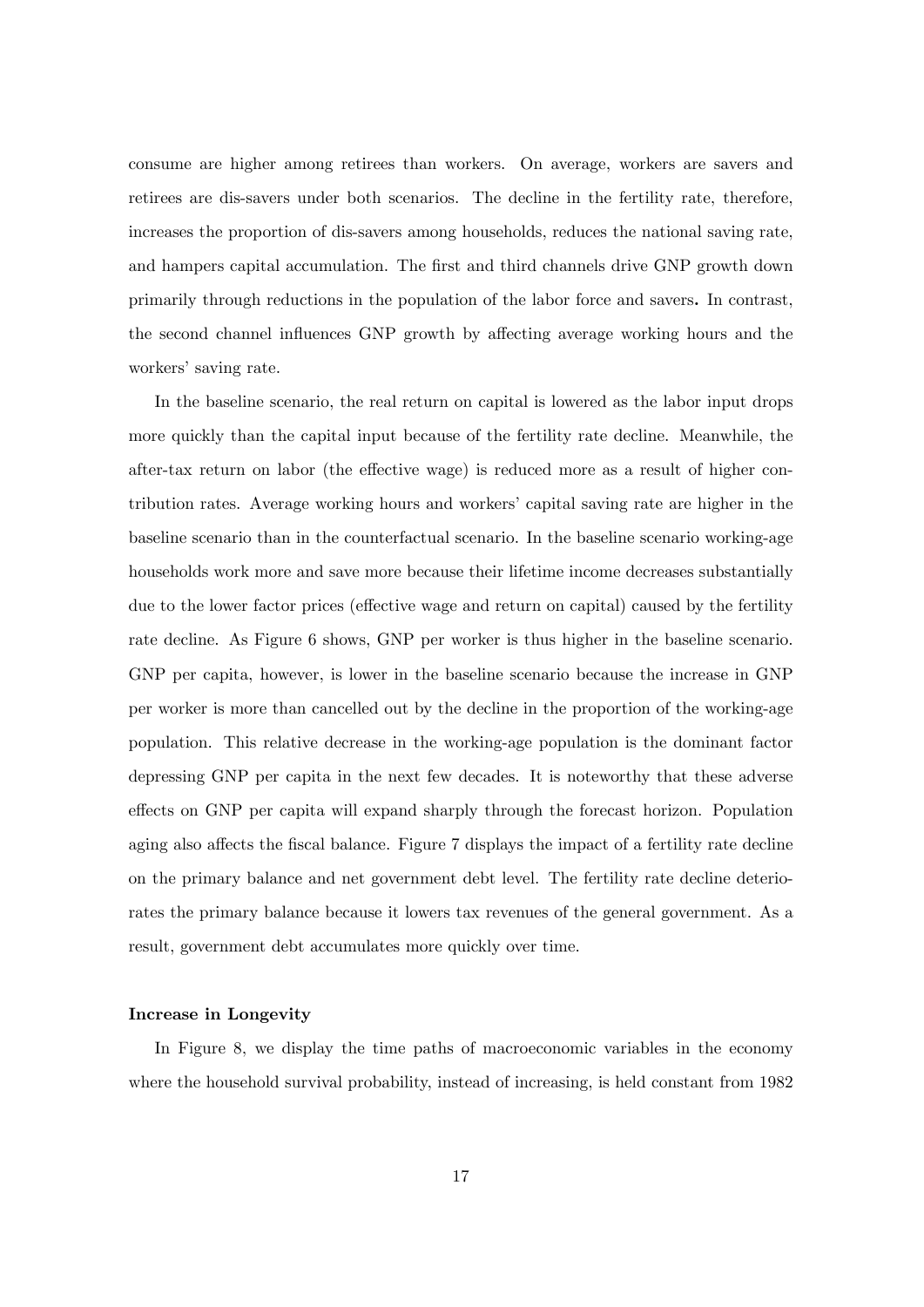onward.<sup>17</sup> As shown in the upper panel of Figure 1, the conditional survival probability shifts upward over time, with the increased survival probability of retirees being particularly remarkable. The higher longevity impact positively on variables such as the growth rates of the two factor inputs, GNP growth, and GNP per capita, but not on the real rate of return on capital or government bonds, nor on the retirees' saving rate.

Two reasons can be adduced to explain why increased longevity results in economic expansion. The one reason is the absence of the predominant contractionary channel above (the Örst of the three channels mentioned), which does not operate here since the labor force population is almost unaffected by a change in longevity. The other is the operation of a further (the fourth) channel, through which increased longevity influences households<sup>2</sup> precautionary motive. As pointed out in previous studies, such as Chen et al. (2007) and Braun et al. (2009), households expecting to survive longer have an added incentive to work and save so as to insure themselves against a longer life after retirement. Consequently, average working hours and the capital saving rate of workers are both higher in the baseline scenario. Admittedly, the second and third channels discussed above also operate when longevity increases. As with the fertility rate decline, these channels dampen the hours worked by younger generations and reduce the proportion of savers in the economy. Because the increases in average working hours and saving rate stemming from the fourth channel dominate the adverse effects stemming from the second and third channels, GNP per capita is higher and GNP grows at a slightly faster rate under the baseline scenario. However, Figure 9 shows that the expansionary effects on GNP per capita will recede gradually through the forecast horizon as the proportion of workers to total population declines. Figure 10 indicates that increased longevity deteriorates the primary balance because it increases social security benefits. In the fourth panel of Figure 7, however, increased longevity leads to a sizable fall in the real interest rate because households save more in response to a longer life span. Consequently, interest repayments by the general government become much smaller compared with the case of a fertility rate decline, and the impact on government debt becomes moderate.

<sup>&</sup>lt;sup>17</sup>This means that  $\{\psi_{j,t}\}_{j=21}^{100} = \{\psi_{j,1982}\}_{j=21}^{100}$  for the entire simulation period.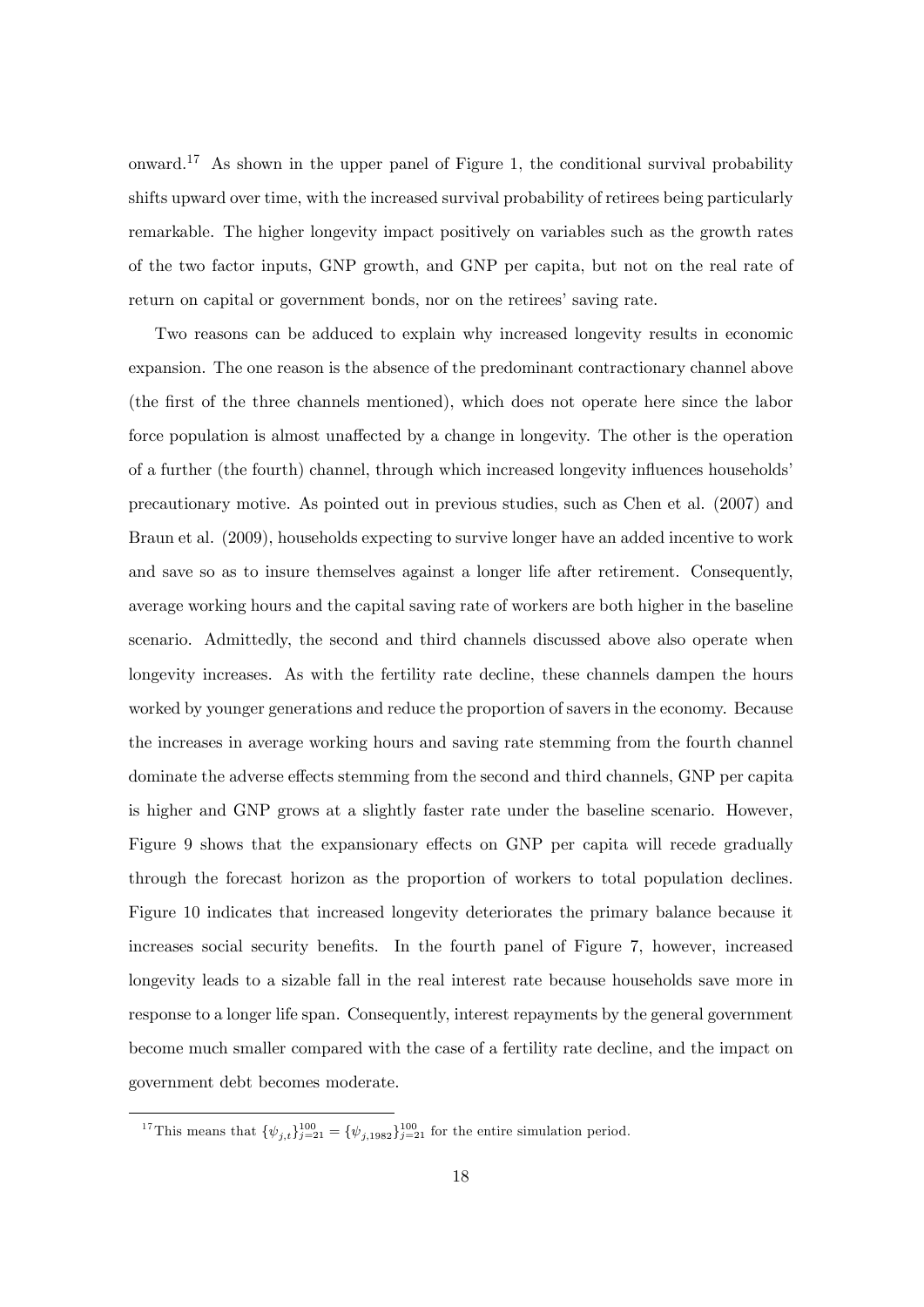According to the results in this section, we find that the expansionary effects of increased longevity on GNP growth are relatively small in the next few decades, while the negative effects of a decline in the fertility rate are large. This means that, although Japan has witnessed a significant increase in longevity, the impact of population aging as a whole adversely affects GNP per capita as well as GNP growth in the future. However, this might not be the case in other countries. As indicated in Table 2, some countries, such as Canada, France, the U.K., and the U.S., have not seen declines in their fertility rates but have faced increased longevity. In these countries, it is possible that expansionary effects may outweigh adverse effects. The simulations presented in this section suggest that the relative size of the fertility rate decline and the longevity increase is a crucial determinant of the macroeconomic impact of population aging.

#### 5 Extension to an Open Economy Setting

In the sections above, we discussed the macroeconomic impact of population aging in a closed economy. We assumed implicitly that households had no access to foreign asset markets. In this section, we relax this assumption, extending the current model to a small open economy setting. We modify the model structure by introducing foreign capital with an exogenously-determined rate of return. The amounts of domestic and foreign capital held by Japanese households are determined at the equilibrium where the rates of return from the two types of capital are equalized. Notice that, since domestic saving and domestic investment are not equalized in an open economy model, there occur capital inflows (outflows) from (to) abroad, namely variation in the current account.

In Figure 11, the dotted lines show the macroeconomic consequences when the fertility rate drops permanently by one percentage point from its steady state level.<sup>18,19</sup> For comparison, we depict by the solid line the consequences of the same demographic change in our

 $1<sup>8</sup>$  Here, we assume that the economy is initially at the steady state, which corresponds to the terminal steady state described in the previous sections.

 $19$ Most demographic changes are anticipated by households through various future population projections made by government or private institutions and they rarely materialize as shocks. To capture this effect, in this section, we assume that the demographic change is anticipated by households ten years before it materializes in period  $t = 1$ .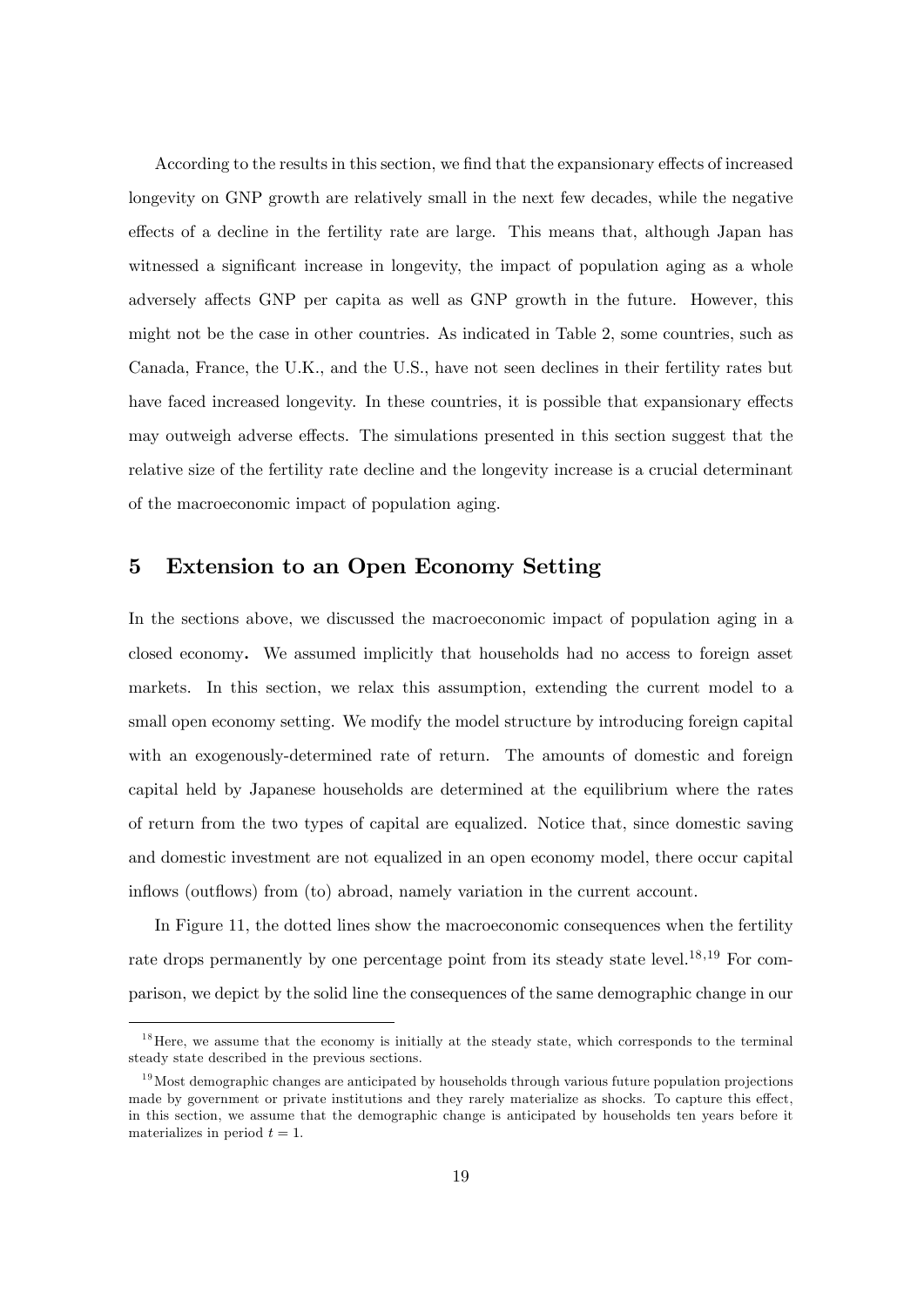baseline closed economy. As we discuss above, in a closed economy, the fertility rate decline induces a rise in the capital-labor ratio for a while, thus decreasing the rate of return on capital. In a small open economy, this makes foreign capital more attractive than domestic capital, and households accumulate foreign asset holdings, reducing domestic investment. As a result, the trade balance improves in the short run. However, it deteriorates in the long run as capital outflows to overseas lead to decreasing domestic production compared with GNP. Meanwhile, the income balance monotonically increases as households receive positive income ináows from overseas, as is currently the case for Japanese households. The positive effects on the income account dominate the negative effects on the trade balance in the long-run as well, and therefore the current account maintains improved. Such positive income inflows from overseas mitigate the adverse effects of a fertility rate decline on domestic production, and GNP per capita in the open economy setting is larger than in the closed economy.<sup>20</sup>

Lastly, we demonstrate the consequences of increased longevity in an open economy framework in Figure 12. We consider a scenario where the conditional survival rates of households aged 65 and older rise permanently by 0.5 percentage points. As in the discussion above, higher longevity encourages household saving as insurance against longer lives. In contrast to the closed economy case, however, household saving is also invested in foreign capital, resulting in larger foreign asset holdings. Through the same mechanism illustrated in Figure 11, the domestic capital stock falls faster and GNP per capita is larger in the open economy than in the closed economy.

The above exercise indicates that population aging has important implications for current account dynamics. Specifically, a decline in the fertility rate, an increase in longevity, or a combination of both can act to foster investment in foreign capital by lowering the return on domestic capital.<sup>21</sup> In Figure 13, we chart the evolution of the current account

 $20$ Admittedly, the assumed rate of return on foreign capital is critical in determining the extent both of capital outflows and income inflows. For example, in an alternative case where the rate of return on foreign capital declines gradually, as it would if population aging were also taking place abroad, foreign capital also becomes less attractive than before. As long as the foreign return is higher than the domestic one, income flows remain positive; but they will be smaller than those shown in Figure 9 and the decline in GNP due to population aging will be correspondingly less mitigated.

 $^{21}$ Our result is consistent with the findings of Ferrero (2010), who evaluates the demographic effects on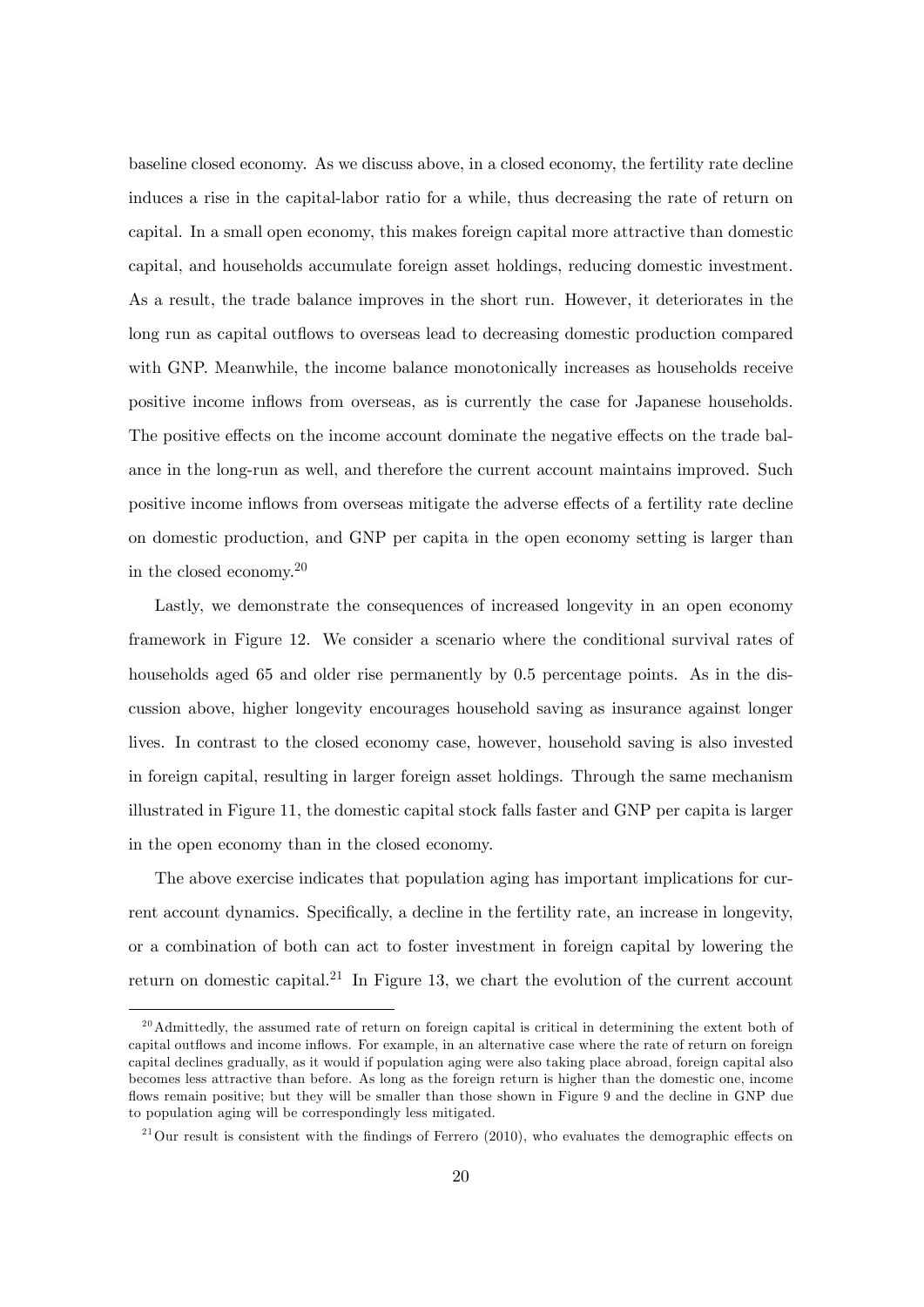together with movements in population growth and average life span for the U.S., Japan, and the average of advanced countries  $(ABC)$ .<sup>22</sup> The discrepancy between the current accounts of the two countries was minimal around 1980, clearly widening subsequently. That is, during the last two decades, Japan has maintained a current account surplus while the U.S. has persistently experienced current account deficits. As far as the two countries are concerned, therefore, Japanese households invest in foreign capital and U.S. households receive capital investment from overseas.

Turning our attention to demographic transitions, from the 1960s to the 1980s population growth in the U.S., AAC, and Japan is seen to have evolved along similar trajectories. This suggests that demographic change in this period would have had minimal effects on the current accounts of either the U.S. or Japan. Since the 1980s, however, the population in the U.S. has grown quicker than in AAC, while in Japan it has grown more slowly. Meanwhile, average life span in Japan has been longer than in the U.S. and AAC, where it has evolved roughly in parallel. According to the simulations conducted above, these demographic changes would have been expected to reduce the return on capital investment in Japan relative to AAC, leading to capital flow from Japan to AAC and a current account surplus in Japan.<sup>23</sup> An equivalent but opposite mechanism would have been expected to operate for the U.S. What we see, therefore, is that the observed current account dynamics and demographic changes in Japan and the U.S. during the last few decades are broadly consistent with our model's implications.

# 6 Conclusion

In this study, we quantitatively explore the macroeconomic impact of Japan's population aging using a full-fledged overlapping generations model. We calibrate the model to the Japanese economy over the sample period 1982-2010. Under a set of plausible assumptions

U.S. current account developments, based on the life-cycle model of Gertler (1999).

 $^{22}$ See footnote to Table 1 for the definition of "more developed countries".

<sup>&</sup>lt;sup>23</sup> Admittedly, our discussion here abstracts from the TFP movements considered key determinants of current account dynamics in existing studies such as Ferrero (2010) and Chen et al. (2009). In these studies, a difference in TFP growth rate between the two countries plays a dominant role in their current account dynamics as it substantially affects their respective returns to capital.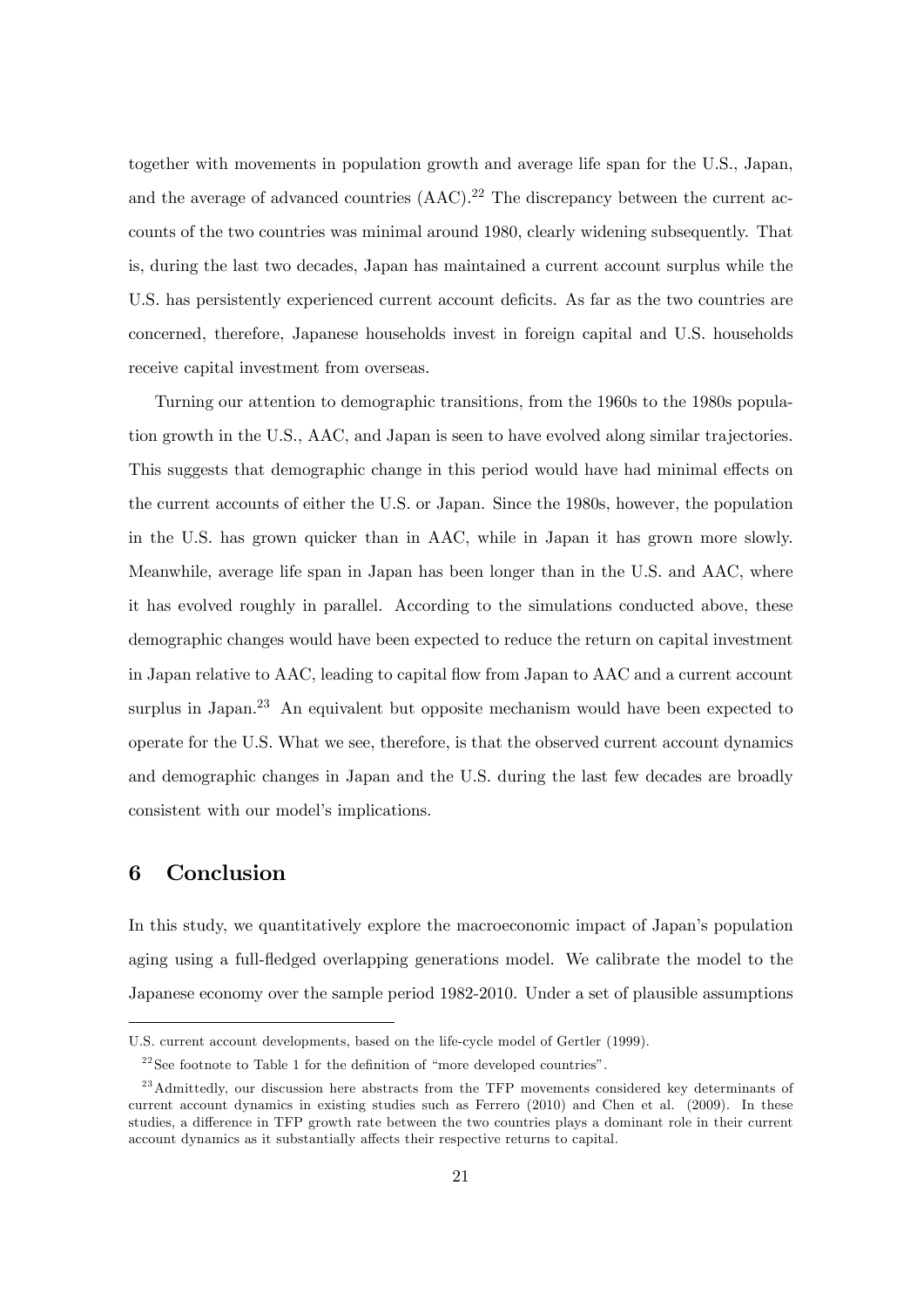about future paths of TFP as well as demographics, we make out-of-sample projections for the next three decades. To gauge the impact of population aging on GNP growth and GNP per capita, we simulate our model under the counterfactual assumption in which population aging is arrested. Since population aging in Japan is caused by both a decline in the fertility rate and an increase in longevity, we evaluate these two effects separately.

We find that Japan's population aging as a whole adversely affects GNP growth by dampening factor inputs. It also negatively impacts on GNP per capita, especially in the future, mainly due to the decline in the fraction of the population of working-age. For these findings, a decline in the fertility rate plays a quantitatively larger role in lowering GNP growth because it reduces the labor force population and the proportion of savers in the economy. Although working households mitigate these adverse effects by increasing their working hours and saving rates, this is not enough to compensate for the effects of the shrinking working-age population. The effects of increased longevity are expansionary, but relatively small. Our simulations also predict that the negative effects of fertility rate decline will expand during the next few decades. Furthermore, in a small open economy setting, we show that when domestic households have access to the foreign asset market, they may mitigate the adverse effects of population aging on GNP by investing their savings in foreign capital.

Our results imply that the ongoing and predicted demographic transition may be expected to have long-lasting adverse effects on the Japanese economy. Our present analysis, however, does not incorporate economic and institutional changes that may occur when a society responds to population aging and that can potentially increase factor inputs; these could include a higher female labor participation rate or social security reforms such as postponing the retirement age. Extending the current model in these directions is left for our future research.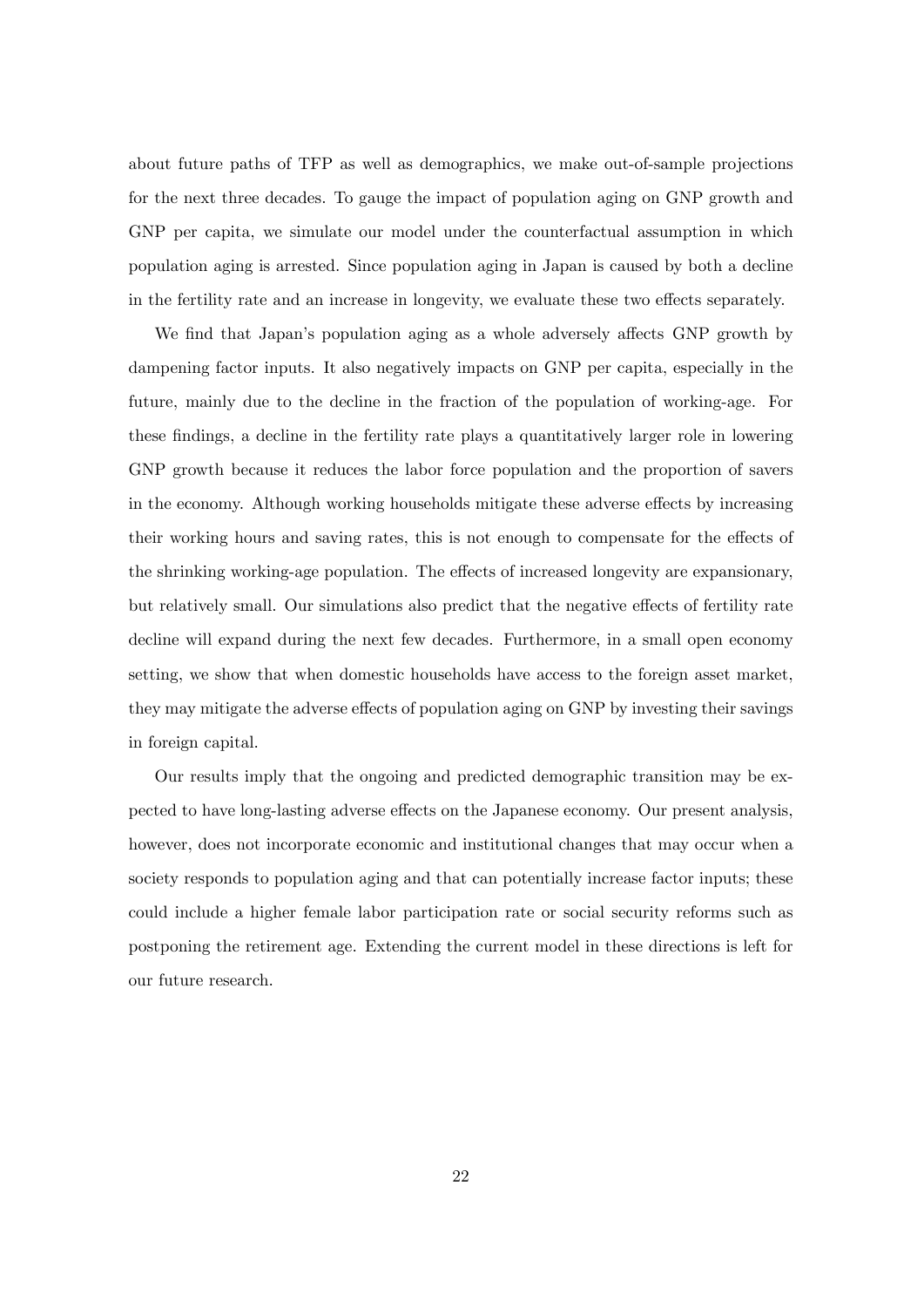# A Construction of Exogenous Variables

This appendix documents the detailed definitions and construction methodologies for the exogenous variables used in our baseline scenario simulation. The in-sample time series of the variables  $\{G_t/Y_t, \tau_t/Y_t, \tau_{c,t}, \tau_{h,t}, \tau_{k,t}, \kappa_{s,t}, \kappa_{m,t} \rho_t, \{\psi_{j,t}\}_{j=21}^{100}, \delta_t, g_t\}_{t=1982}^{2010}$  are computed from the actual data, and the sequences of the two parameters  $\{\gamma_t, \eta_t\}_{t=1982}^{2010}$  are chosen so that the model-generated government bond yield and labor input capture the actual counterparts successfully as described below. We make the following assumptions about the out-of-sample time series of these variables.

- $\{G_t/Y_t, \tau_t/Y_t\}_{t=1982}^{\infty}$ : We construct the "government purchases to GNP ratio,"  $G_t/Y_t$ , from "gross fixed capital formation  $+$  government consumption expenditure - social transfers in kind, payable," divided by GNP, and the "transfers to GNP ratio,"  $\tau_t/Y_t$ , from "other current transfers (receivable) - other current transfers (payable) + capital transfers (receivable) - capital transfers (payable)," divided by GNP. For the purposes of in-sample simulation, we construct the corresponding series using the actual data. For the purposes of projection, we assume that the government purchases to GNP ratio reverts linearly over the three decades from 2011 towards its historical average and that the lump-sum transfers to GNP ratio stays constant at the steady state level from 2011 onwards.
- $\bullet$   $\{\tau_{c,t}\}_{t=1982}^{\infty}$ : The consumption tax in the model is assumed to rise from zero to 3% in 1989, and to 5% in 1997. For the forecast period, we assume that the consumption tax rate is raised from 5% to 8% in 2014 and to 10% in 2015, unchanged thereafter.
- $\bullet$   $\{\tau_{h,t}, \tau_{k,t}\}_{t=1982}^{\infty}$ : Closely following Hayashi and Prescott (2002), tax revenue from capital income is calculated as "direct tax on financials  $+$  direct tax on non-financials  $+$  $.5 \times$  indirect tax -  $.5 \times$  value added taxes (VAT)." Tax revenue from labor income is calculated as "direct tax on households  $+ .5 \times \text{indirect tax} - .5 \times \text{VAT."}$  Similarly, capital income is constructed as ".5  $\times$  indirect tax - .5  $\times$  VAT + operating surplus in corporate sector  $+$  operating surplus in housing non-corporate sector  $+ .2 \times$  operating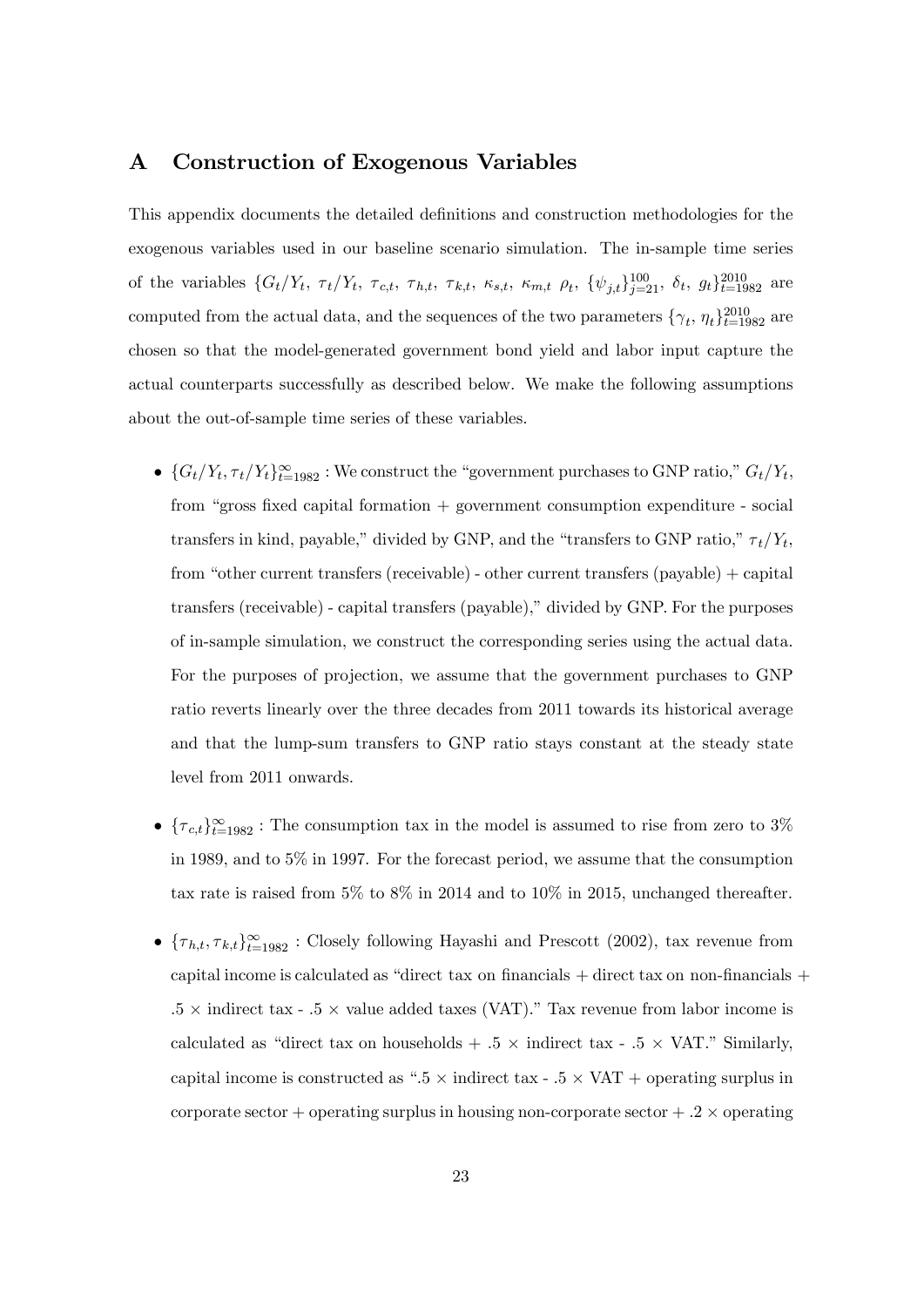surplus in non-housing non-corporate sector  $+$  net factor payments  $+$  adjustment for statistical discrepancy." Labor income is constructed as ".5  $\times$  indirect tax - .5  $\times$  VAT  $+$  compensation of employees  $+ .8 \times$  operating surplus in non-housing non-corporate  $\text{sector} + \text{adjustment}$  for statistical discrepancy." The tax rates are computed from the tax revenues divided by the corresponding income. For out-of-sample projections, we assume that over the three decades each tax rate linearly converges to its historical average during 1982 to 2010.

- $\bullet$  { $\kappa_{s,t}$ ,  $\kappa_{m,t}$ } $\sum_{t=1982}^{\infty}$ : We assume that the coverage ratios of general government expenditures/transfers to total public pension benefits and to total public medical benefits are maintained at their 2010 levels  $(41.3\% \text{ and } 37.8\%).^{24}$
- $\bullet$  { $\rho_t$ , { $\psi_{j,t}$ } $_{j=21}^{100}$ } $_{t=1982}^{\infty}$  : The age-21 population growth rate is computed based on the Annual Report on Current Population Estimate by the Statistics Bureau of the Ministry of International Affairs and Communication, for the sample period up until 2010. For the future horizon, these are computed based on the Projection of Future Population by the National Institute of Population and Social Security Research (IPSS). The age-speciÖc conditional survival probabilities are computed from the same data.
- $\{g_t, \delta_t\}_{t=1982}^{\infty}$ : The TFP growth rate up to 2010 is computed from the Solow residual series,  $A_t = Y_t/(K_t^a L_t^{1-a})$ , that is constructed in line with Hayashi and Prescott  $(2002)$  and Imrohoroglu and Sudo  $(2011a, b)$ . For the periods beyond 2010, we assume that the TFP growth rate is constantly 1%, which is the historical average of the growth rate of the Solow residual from 1995 to 2007. The depreciation rate is set to its actual value up to 2010, and linearly converges to 0.071, which is the historical

 $24$ We define the public pension benefits as the sum of Welfare Pension, National Pension, Pensions of Seamenís Insurance, Long-term entitlements from the Federation of National Public Personnel Mutual Aid Associations, Long-term entitlements from the Pension Fund Association for Local Government Officials, and Long-term entitlements from Others. We define the public medical benefits as the sum of Health Insurance, Medical benefits of Seamen's Insurance, National Health Insurance, the New Medical Care System for the Elderly, Health insurance run by Private Mutual Associations, the Japan Health Insurance Association, Short-term entitlements from the Federation of National Public Personnel Mutual Aid Associations, Short-term entitlements from the Pension Fund Association for Local Government Officials, and Short-term entitlements from Others.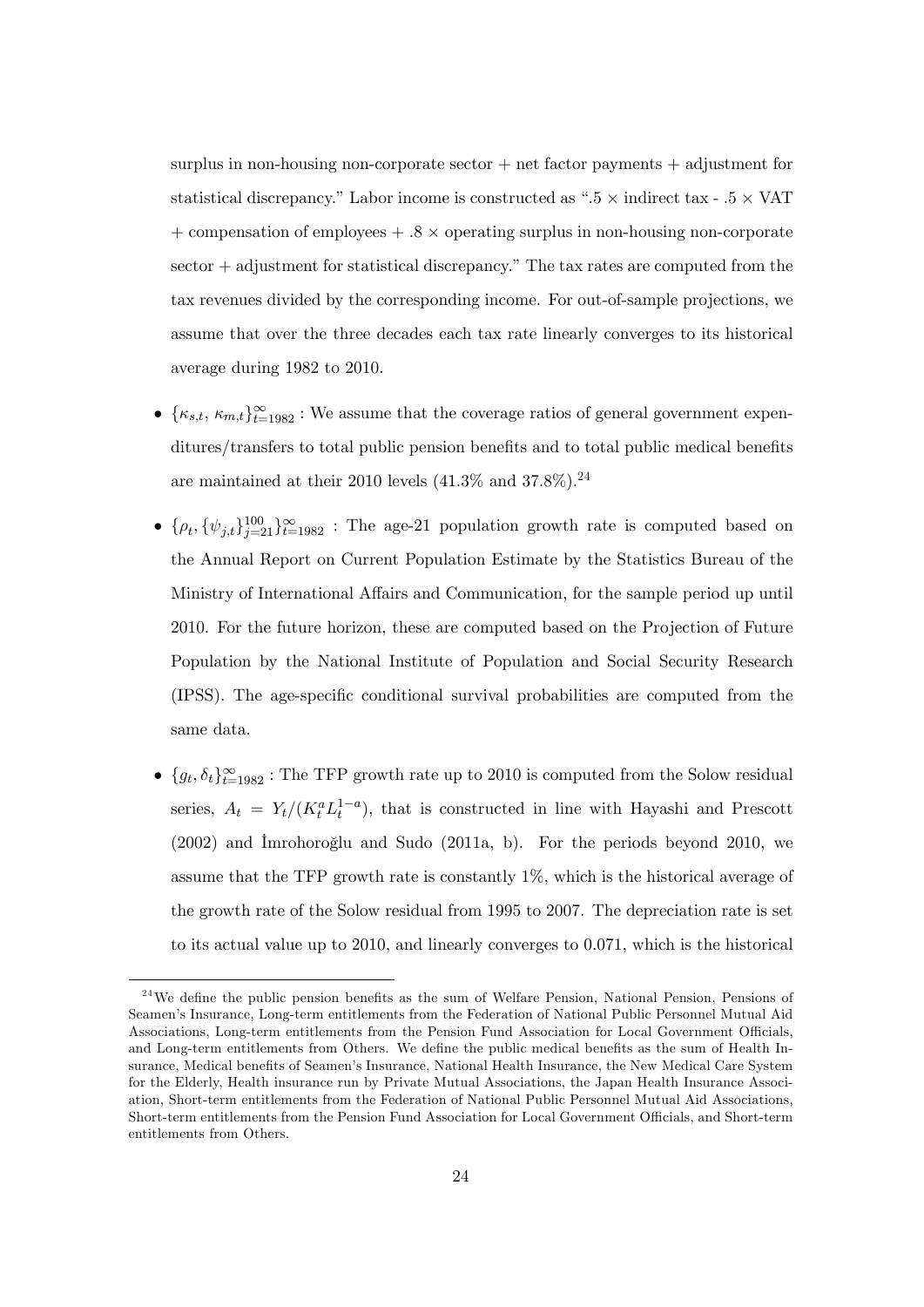average from 1982 to 2010, over the next three decades.

•  $\{\gamma_t, \eta_t\}_{t=1982}^{\infty}$ : The utility weight on households' leisure is assumed to rise from unity in 1988 to 1.37 in 1993 in a quadratic fashion, so as to incorporate the effect of institutional changes affecting labor input into the model. As discussed by Hayashi and Prescott (2002), a mandatory reduction of working hours was established in the late 1980s, and the length of the working week drops from 44 hours in 1988 to 40 hours in 1993.<sup>25</sup> The in-sample sequence of utility weights on government bond holding is set so that the model-generated government bond yield matches the corresponding data series.<sup>26</sup> The weight is set at the 2010 value in the forecast horizon.

# B List of Equations

This appendix summarizes key equations used for computing transition equilibrium paths.

#### B.1 Demographic Structure

Evolution of population:

$$
P_{21,t} = (1 + \rho_t) P_{21,t-1}.
$$
 (B-1)

$$
P_{j,t} = \psi_{j,t} P_{j-1,t-1} \quad \text{for } j = 21, ..., 100.
$$
 (B-2)

Cohort share in total population:

$$
\mu_{j,t} = \frac{P_{j,t}}{\sum_{i=21}^{100} P_{i,t}} \quad \text{for } j = 21, ..., 100.
$$
 (B-3)

 $^{25}$ Based on a simple growth model, Hayashi and Prescott (2002) point out that the fall in workweek length as well as the slowdown in TFP growth is important for the Japanese economic stagnation during the 1990s.

 $2<sup>6</sup>$ We construct the government bond yield series by dividing the nominal 'net property income' of the general government by the nominal 'net financial liabilities' of the general government and the growth rate of the GNP deflator.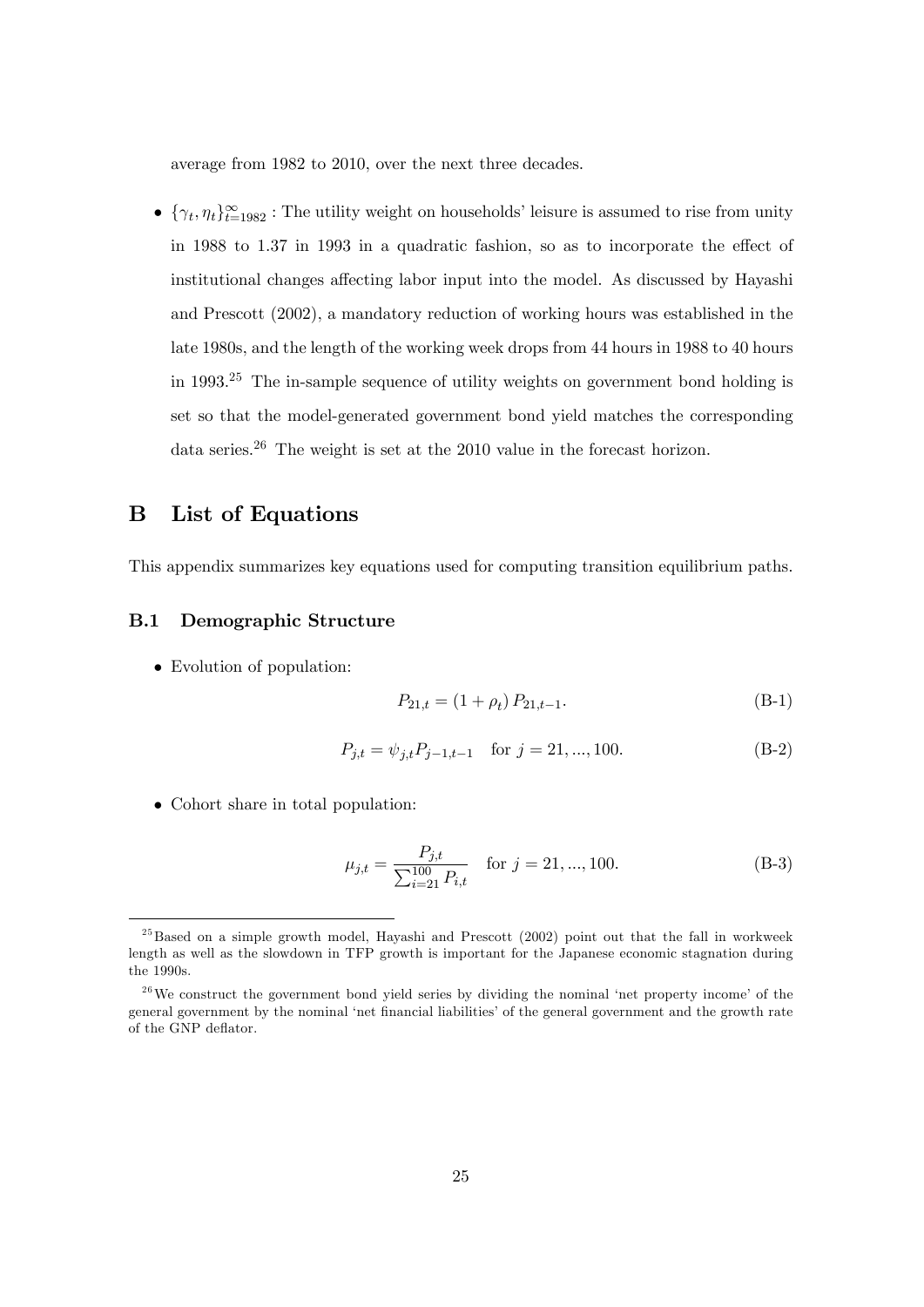# B.2 Households' Optimality Conditions

Budget constraints:

$$
(1 + \tau_{c,t}) c_{j,t} + k_{j+1,t+1} + b_{j+1,t+1}
$$
  
\n
$$
= [1 + (1 - \tau_{k,t}) r_t^K] k_{j,t} + (1 + r_t^B) b_{j,t}
$$
  
\n
$$
+ (1 - \tau_{h,t}) (1 - \tau_{s,t} - \tau_{m,t}) w_t \varepsilon_j h_{j,t} + \tau_t + \xi_t \qquad \text{for } j \le 65; \quad \text{(B-4)}
$$
  
\n
$$
(1 + \tau_{c,t}) c_{j,t} + k_{j+1,t+1} + b_{j+1,t+1}
$$
  
\n
$$
= [1 + (1 - \tau_{k,t}) r_t^K] k_{j,t} + (1 + r_t^B) b_{j,t} + p b_{j,t} + \tau_t + \xi_t \quad \text{for } j > 65. \quad \text{(B-5)}
$$

 First order conditions with respect to consumption, labor input, capital and bond holdings:

$$
\frac{(1+\tau_{c,t+1})c_{j,t+1}}{(1+\tau_{c,t})c_{j,t}} = \beta \psi_{j+1,t+1} \left[ 1 + (1-\tau_{k,t+1})r_{t+1}^K \right],
$$
 (B-6)

$$
\frac{\gamma_t}{1 - h_{j,t}} = \frac{\left(1 - \tau_{j,t}\right)\left(1 - \tau_{s,t} - \tau_{m,t}\right)w_t\varepsilon_j}{c_{j,t}},\tag{B-7}
$$

$$
\eta_t \frac{1}{b_{j,t+1}} + \frac{\beta \psi_{j+1,t+1} (1 + r_{t+1}^B)}{(1 + \tau_{c,t+1}) c_{j,t+1}} = \frac{1}{(1 + \tau_{c,t}) c_{j,t}},
$$
(B-8)

$$
(1 - \tau_{k,t})r_t^K - r_t^B = \frac{\eta_{t-1}}{\beta}(1 + \tau_{c,t}) \sum_{j=21}^{100-1} \mu_{j,t} \frac{c_{j,t}}{b_{j+1,t+1}}.
$$
 (B-9)

• Other conditions:

$$
k_{21,t} = b_{21,t} = 0.
$$
 (B-10)

$$
k_{101,t} = b_{101,t} = 0.
$$
 (B-11)

# B.3 Firmís Optimality Conditions

 $\bullet\,$  Firm's production of final goods with the Cobb-Douglas technology:

$$
Y_t = A_t K_t^{\alpha} L_t^{1-\alpha}.
$$
 (B-12)

First order conditions with respect to capital demand and labor demand (real wage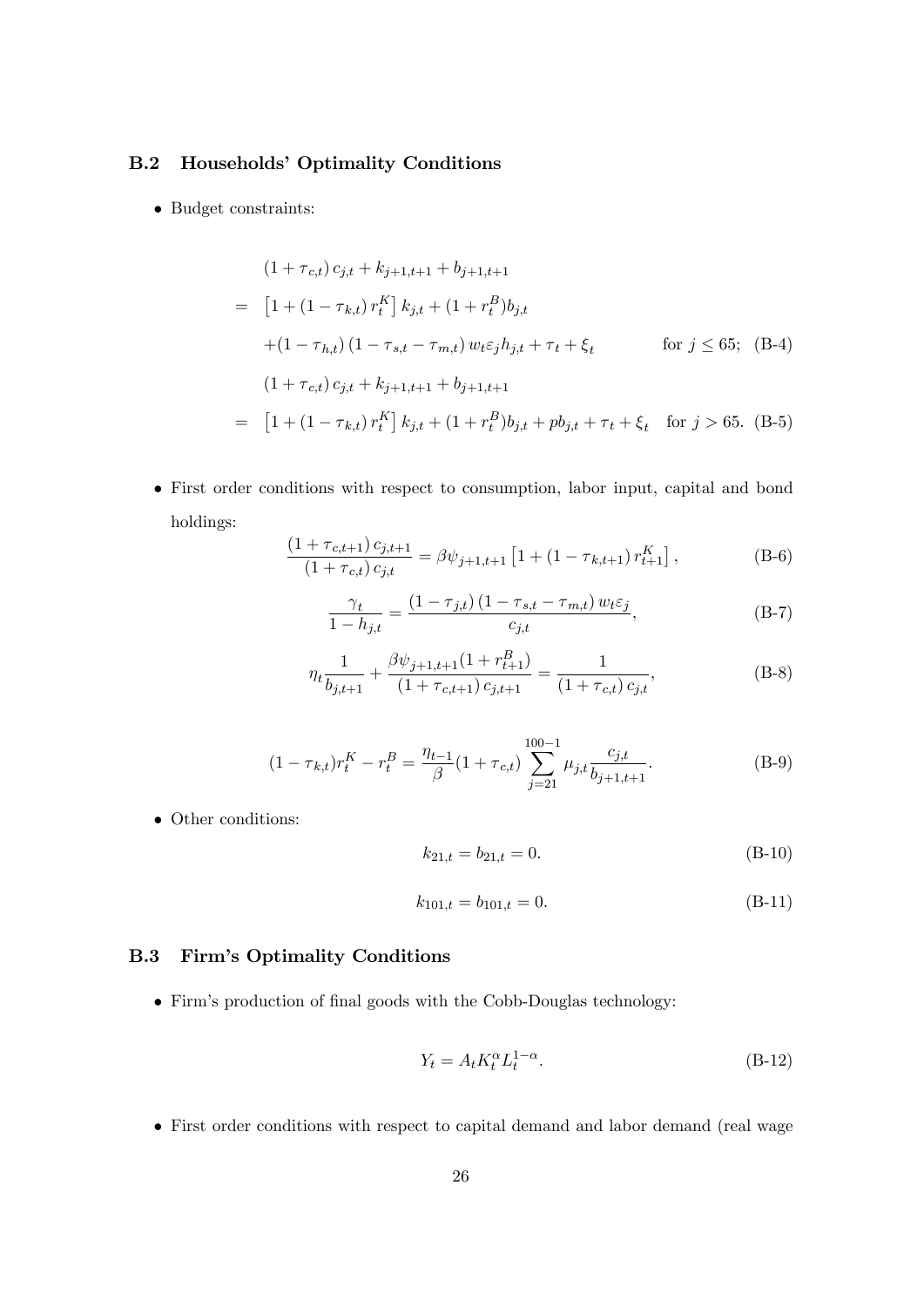and rental rates):

$$
R_t = \alpha A_t \left(\frac{K_t}{L_t}\right)^{\alpha - 1} \equiv r_t^K + \delta_t; \tag{B-13}
$$

$$
w_t = (1 - \alpha) A_t \left(\frac{K_t}{L_t}\right)^{\alpha}.
$$
 (B-14)

#### B.4 Social Security System

Budget balance for public pension:

$$
(1 - \kappa_{s,t}) \sum_{j=65+1}^{100} P_{j,t} p_{j,t} = \tau_{s,t} w_t \sum_{j=21}^{65} P_{j,t} \varepsilon_j h_{j,t}.
$$
 (B-15)

Budget balance for public health insurance:

$$
(1 - \kappa_{m,t}) \sum_{j=21}^{100} P_{j,t} m b_{j,t} = \tau_{m,t} w_t \sum_{j=21}^{65} P_{j,t} \varepsilon_j h_{j,t}.
$$
 (B-16)

#### B.5 General Government

 $\bullet\,$  Budget constraint:

$$
(1 + r_t^B)B_t + G_t + \kappa_{m,t} \sum_{j=21}^{100} P_{j,t}mb_{j,t} + \kappa_{s,t} \sum_{j=65+1}^{100} P_{j,t}pb_{j,t} + \sum_{j=21}^{100} P_{j,t}\tau_t + \sum_{j=21}^{100} P_{j,t}\xi_t
$$
  
=  $B_{t+1} + \tau_{c,t}C_t + \tau_{h,t}(1 - \tau_{s,t} - \tau_{m,t})w_t L_t + \tau_{k,t}r_t^K K_t.$  (B-17)

# B.6 Market Clearing Conditions and Resource Constraint

• For capital, labor, government bonds, and final goods,

$$
K_t = \sum_{j=21}^{100} P_{j,t} k_{j,t},
$$
 (B-18)

$$
L_t = \sum_{j=21}^{65} P_{j,t} \varepsilon_j h_{j,t},
$$
 (B-19)

$$
B_t = \sum_{j=21}^{100} P_{j,t} b_{j,t},
$$
 (B-20)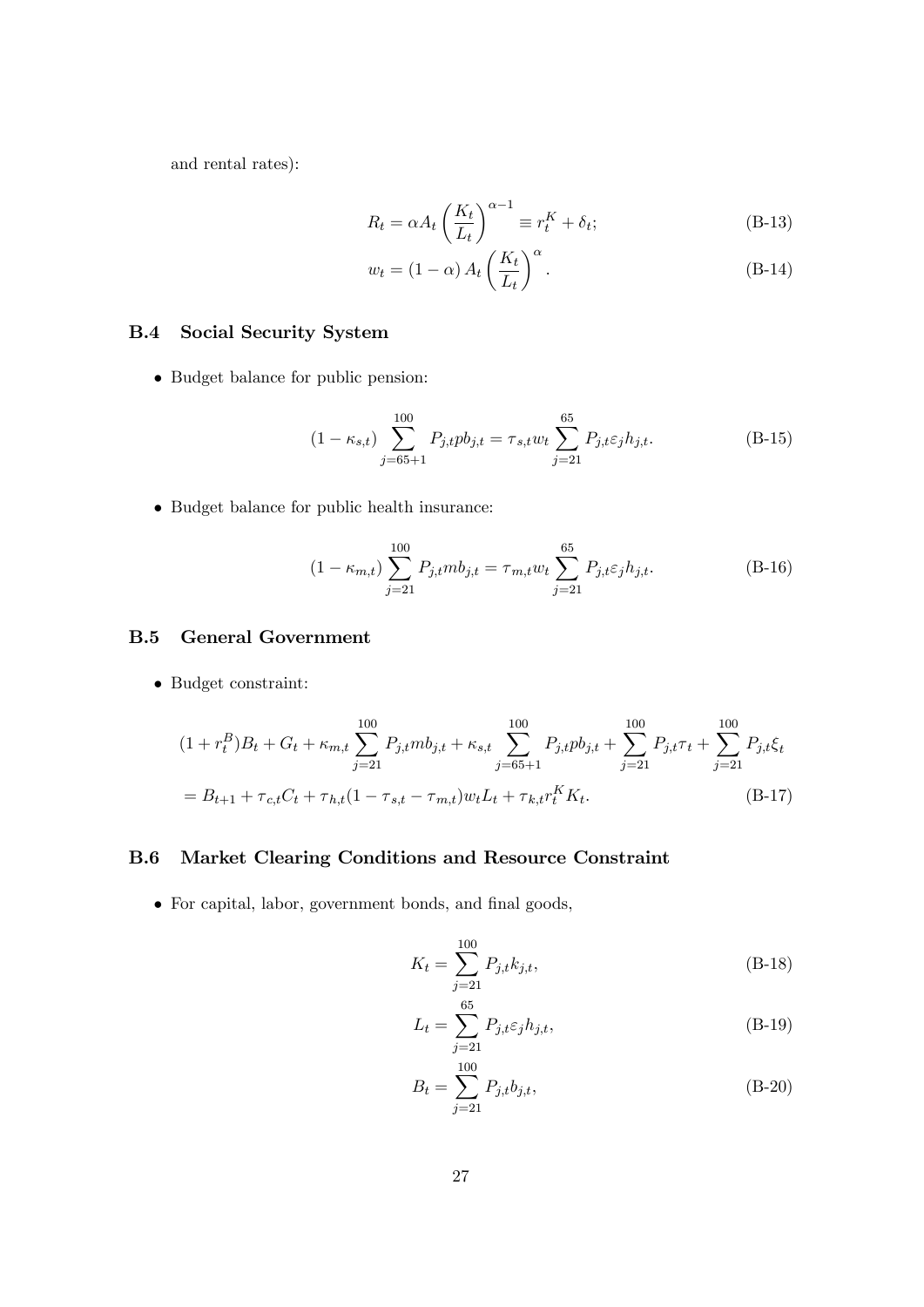$$
Y_t = C_t + K_{t+1} - (1 - \delta_t)K_t + G_t + \sum_{j=21}^{100} P_{j,t}mb_{j,t}.
$$
 (B-21)

# C Sensitivity Analysis

In the main text, we have shown that population aging, particularly a decline in the fertility rate, adversely affects capital and labor inputs, lowering GNP growth. We have also shown that the adverse effects are expected to expand in the next few decades. These results are based on a set of assumptions that we have made about the future paths of exogenous variables and the household utility function. In this section, we consider how our results change as we alter these assumptions. In the Örst case we examine how much the baseline forecast varies with the assumption about the future TFP growth rate. In the second and third cases we examine how much the impact of a fertility rate decline is affected by the specification of the household utility function, specifically the labor supply elasticity and preference for government bond holding.

#### Sensitivity to TFP Growth

The dotted lines in the top four panels in Figure 14 depict the time paths of macroeconomic variables when TFP grows at a rate of 2% instead of 1% from 2011 onward. For comparison, the solid lines depict the time paths of the same variables under the baseline assumption. Since the assumptions except TFP growth are identical in these two cases, the discrepancies between these two lines are solely attributable to the different assumptions on TFP growth. In the baseline projection with  $1\%$  TFP growth, the adverse effects of population aging gradually ináuence factor inputs, leading to negative GNP growth from the mid-2020s. In the alternative projection with 2% TFP growth, labor input growth falls temporarily in 2011 before rising in subsequent periods, as higher TFP growth permanently enhances households' lifetime income generating wealth effects on working hours. From 2020 onward, the labor input growth rate converges to that in the baseline scenario. In the alternative scenario, the saving rate and capital input growth rate are slightly higher from the mid-2010s than in the baseline scenario, because higher TFP growth generates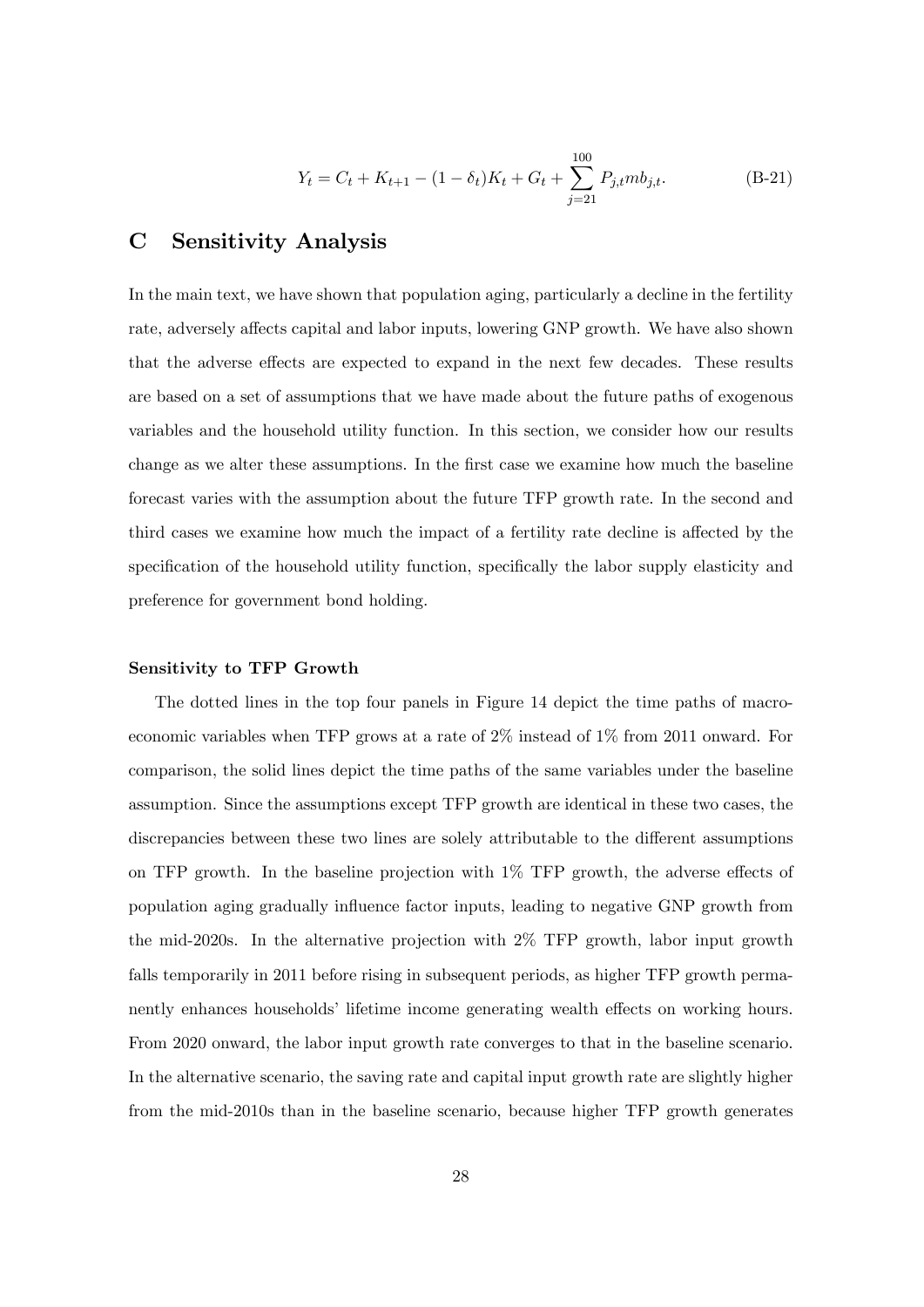a higher return on capital, giving households an incentive to save more. However, these effects on GNP growth are quite limited. GNP growth in the alternative scenario is higher than in the baseline scenario by approximately 1%. A positive growth rate is maintained until 2040 in the alternative scenario, although it is dampened by population aging over time.

#### Sensitivity to Labor Supply Elasticity

Second, we ask if the labor supply elasticity matters for the impact of population aging. Existing studies, for example, Trabandt and Uhlig (2011) and Imrohoroglu and Kitao (2009), investigate the importance of the size of the labor supply elasticity parameter for the effects of social security reforms or tax reforms within a general equilibrium framework. Here we replace the functional form of the present utility function (8) with the following utility function:

$$
u(c_{j,t}, 1 - h_{j,t}, b_{j+1,t+1}) = \log c_{j,t} - \gamma_t \frac{h_{j,t}^{1+\frac{1}{\nu}}}{1+\frac{1}{\nu}} + \eta_t \log b_{j+1,t+1} \quad \text{for } j \le 65,
$$

where  $\nu$  is the Frisch elasticity of the labor supply. In general,  $\nu$  is supposed to be a positive number less than unity.

In Case II of Figure 14 we compute the equilibrium paths of GNP per capita and labor input growth under this alternative utility function with  $\nu = 0.5$ . The fertility rate declines in the population aging scenario, but not in the alternative non-aging scenario. Comparison with Figure 5 demonstrates how the specification of the labor supply elasticity affects the impact from the fertility rate decline. With this specification the variations in labor input are less volatile in both the aging and non-aging scenarios than those in the baseline scenario of Figure 5. However, the discrepancies between the two scenarios are much the same as those observed in Figure 5. We can conclude that the macroeconomic impact of declining fertility is not very sensitive to the elasticity of the labor supply.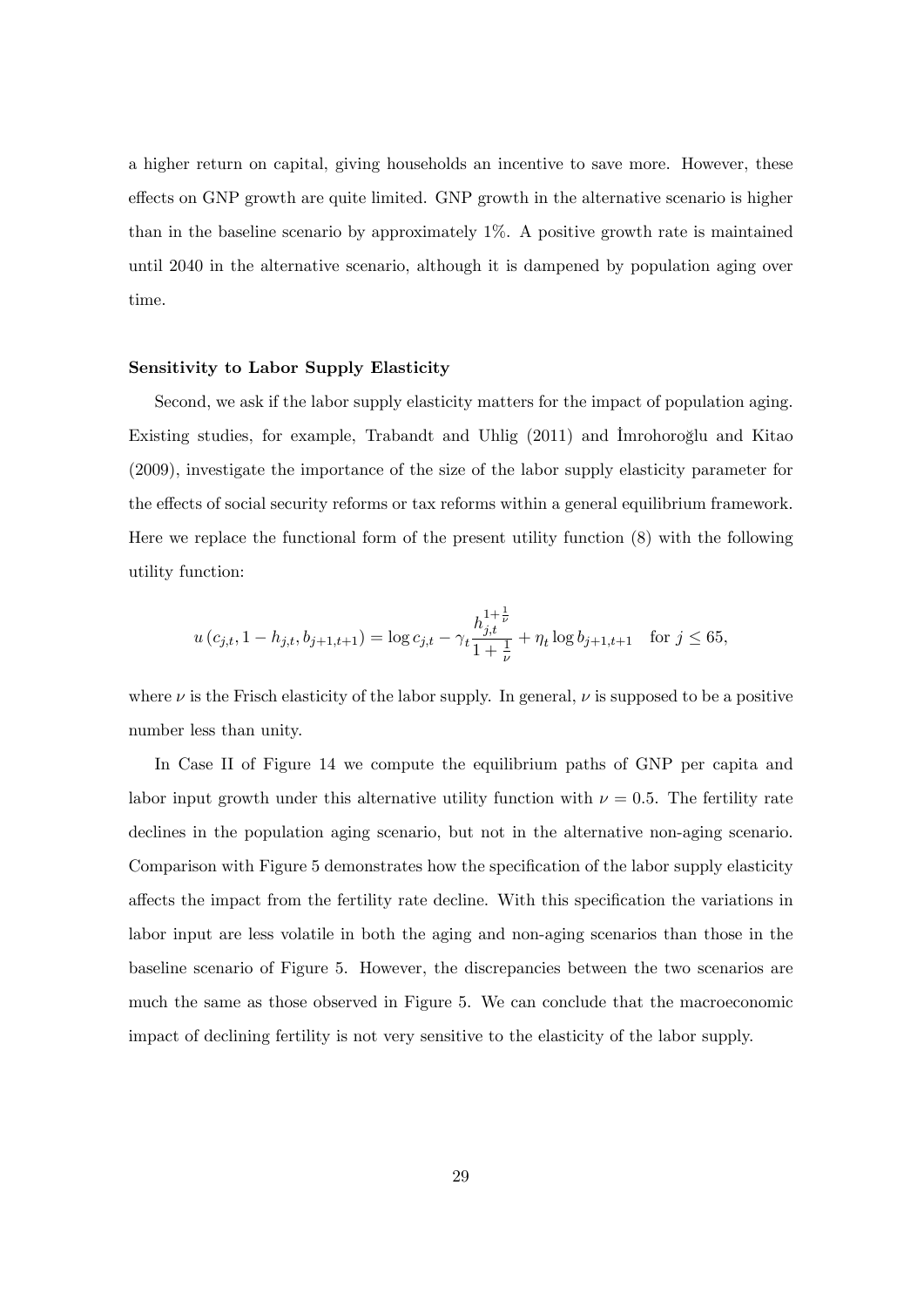#### Sensitivity to Utility from Government Bond Holding

Lastly, we ask if households' preference for government bond holding matters for the impact of population aging. In our baseline simulation, we calibrate the utility weight that households place on government bond holding  $\eta_t$  so that the model-generated return on government bonds  $r_t^B$  traces the data perfectly. Other things being equal, higher  $\eta_t$ implies a lower government bond yield, since households are willing to hold government bonds even if the spread is wider. A lower government bond yield reduces government interest repayments, moderating government bond accumulation through equation (24).

In Case III of Figure 14 we compute the equilibrium paths for the case where households put a larger weight on government bond holding. Specifically from 2011 onward we set the value of  $\eta_t$  at double its value in the original specification. Comparison with Figure 5 demonstrates how the specification of households' utility preference for government bonds a§ects the impact of population aging. The discrepancies between the aging and non-aging scenarios are not significantly different from Figure 5. However, since households hold government bonds at a low (or even negative) rate of return, the government bond yield remains at lower levels under both the aging and non-aging scenarios.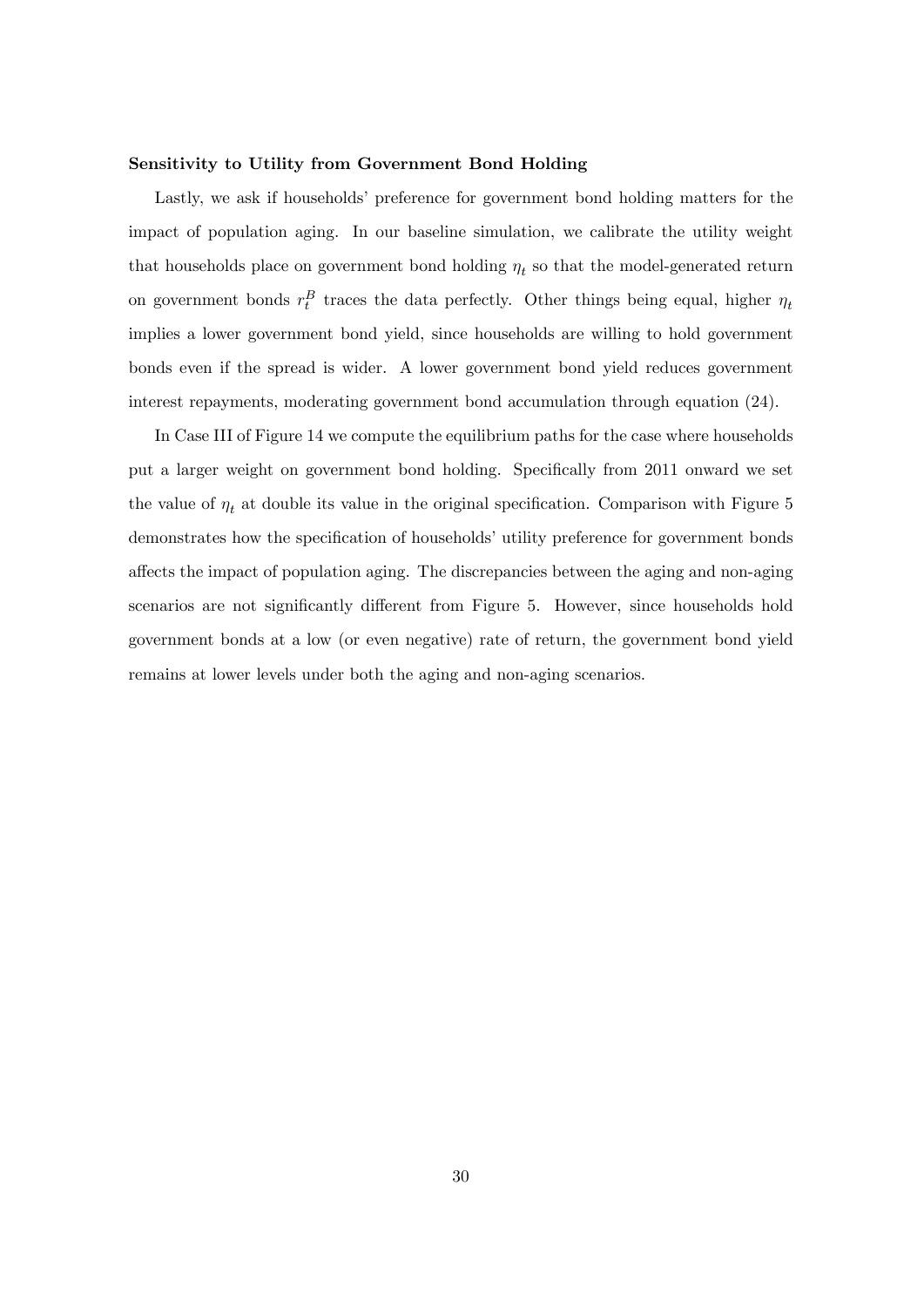# References

- [1] Arai, R., Ueda, J. (2012) "A Numerical Evaluation on a Sustainable Size of Primary Deficit in Japan," KIER Discussion Paper Series, 823.
- [2] Auerbach, A., Kotlikoff, L. (1987) Dynamic Fiscal Policy, Cambridge University Press.
- [3] Braun, R. A., Ikeda, D., Joines, D. H. (2009) "The Saving Rate in Japan: Why It Has Fallen and Why It Will Remain Low," *International Economic review*, 50, 291-321.
- [4] Braun, R. A., Joines, D. H. (2012) "The Implications of a Greying Japan for Public Policy," mimeo.
- [5] Chen, K., Imrohoroğlu, A., Imrohoroğlu, S. (2007) "The Japanese Saving Rate between 1960 and 2000: Productivity, Policy Changes, and Demographics," *Economic* Theory, 32, 87-104.
- [6] Chen, K., Imrohoroğlu, A., Imrohoroğlu, S.  $(2009)$  "A quantitative assessment of the decline in the U.S. current account," Journal of Monetary Economics, 56, 1135-1147.
- [7] Dekle, R. (2000) "Demographic density, per capita consumption, and the Japanese saving-investment balance," Oxford Review of Economic Policy, 16  $(2)$ , 46-60.
- [8] Dekle, R. (2003) "Japan's Fiscal Policy and Debt Sustainability," in *Structural Im*pediments to Growth in Japan, Blomstrom et al. (eds.), University of Chicago Press.
- [9] Ferrero, A. (2010) "A structural decomposition of the U.S. trade balance: Productivity, demographics and fiscal policy," Journal of Monetary Economics, 57(4), 478-490.
- [10] Fujiki, H., Hirakata, N., Shioji, E. (2012) "Aging and Household Stock Holdings: Evidence from Japanese Household Survey Data," downloadable from  $\hat{i}$ http://www.imes.boj.or.jp/english/publication/conf/2012confsppa.html," web-page of the Institute for Monetary and Economic Studies, Bank of Japan.
- [11] Hansen, G. D., Imrohoroğlu, S. (2012) "Fiscal Reform and Government Debt in Japan: A Neoclassical Perspective," mimeo.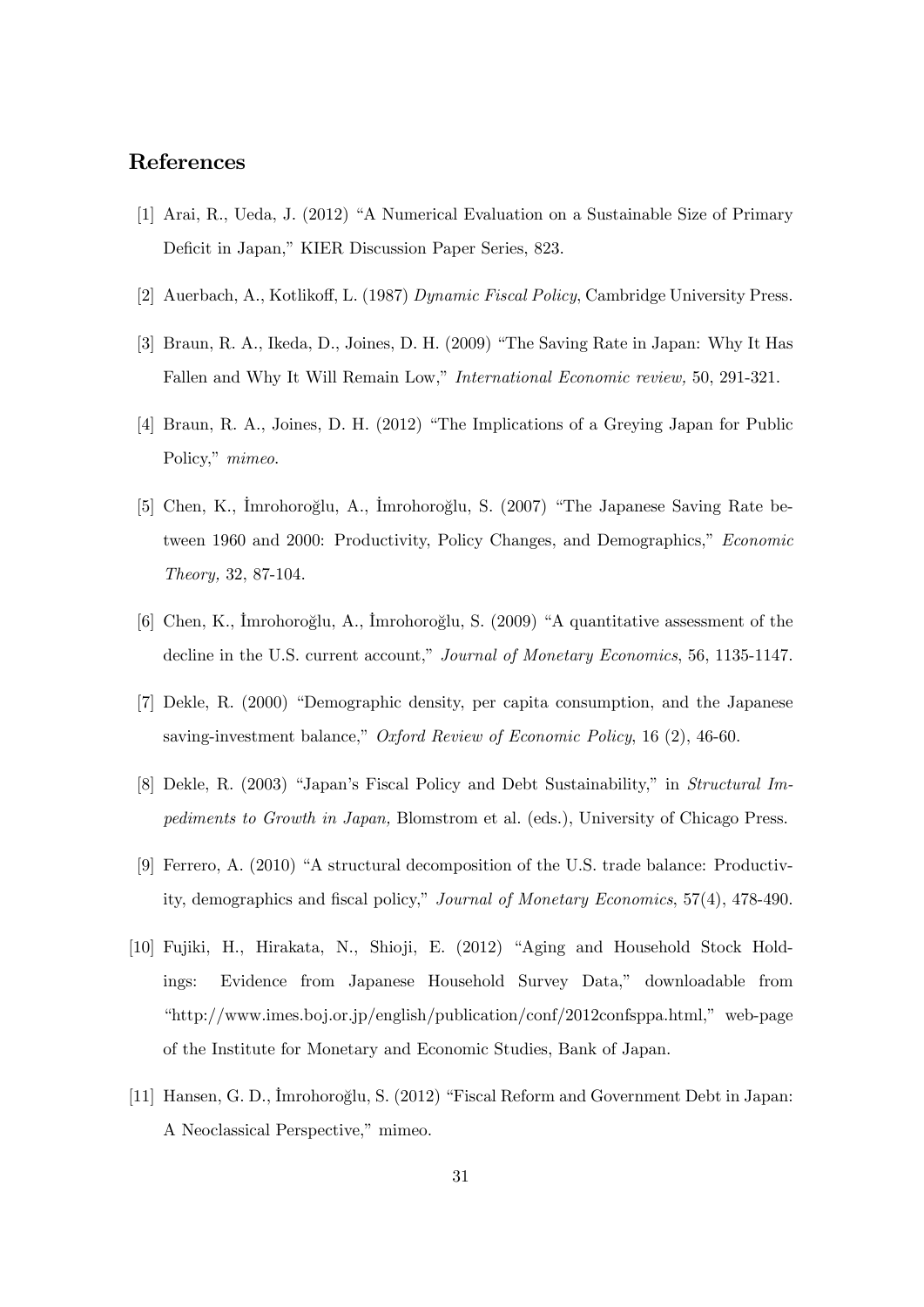- [12] Hayashi, F., Prescott, E. (2002) "The 1990s in Japan: A Lost Decade", Review of Economic Dynamics, 5, 206-235.
- [13] Horioka, C. (1997) "A Cointegration Analysis of the Impact of the Age Structure of the Population on the Household Saving Rate in Japan," Review of Economics and Statistics, 79, 511-516.
- [14] Horioka, C., Watanabe, W. (1997) "Why Do People Save? A Micro-Analysis of Motives for Households Saving in Japan," Economic Journal, 107, 537-552.
- [15] Ihori, T., Kato, R., R., Kawade, M., Bessho, S. (2005) "Public Debt and Economic Growth in an Aging Japan," CARF F-Series CARF-F-046, Center for Advanced Research in Finance, Faculty of Economics, The University of Tokyo.
- [16] Ihori, T., Kato, R., R., Kawade, M., Bessho, S. (2011) "Health Insurance Reform and Economic Growth: Simulation Analysis in Japan," Japan and the World Economy, 23, 227-239.
- [17] Ikeda, D., Saito, M. (2012) "The Effects of Demographic Changes on the Real Interest Rate in Japan," Bank of Japan Working Paper Series, 12-E-3.
- [18] Imrohoroğlu, S., Kitao, S. (2009) "Labor Supply Elasticity and Social Security Reform," Journal of Public Economics, 93, 867-878.
- [19] Imrohoroğlu, S., Sudo, N. (2011a) "Productivity and Fiscal Policy in Japan: Short Term Forecasts from the Standard Growth model," Monetary and Economic Studies, 29, 73-106.
- [20] Imrohoroğlu, S., Sudo, N. (2011b) "Will a Growth Miracle Reduce Debt in Japan?" IMES Discussion Paper Series, 2011-E-1, Bank of Japan.
- [21] Koga, M. (2006) "The Decline of Japan's Saving Rate and Demographic Effects," Japanese Economic Review, 2, 312-321.
- $[22]$  Kozu, T., Sato, Y., Inada, M.  $(2003)$  "Demographic Changes in Japan and their Macroeconomic Effects," Bank of Japan Working Paper Series, 04-E-6.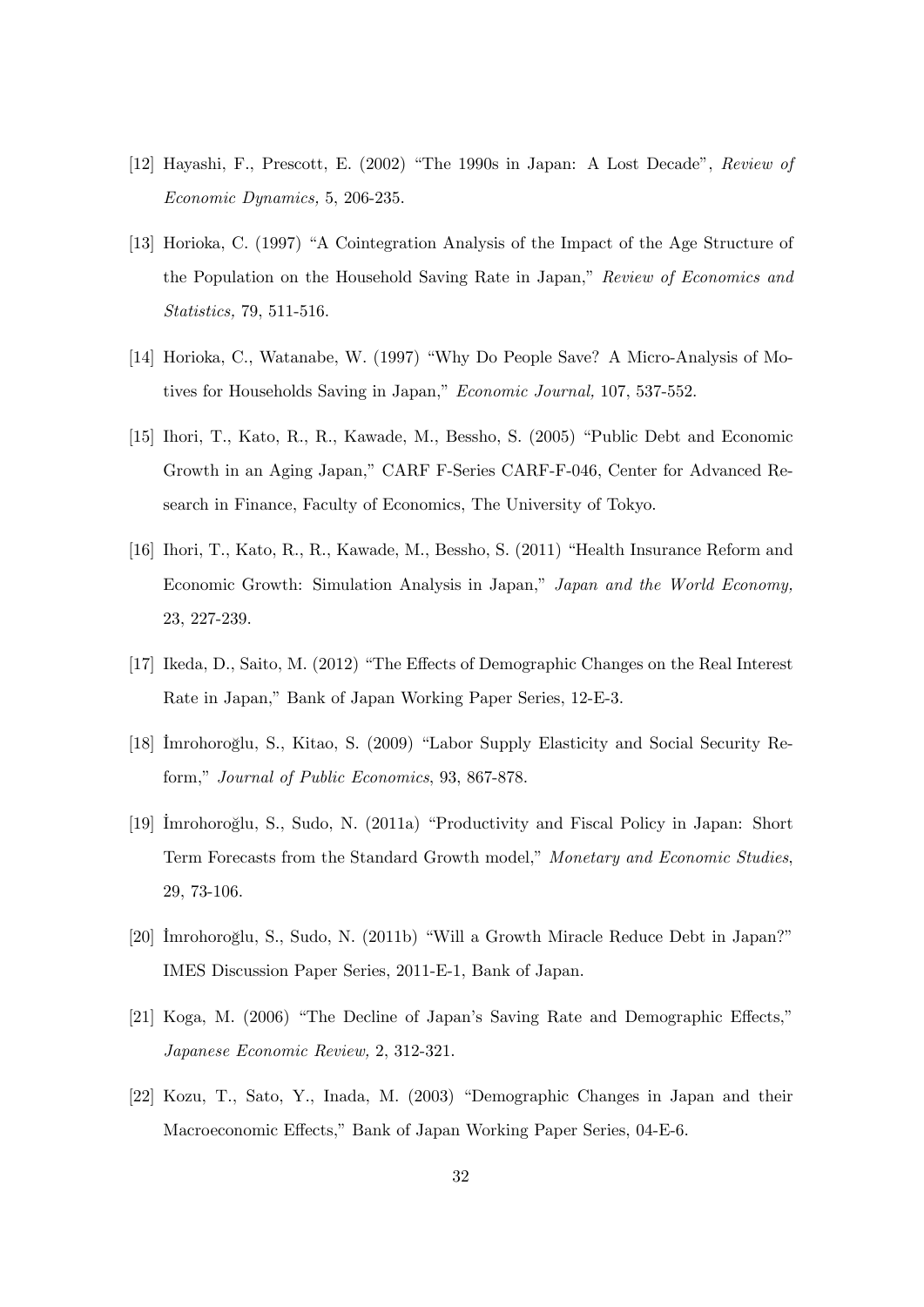- [23] Maddaloni, A., Musso, A., Rother, P., Ward-Warmedinger, M., Westermann, T.  $(2006)$  "Macroeconomic implications of demographic developments in the euro area," European Central Bank Occasional Paper Series, 51.
- [24] Miles, D. (1999) "Modelling the Impact of Demographic Change upon the Economy," Economic Journal, 109, 1-36.
- [25] Oguro, K., Shimasawa, M. (2011) Matlab Niyoru Macro Keizai Model Nyuumon, Nippon Hyouron-Sha.
- [26] Trabandt, M., Uhlig, H. (2011) "The Laffer Curve Revisited," Journal of Monetary Economics, 58, 305-327.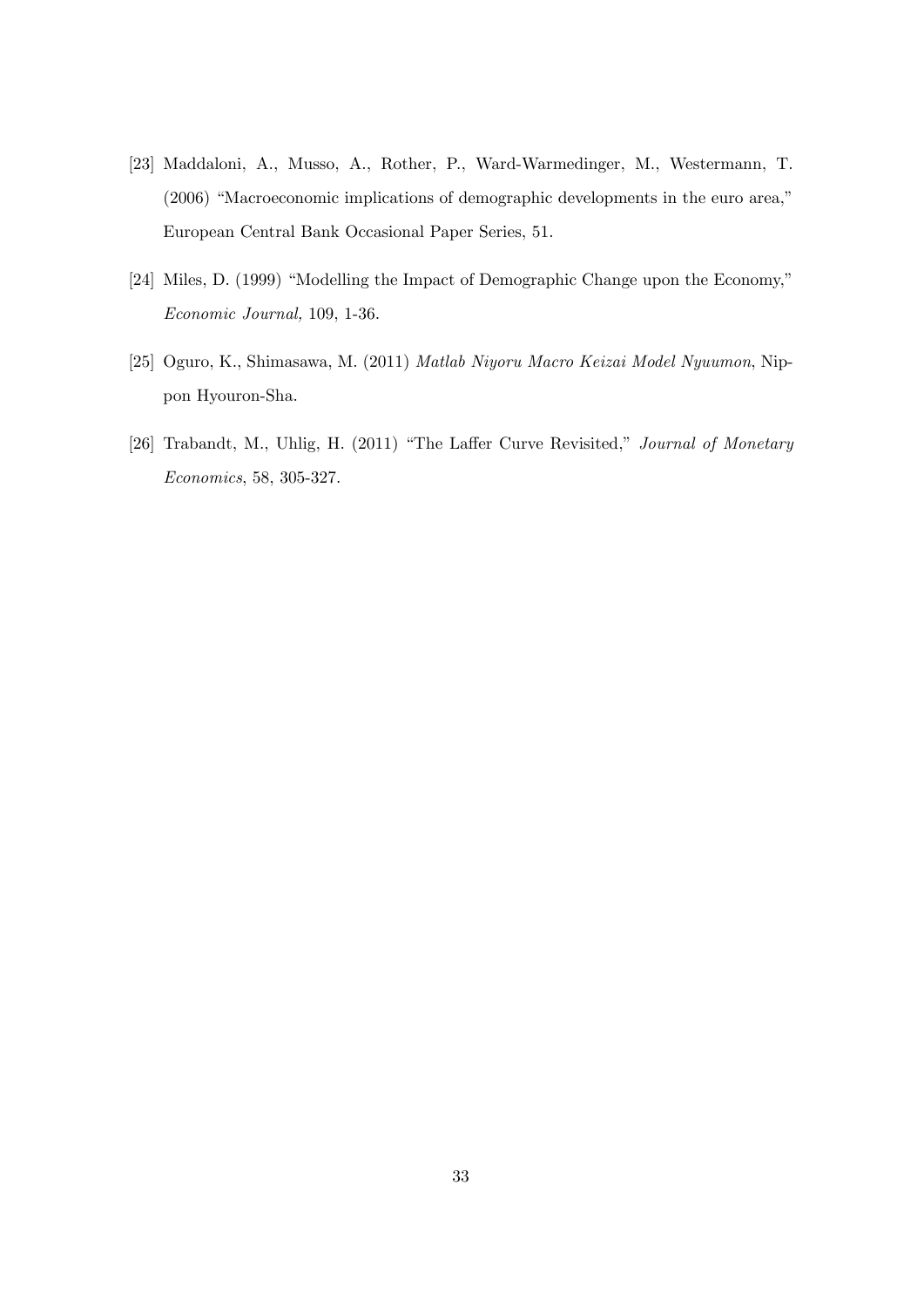|                | Dependency Ratio (over 65 age/15-64 age pop., %) |      |      |  |
|----------------|--------------------------------------------------|------|------|--|
|                | 1990                                             | 2010 | 2030 |  |
| Canada         | 17                                               | 20   | 38   |  |
| China          | 9                                                | 11   | 24   |  |
| France         | 21                                               | 26   | 39   |  |
| Germany        | 22                                               | 31   | 48   |  |
| Italy          | 22                                               | 31   | 44   |  |
| Japan          | 17                                               | 35   | 53   |  |
| Russia         | 15                                               | 18   | 29   |  |
| U.K.           | 24                                               | 25   | 34   |  |
| U.S.           | 19                                               | 20   | 33   |  |
| More Developed | 19                                               | 24   | 36   |  |
| Less Developed | 8                                                | 9    | 15   |  |

Table 1: Dependency Ratios

(Source) United Nations, "World Population Prospects, the 2010 Revision."

(Note) More developed regions comprise Europe, Northern America, Australia, New Zealand and Japan, and Less developed regions comprise all regions of Africa, Asia (excluding Japan), Latin America and the Caribbean plus Melanesia, Micronesia and Polynesia.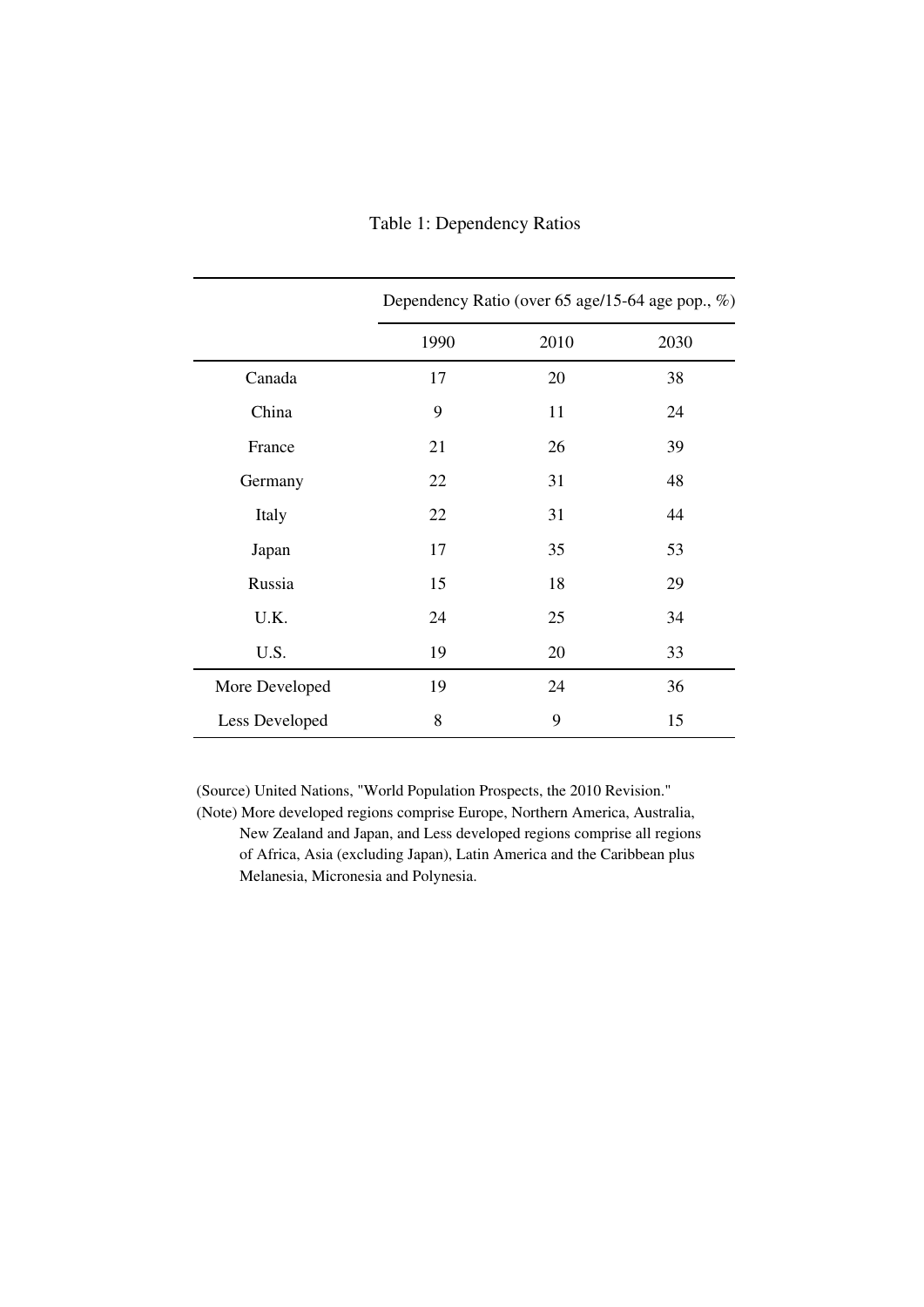|         | <b>Total Fertility Rate</b> |         | Survival Rate of 85-89 age pop. |      |  |  |
|---------|-----------------------------|---------|---------------------------------|------|--|--|
|         | 1985-90                     | 2005-10 | 1990                            | 2009 |  |  |
| Canada  | 1.62                        | 1.65    | 0.62                            | 0.69 |  |  |
| China   | 2.63                        | 1.64    | 0.45                            | 0.50 |  |  |
| France  | 1.80                        | 1.97    | 0.63                            | 0.71 |  |  |
| Germany | 1.43                        | 1.36    | 0.53                            | 0.65 |  |  |
| Italy   | 1.34                        | 1.38    | 0.57                            | 0.68 |  |  |
| Japan   | 1.66                        | 1.32    | 0.61                            | 0.73 |  |  |
| Russia  | 2.12                        | 1.44    | 0.49                            | 0.51 |  |  |
| U.K.    | 1.84                        | 1.83    | 0.57                            | 0.65 |  |  |
| U.S.    | 1.89                        | 2.07    | 0.62                            | 0.67 |  |  |

Table 2: Total Fertility Rates and Elderly Survival Rates

(Source) United Nations, "World Population Prospects, the 2010 Revision,"

 World Health Organization, "Global Health Observatory Data Repository (Life Table)." (Note) Total fertility rate is defined as the number of children per woman.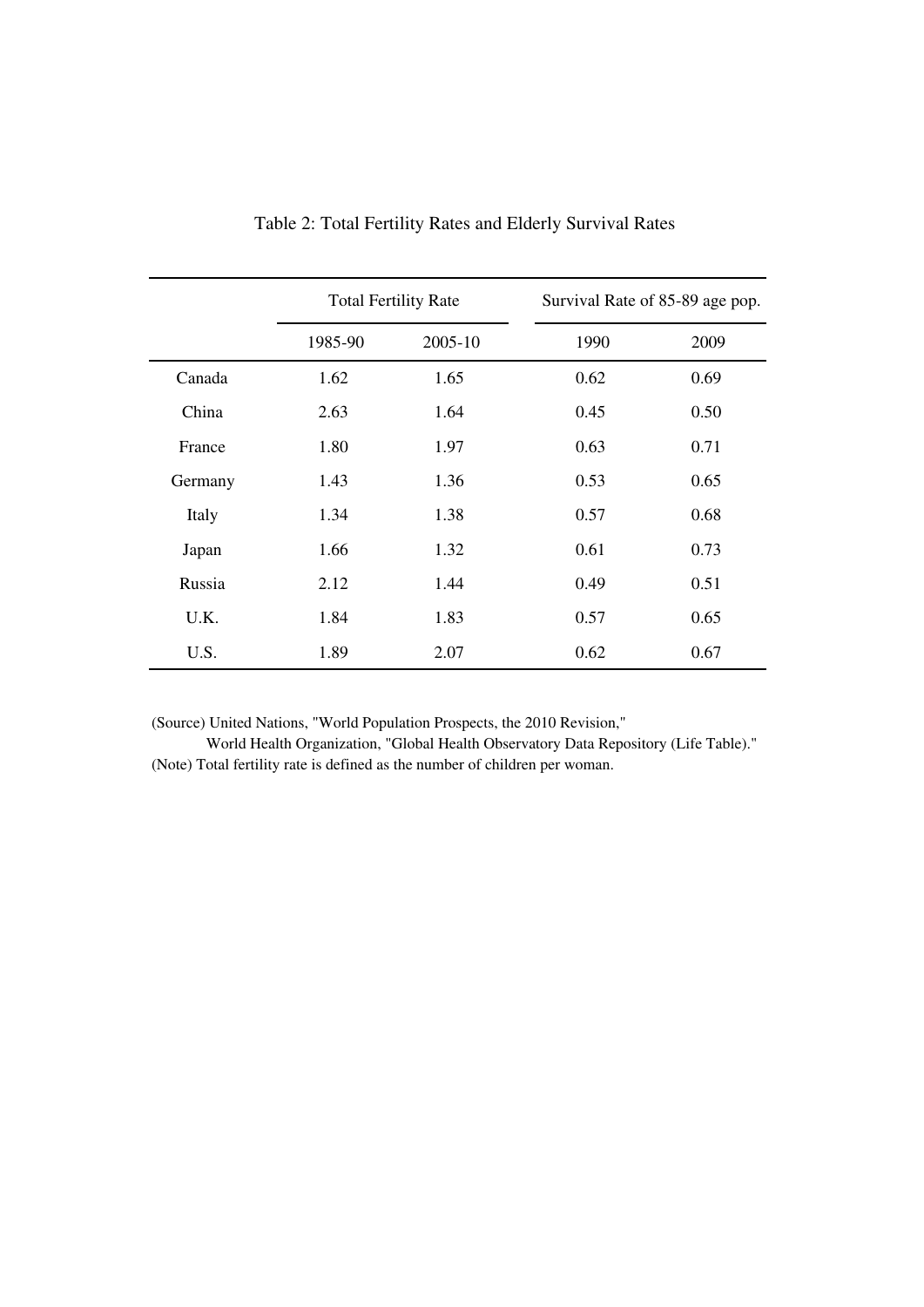Table 3: Constant Parameters

| α     |       | $\theta$ | $\left\{ \varepsilon_{j}\right\} _{i=21}^{65}$ | ${m b_j}_{j=21}^{100}$ |
|-------|-------|----------|------------------------------------------------|------------------------|
| 0.406 | 0.972 | 0.30     | Braun et al. (2009) NME (2009)                 |                        |

Table 4: Steady State Values of Key Variables

|  | $G/Y$ $B/Y$ $\tau/Y$ $\tau_c$ $\tau_h$ $\tau_k$ $\kappa_s$ $\kappa_m$ $g$ $\rho$ |  |  |  |  |
|--|----------------------------------------------------------------------------------|--|--|--|--|
|  | $0.142$ $0.441$ $0.022$ $0.10$ $0.15$ $0.316$ $0.413$ $0.378$ $0.01$ $0.00$      |  |  |  |  |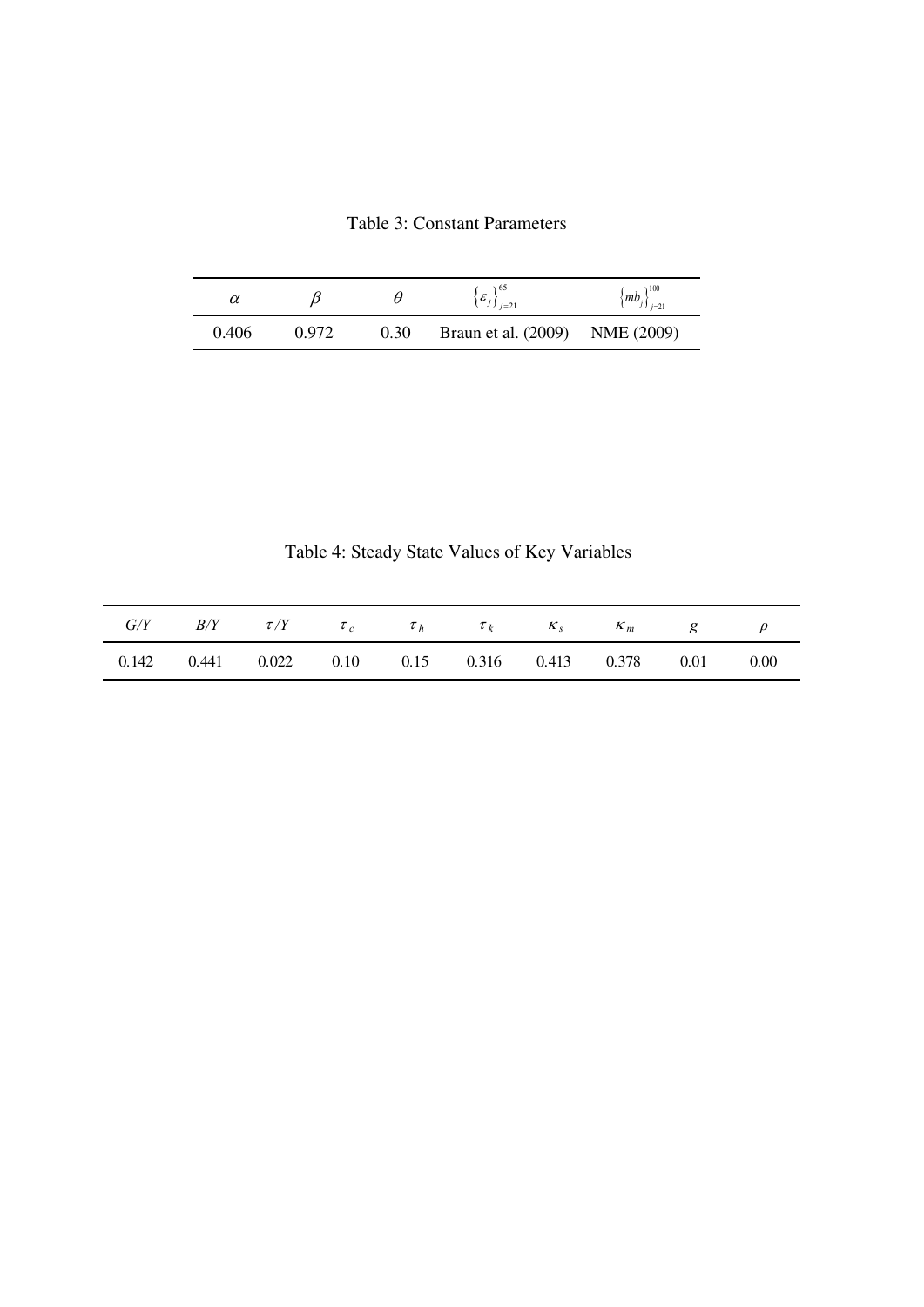

# (1) Conditional Survival Probability





### (3) Individual Medical Cost

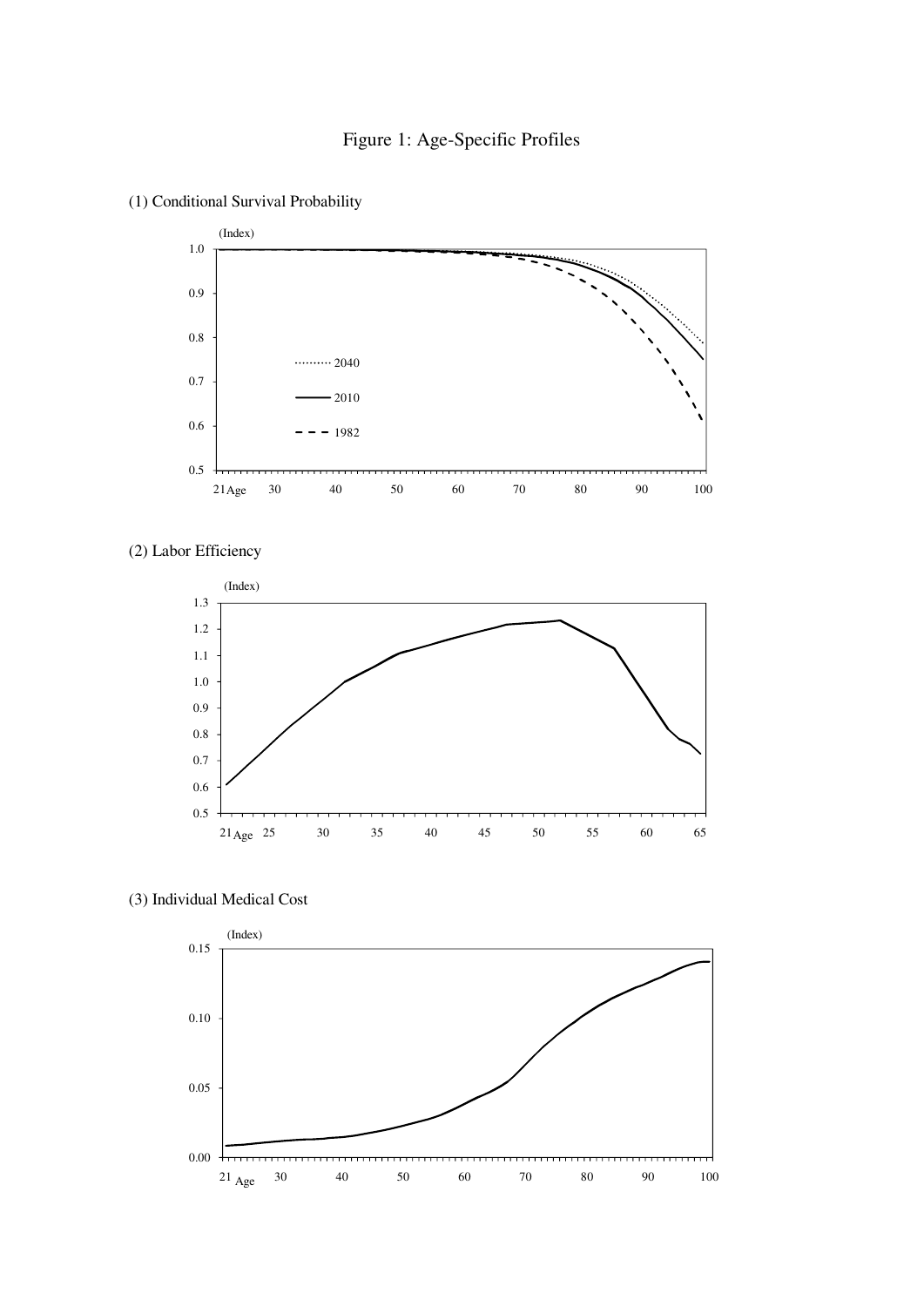

(Note) Government purchases of (4) do not include public medical benefits.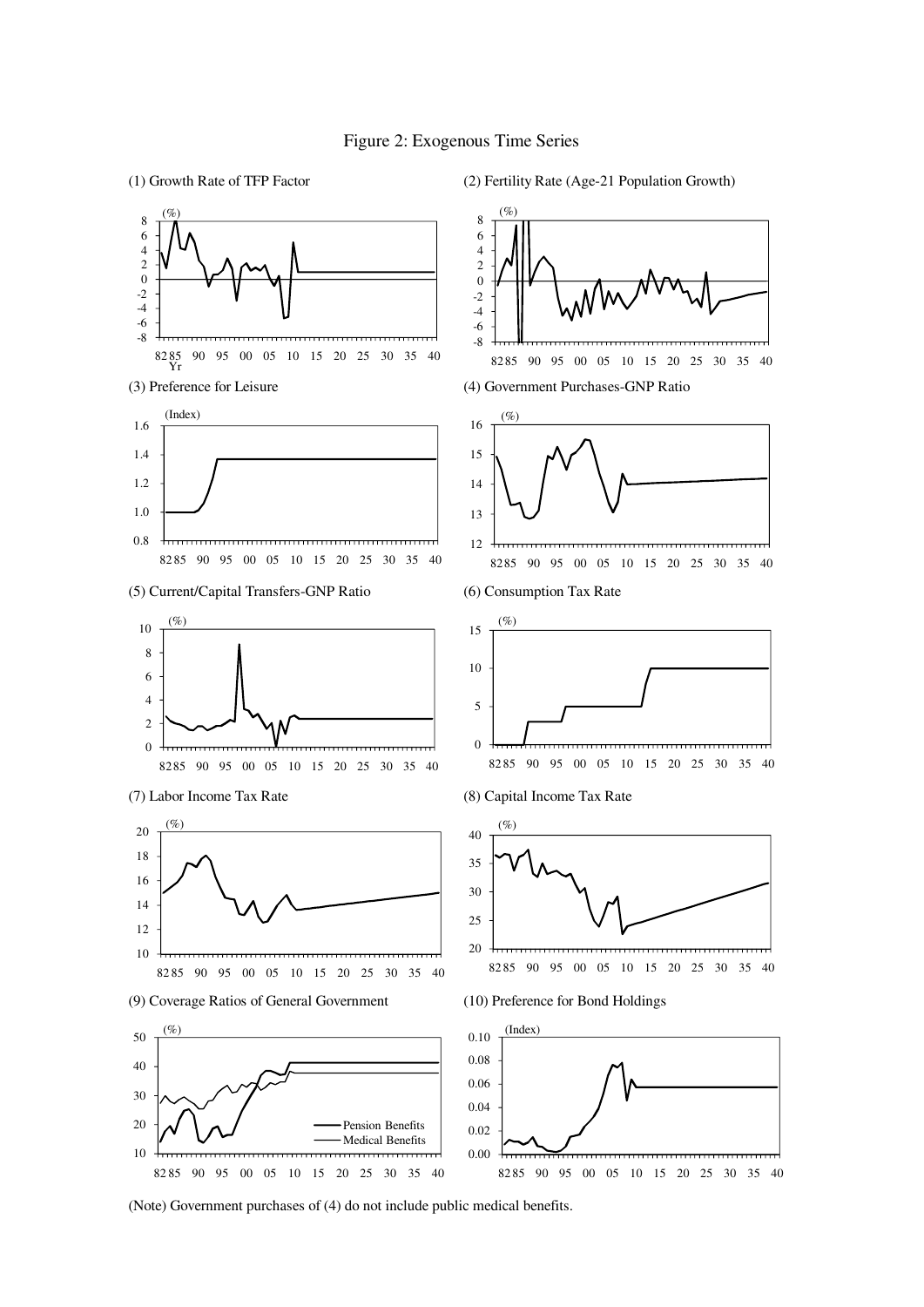![](_page_39_Figure_0.jpeg)

# Figure 3: Model Performance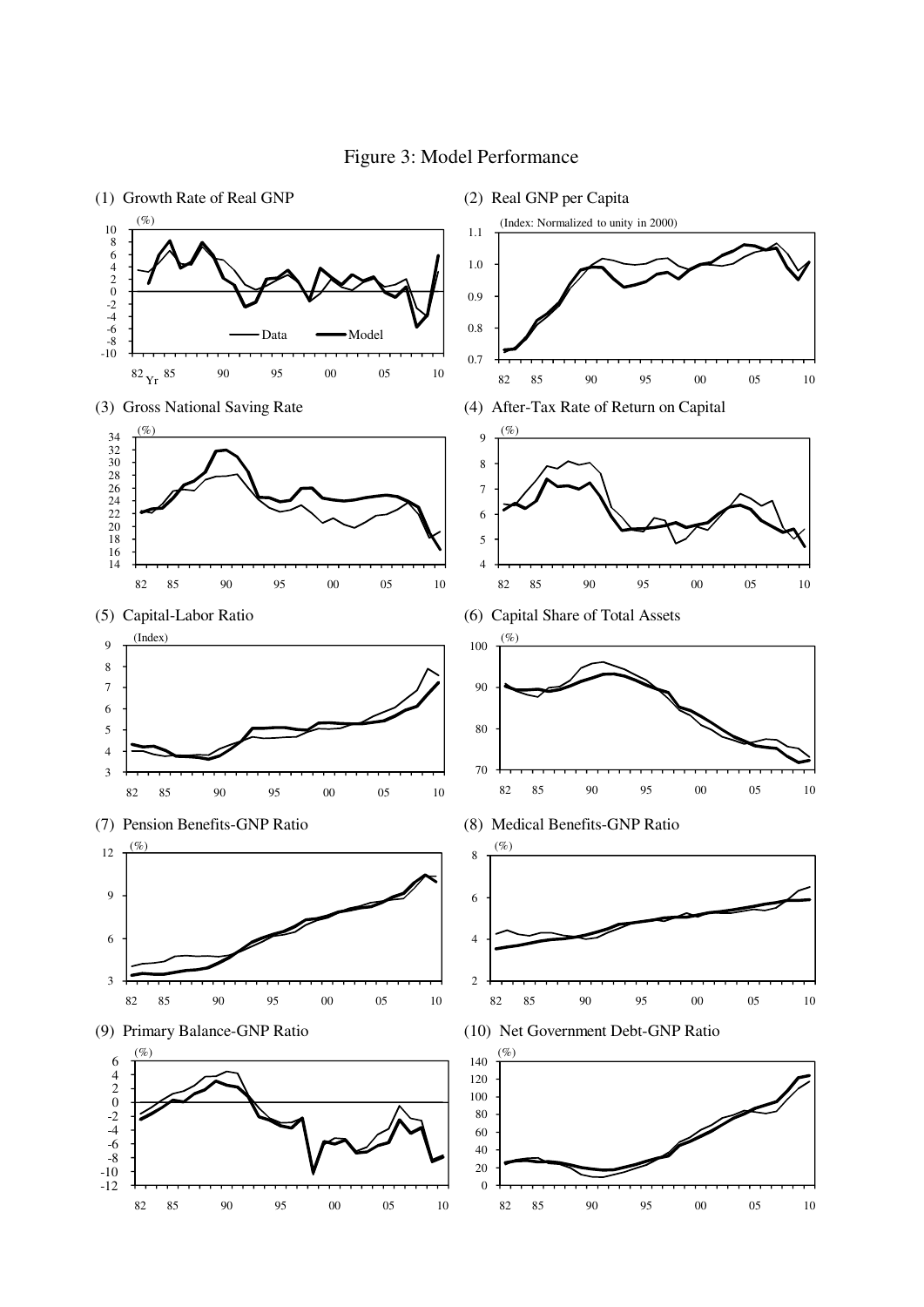![](_page_40_Figure_0.jpeg)

# Figure 4: Baseline Long-Term Projection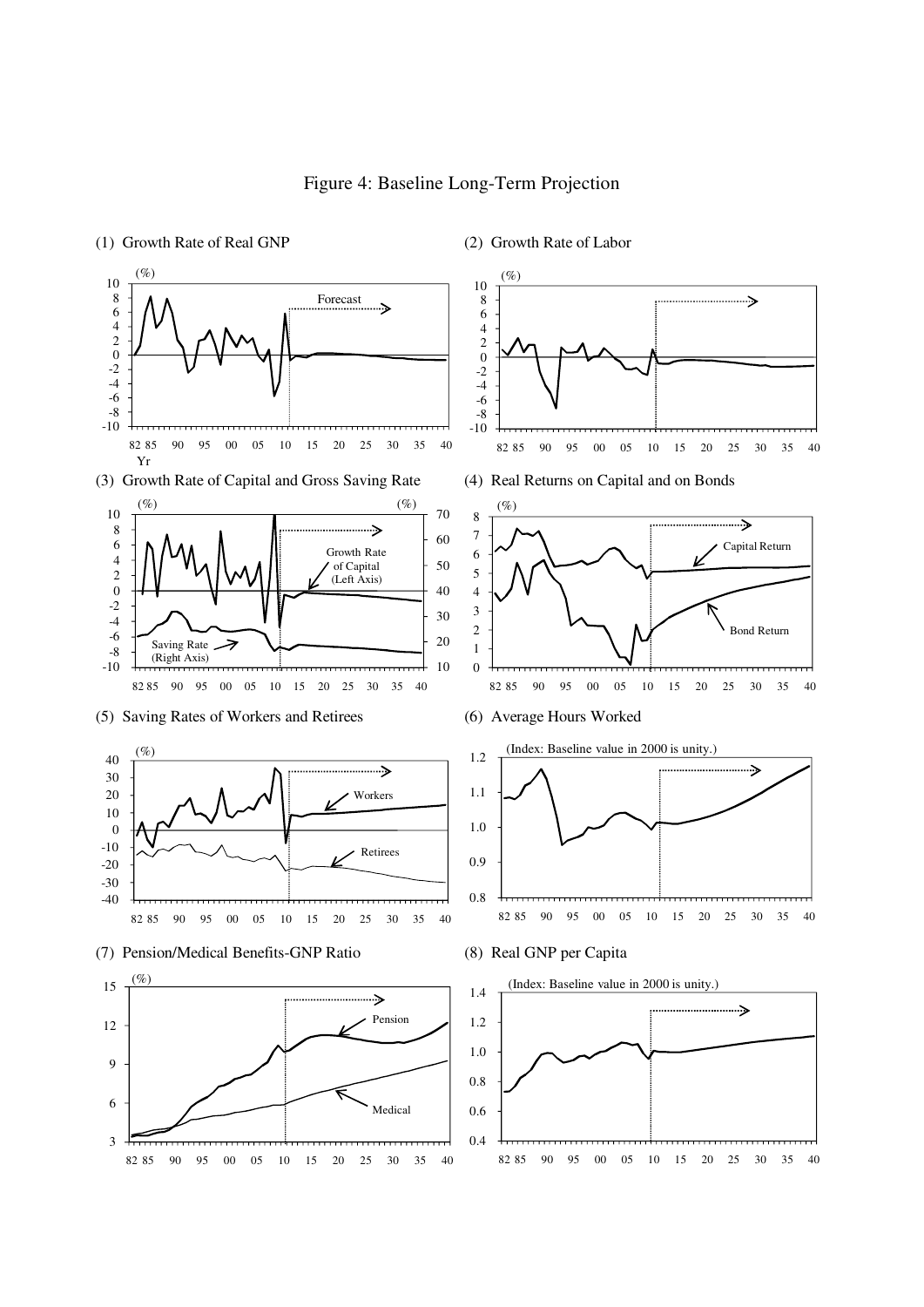![](_page_41_Figure_0.jpeg)

[Assumption] No fertility rate decline: the size of the age-21 population is held constant from 1995. Other exogenous series are identical to Figure 4.

![](_page_41_Figure_2.jpeg)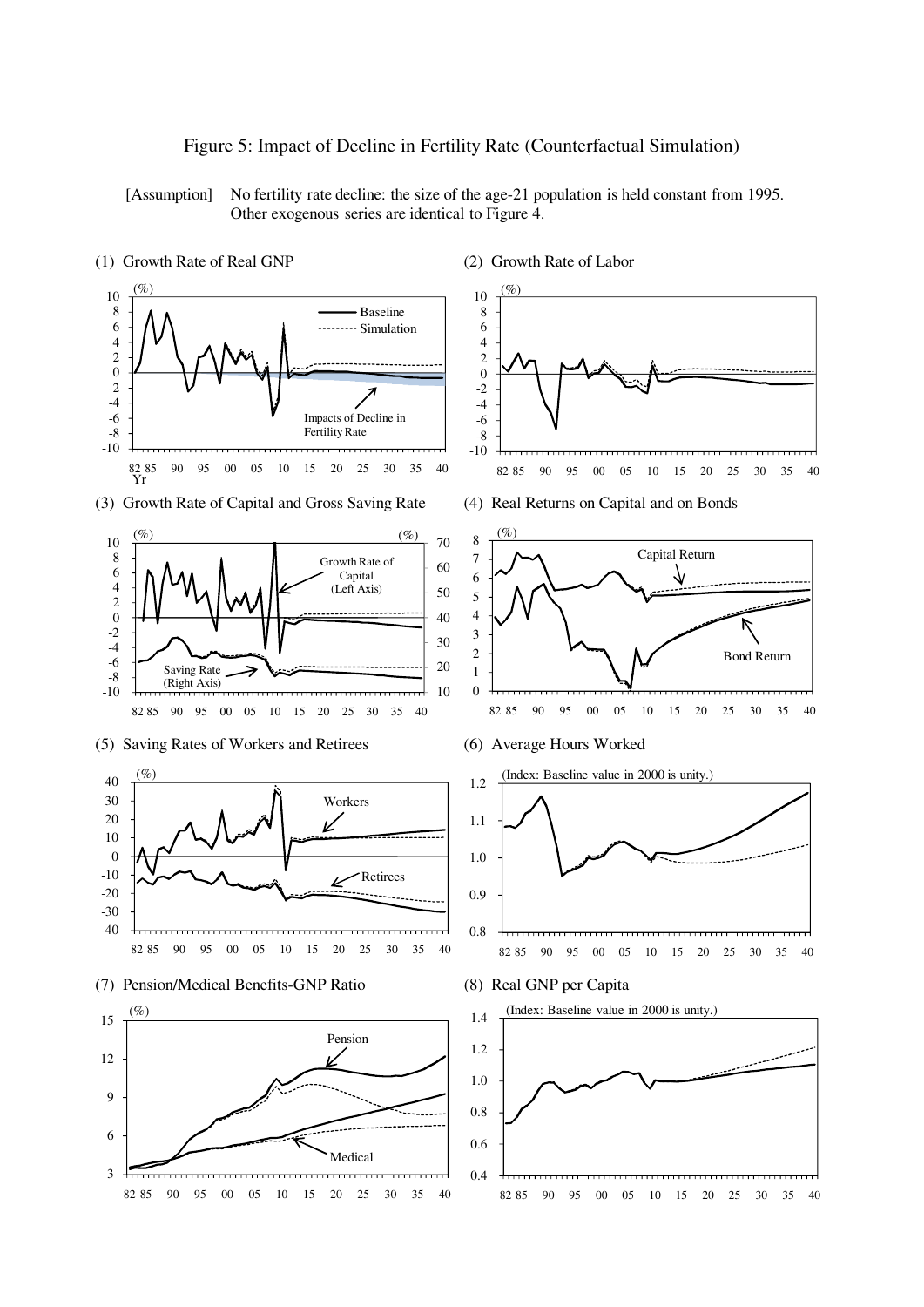![](_page_42_Figure_0.jpeg)

![](_page_42_Figure_1.jpeg)

Figure 7: Impact of Decline in Fertility Rate on Fiscal Balance

### (1) Primary Balance-GNP Ratio (2) Net Government Debt

![](_page_42_Figure_5.jpeg)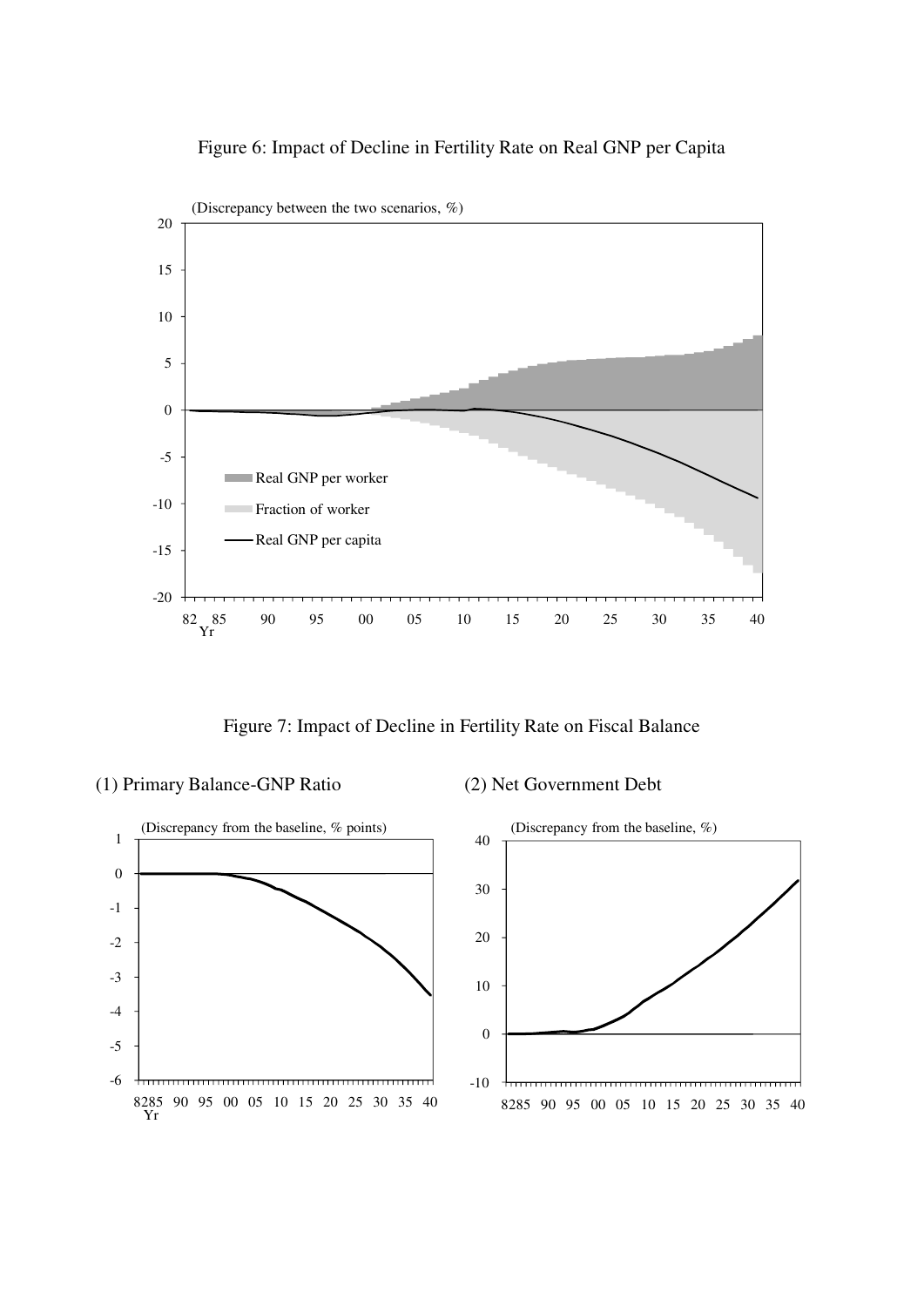![](_page_43_Figure_0.jpeg)

[Assumption] No increase in longevity: households' survival probability is held constant from 1982 onward. Other exogenous series are identical to Figure 4.

![](_page_43_Figure_2.jpeg)

(1) Growth Rate of Real GNP (2) Growth Rate of Labor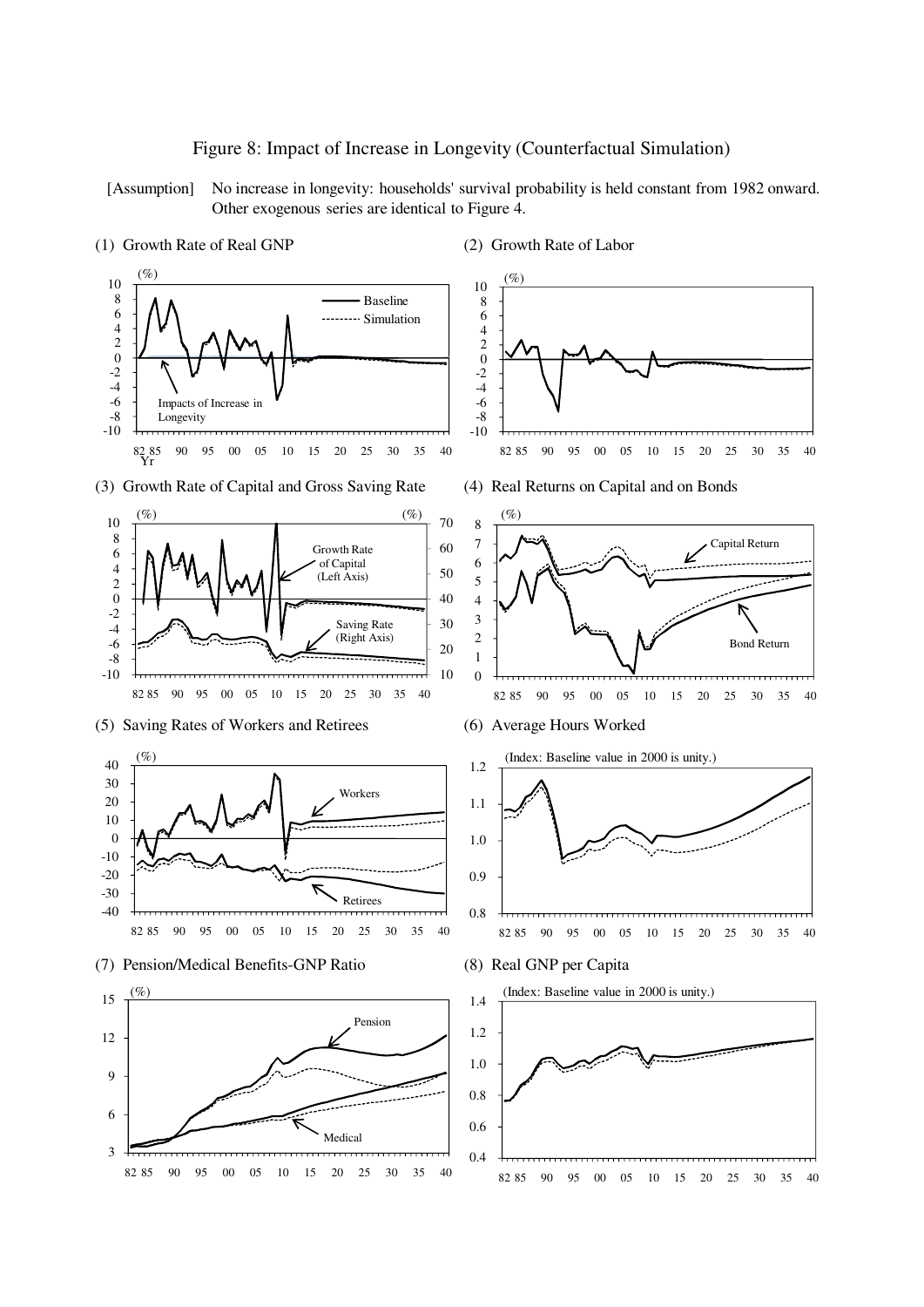![](_page_44_Figure_0.jpeg)

# Figure 9: Impact of Increase in Longevity on Real GNP per Capita

Figure 10: Impact of Increase in Longevity on Fiscal Balance

#### (1) Primary Balance-GNP Ratio (2) Net Government Debt

![](_page_44_Figure_4.jpeg)

![](_page_44_Figure_5.jpeg)

![](_page_44_Figure_6.jpeg)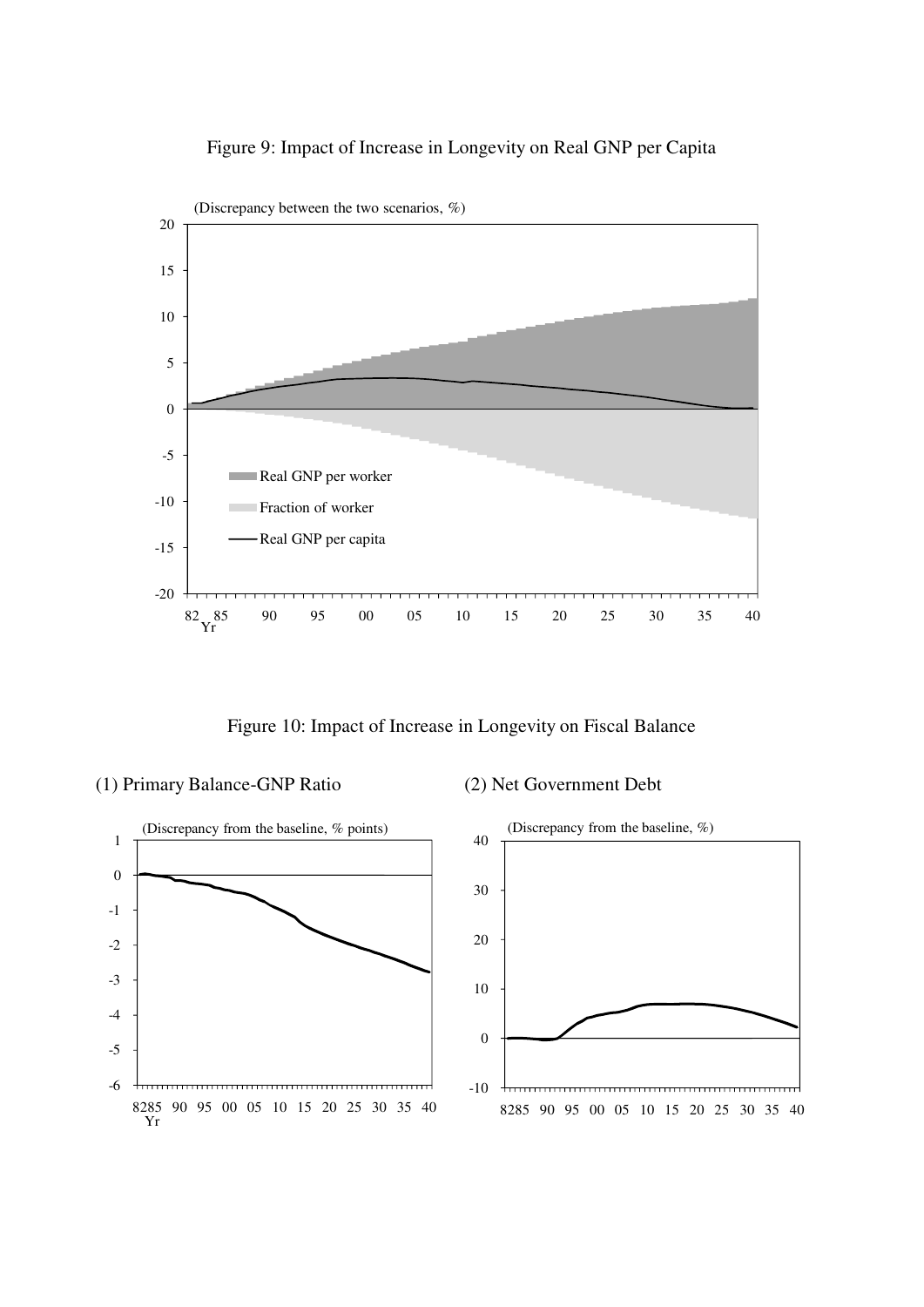# Figure 11: Impact of Decline in Fertility Rate on Current Account

[Assumption] The growth rate of age-21 population declines permanently by 1.0% point. Domestic return on capital is equalized to foreign return on capital.

![](_page_45_Figure_2.jpeg)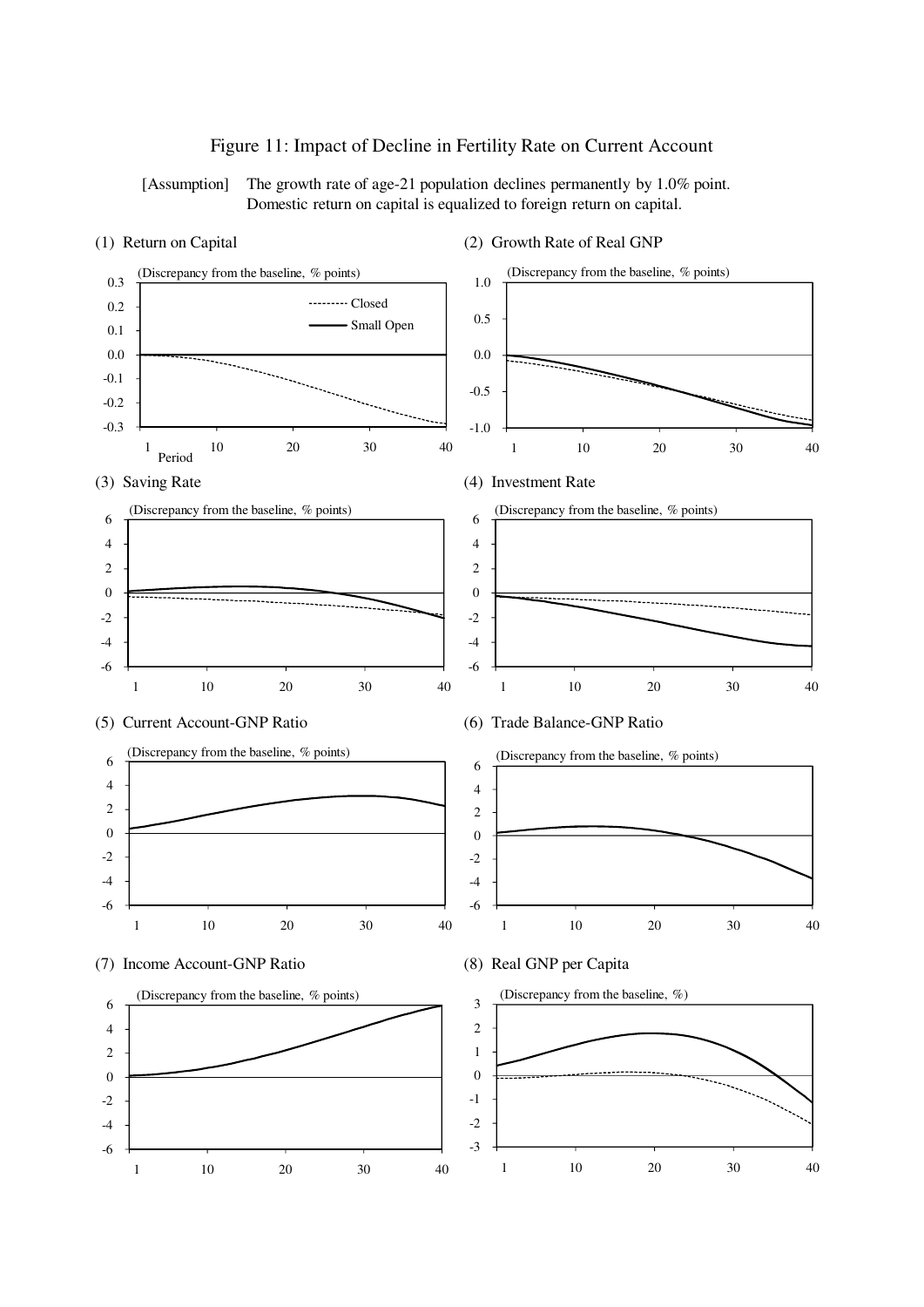# Figure 12: Impact of Increase in Longevity on Current Account

[Assumption] The conditional survival probabilities of age 65 over households rise permanently by 1.0% point. Domestic return on capital is equalized to foreign return on capital.

![](_page_46_Figure_2.jpeg)

# (1) Return on Capital (2) Growth Rate of Real GNP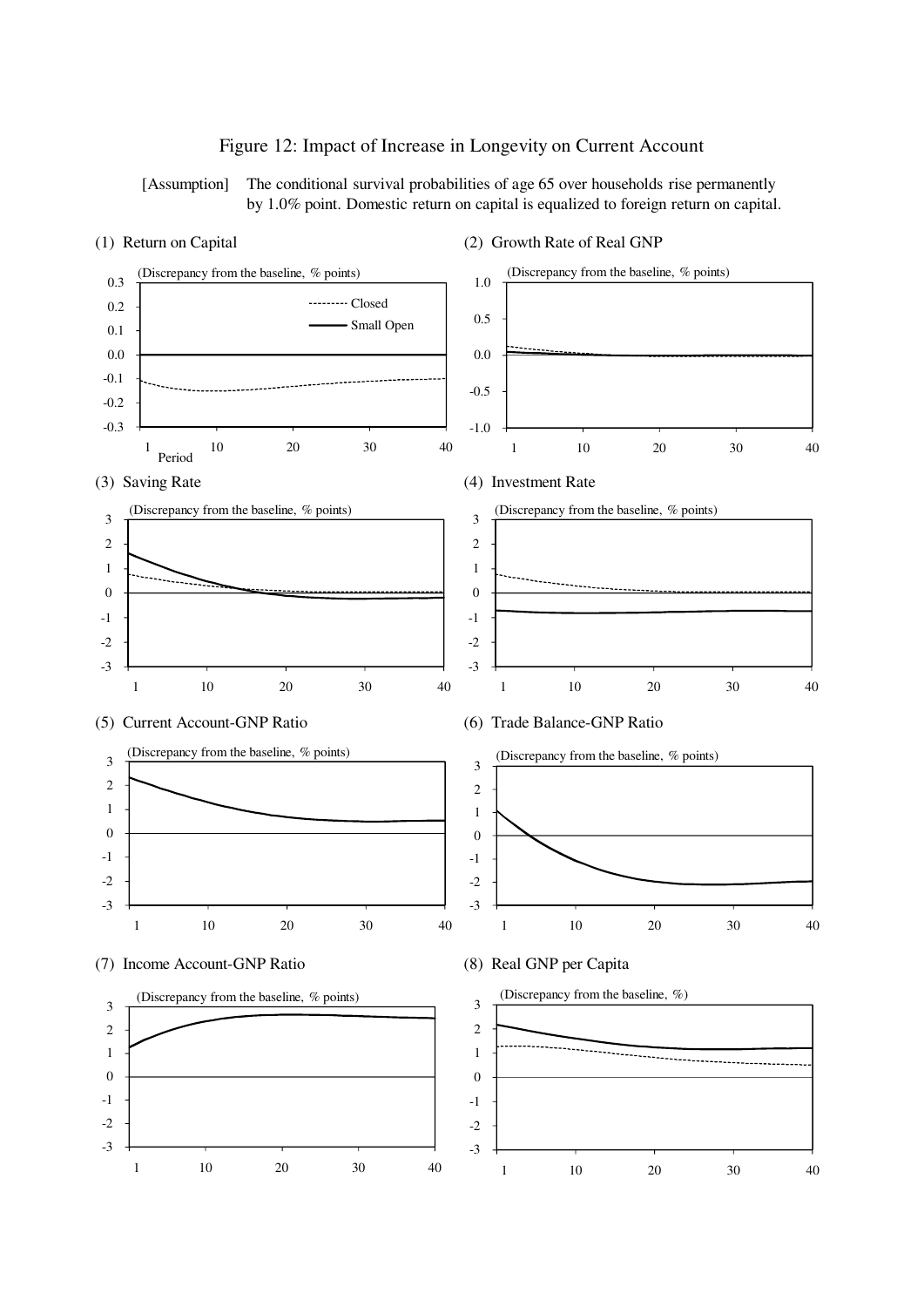![](_page_47_Figure_0.jpeg)

![](_page_47_Figure_1.jpeg)

(1) Current Account (to GDP Ratio)

![](_page_47_Figure_3.jpeg)

![](_page_47_Figure_4.jpeg)

![](_page_47_Figure_5.jpeg)

![](_page_47_Figure_6.jpeg)

1955-1960 1965-1970 1975-1980 1985-1990 1995-2000 2005-2010 2015-2020 2025-2030 2035-2040 2045-2050 Yr

(Source) IMF "World Economic Outlook," United Nations "World Population Prospects (Medium Forecast)," Japanese Cabinet Office "National Accounts," U.S. Department of Commerce "National Income and Product Accounts."

(Note) 'Average of Advanced Countries' corresponds to the category 'More Developed Regions' by United Nations "World Population Prospects (Medium Forecast)."